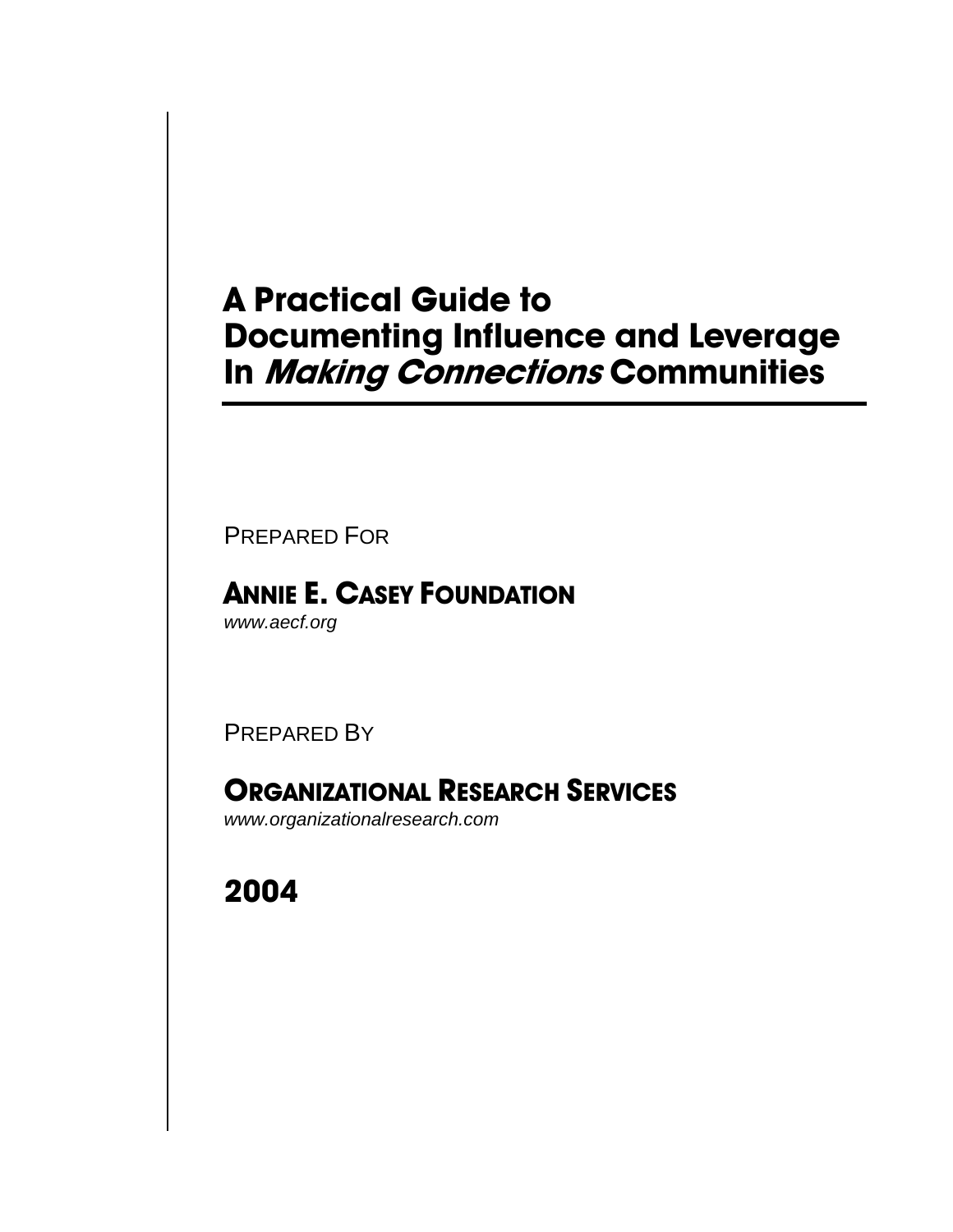#### **ACKNOWLEDGEMENTS**

This manual was prepared by Organizational Research Services (ORS) in Seattle Washington. The writing team was comprised of Jane Reisman, Kasey Langley, Sarah Stachowiak and Anne Gienapp, with design and production provided by RobRoy Erickson. This group wrestled with numerous complex and seemingly fuzzy concepts and models to develop greater clarity, guidance, and suggested actions for moving forward with documenting influence and leverage.

This work was informed and improved every step along the way by many people—in particular, Tom Kelly, Beth Leeson, and Audrey Jordan from the Annie E. Casey Foundation; Mary Achatz from Westat; and Terri Bailey from the Piton Foundation and *Making Connections* Denver. Other reviewers also provided valuable feedback and assistance: Don Crary, Janice Outtz and Delia Carmen from the Annie E. Casey Foundation.

We are grateful to the numerous *Making Connections* team members, Kids Count team members and representatives of other community initiatives who shared their experiences and examples with the writing team to enrich this work with real examples on the ground. We extend special thanks to the following people who generously contributed their time and provided information on specific examples for this effort.

Children's Action Alliance, Arizona – Dana Wolfe Naimark; Connecticut Association for Human Services – Jude Carroll; *Making Connections* Des Moines – Becky Miles-Polka, Jane Fogg, Margaret Wright and Inbal Levy; *Making Connections* Hartford – Malia Sieve and Ana-Maria Garcia; *Making Connections* Indianapolis – Lena Hackett; *Making Connections* Louisville – Brittany Anuszkiewicz; *Making Connections* Milwaukee – Norma Balentine; Minnesota Children's Defense Fund – Diane Benjamin; *Making Connections* Oakland – Junious Williams and Jessica Pitt; The Opportunity Fund, King County, Washington – Nancy Ashley and Christina Malecka; White Center Community School Coalition, King County, Washington – Jeannie Hwang Bray and Greta Salmi.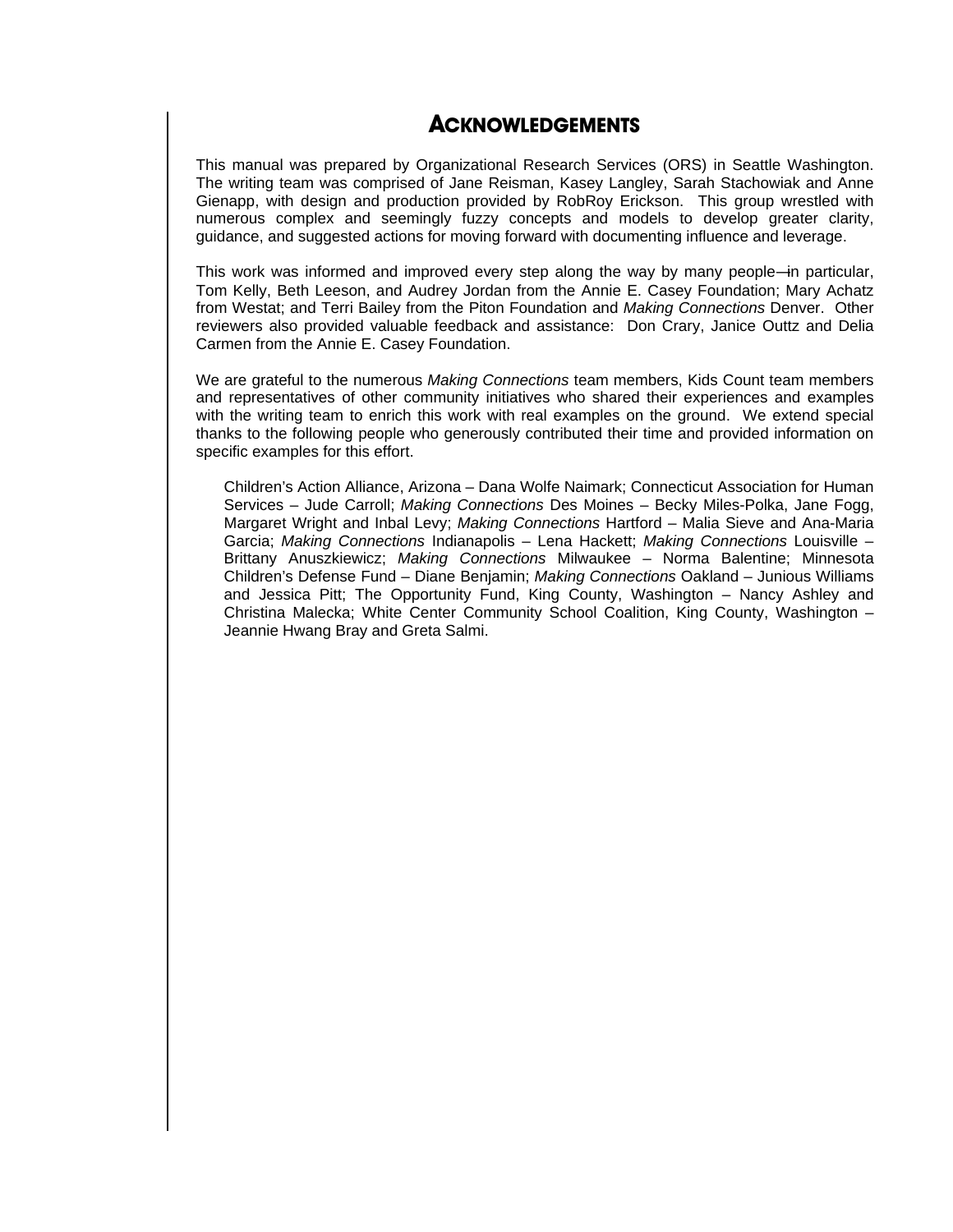# **TABLE OF CONTENTS**

#### **Page**

| SECTION 1: Introduction and Purpose: What Does This Guide Offer?  1          |  |
|------------------------------------------------------------------------------|--|
|                                                                              |  |
| CLARIFYING: How do Impact, Influence and Leverage Outcomes Relate to Core    |  |
|                                                                              |  |
| SELECTING: How to Identify KEY Influence and Leverage Outcomes for Your      |  |
|                                                                              |  |
|                                                                              |  |
|                                                                              |  |
| NAMING: Broad Outcome Areas and Sample Outcome Statements 17                 |  |
| SECTION IV: Documenting Influence and Leverage in Your Community-Methods     |  |
|                                                                              |  |
| EXPLORING: Coordinating Data Collection with Other Evaluation and Reporting  |  |
|                                                                              |  |
|                                                                              |  |
| Outcome: Community Members Decrease Tolerance for Pornography Outlets        |  |
| Outcome: Community Members Change Beliefs about Personal Savings 28          |  |
| Outcome: Community Members Have an Increased Sense of Community 30           |  |
| Outcome: Community Members Increase Belief about the Importance of           |  |
|                                                                              |  |
| Outcome: Community Members Have Increased Awareness of the Importance        |  |
|                                                                              |  |
| Outcome: Local Media Increases Attention Given to an Issue 36                |  |
|                                                                              |  |
|                                                                              |  |
| Outcome: Strategic Partners Deepen Their Collaborative Relationships  40     |  |
|                                                                              |  |
| Outcome: Commercial Developers Increase Property Development in Target       |  |
| Outcome: Funding Partners Increase Aligned Grant Making in Priority Areas 47 |  |
| Outcome: The Legislature Increases or Maintains Funding for Programs That    |  |
|                                                                              |  |
| Outcome: Partners Increase In-Kind Donations that Support Priority Area      |  |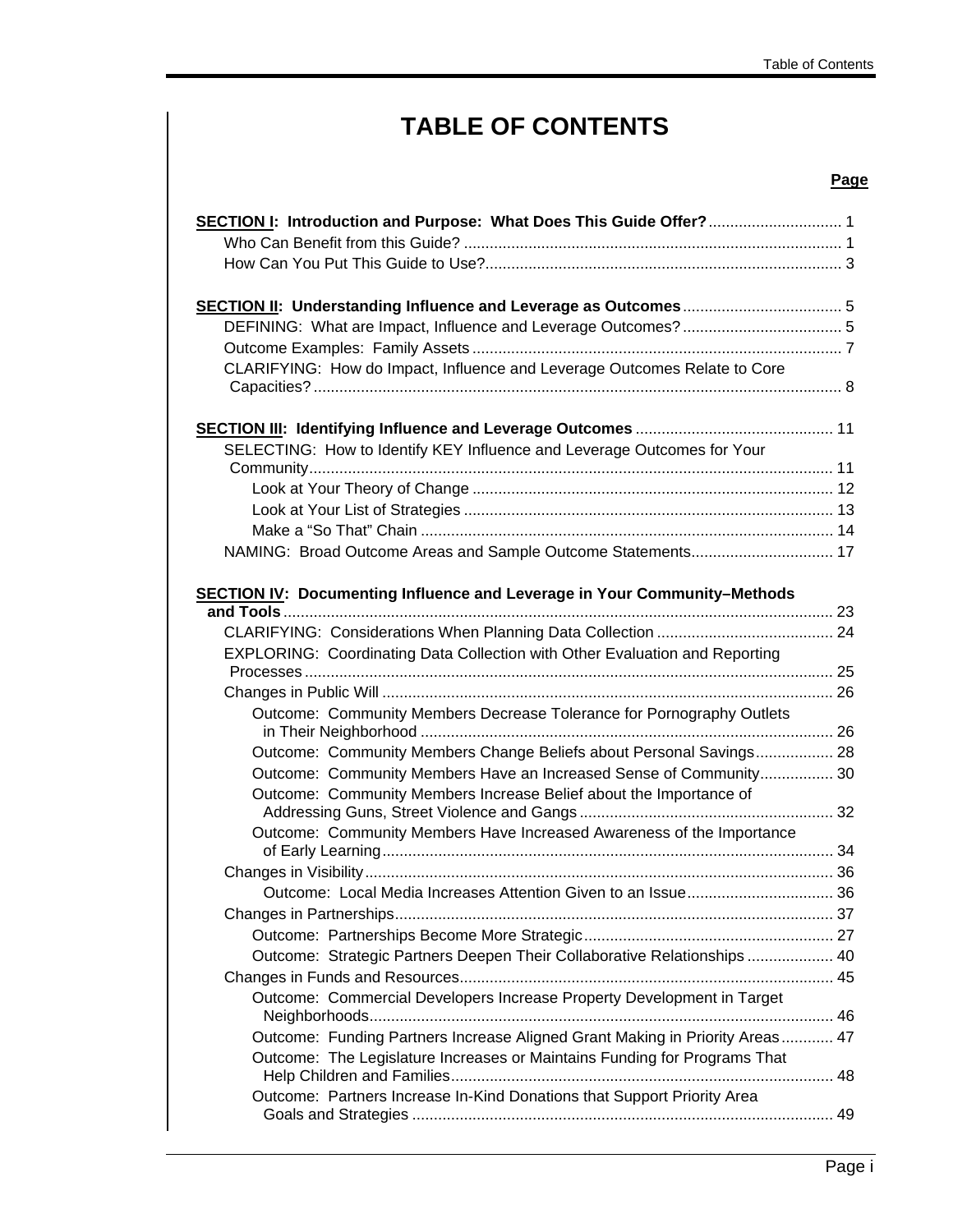#### **Page**

| Outcome: Commercial Tax Preparers Disclose Information on Refund         |  |
|--------------------------------------------------------------------------|--|
|                                                                          |  |
| Outcome: City Government Adopts New Service Model to Support Municipal   |  |
| Outcome: Medical Service Providers Increase Their Cultural Competence 54 |  |
|                                                                          |  |
|                                                                          |  |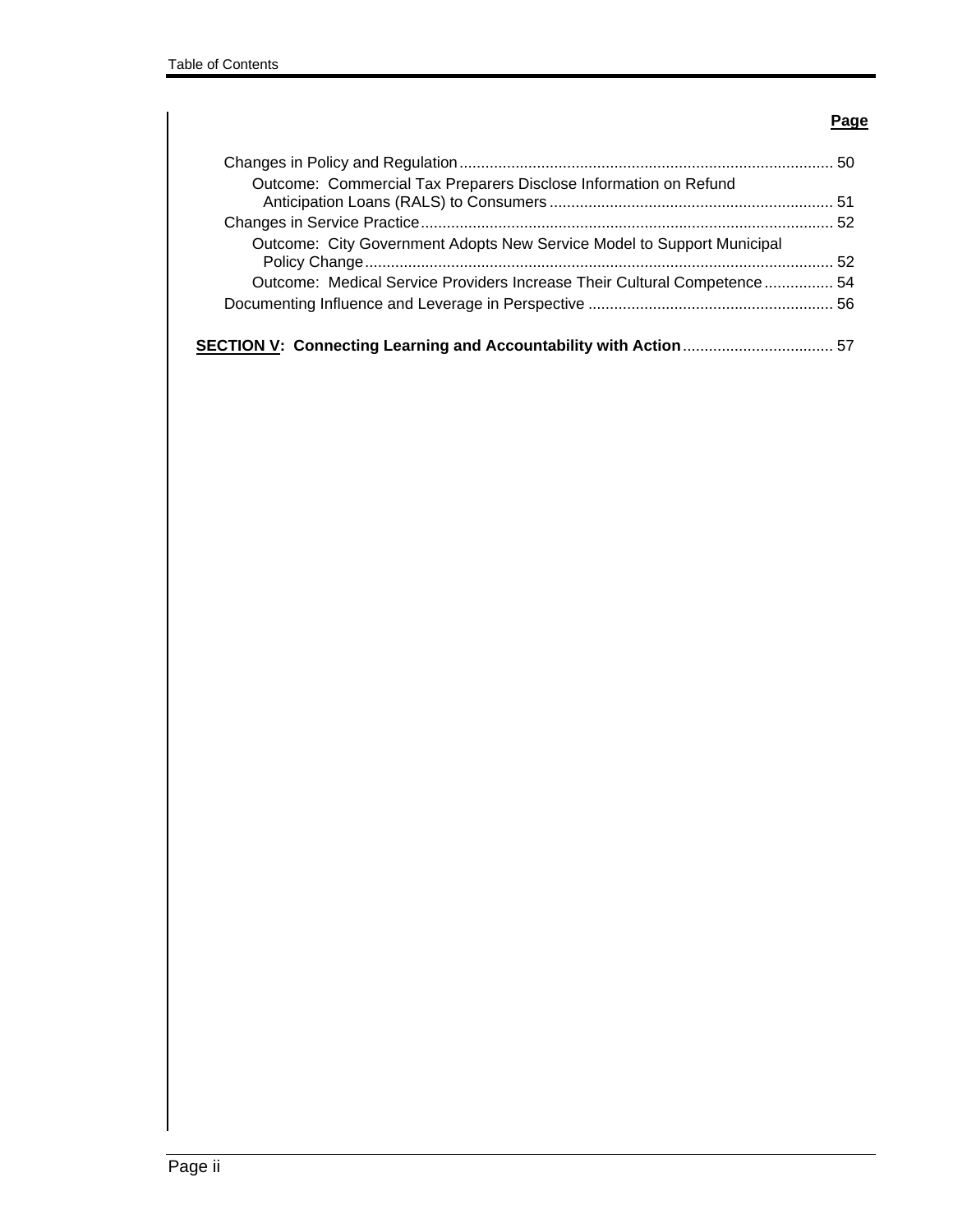# **TABLE OF TOOLS**

#### **Page**

|                 | OUTCOME: Community Members Decrease Tolerance for Pornography Outlets in                                                                                                                              |  |
|-----------------|-------------------------------------------------------------------------------------------------------------------------------------------------------------------------------------------------------|--|
|                 |                                                                                                                                                                                                       |  |
|                 |                                                                                                                                                                                                       |  |
|                 |                                                                                                                                                                                                       |  |
|                 | OUTCOME: Community Members Change Beliefs about Personal Savings 28-29<br>Method Option #1: Focus Groups - Beliefs about Savings Focus Group                                                          |  |
|                 |                                                                                                                                                                                                       |  |
|                 | OUTCOME: Community Members Have an Increased Sense of Community 30-31                                                                                                                                 |  |
| <b>OUTCOME:</b> | Community Members Increase Belief about the Importance of<br>Method Option #1: Observations - Observation Checklist for Meetings                                                                      |  |
| <b>OUTCOME:</b> | Community Members Have Increased Awareness of the Importance of<br>Method Option #1: Focus Groups - Parent Focus Group Guide 35                                                                       |  |
| OUTCOME:        |                                                                                                                                                                                                       |  |
|                 |                                                                                                                                                                                                       |  |
| <b>OUTCOME:</b> | Strategic Partners Deepen Their Collaborative Relationships 40-45<br>Method Option #1: Surveys - Sample Collaboration Scales 40<br>Method Option #4: Logs - Collaborative System Development Tracking |  |
| OUTCOME:        | Commercial Developers Increase Property Development in Target                                                                                                                                         |  |
| <b>OUTCOME:</b> | Funding Partners Increase Aligned Grant Making in Priority Areas -                                                                                                                                    |  |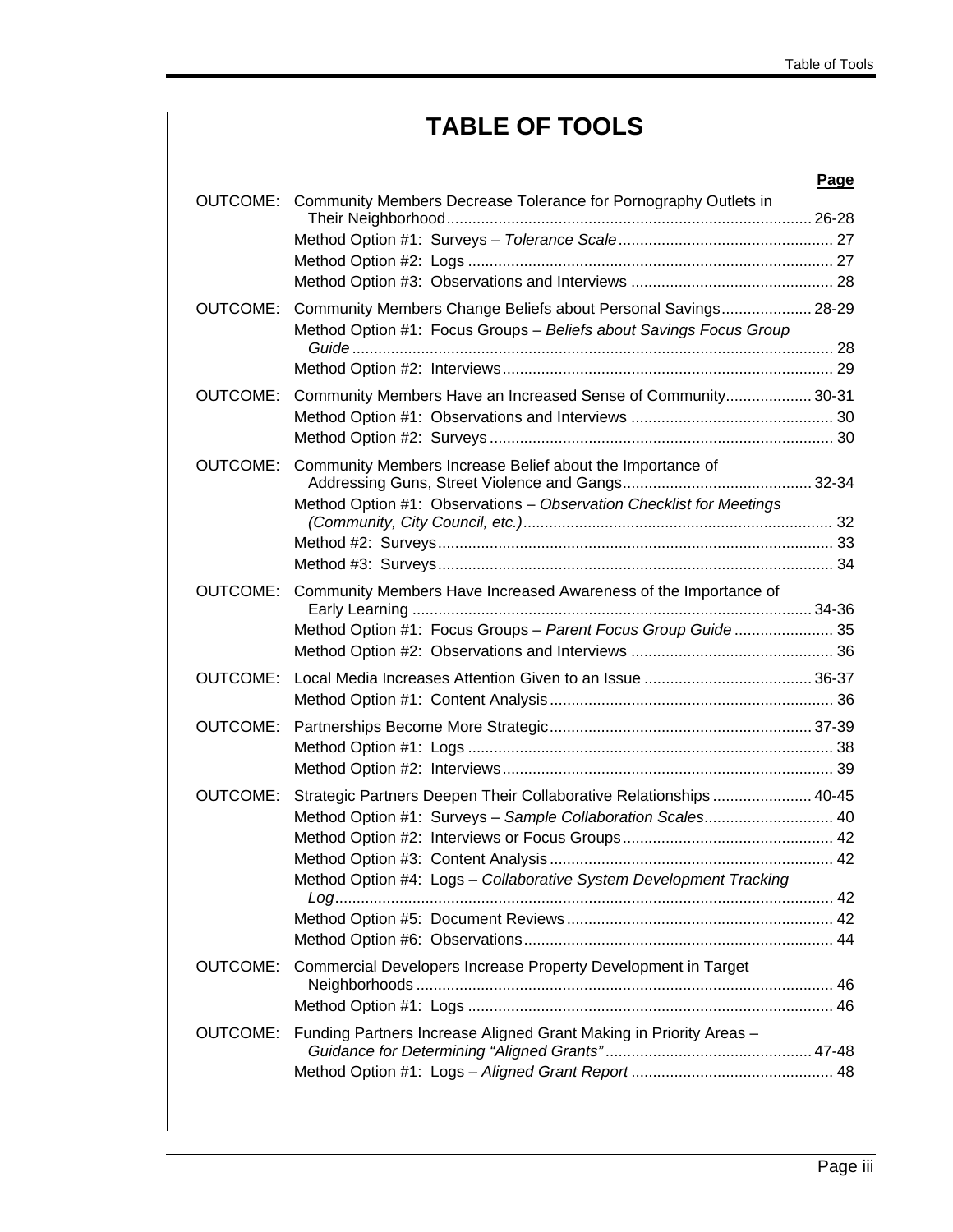#### **Page State State State State State State State State State State State State State State State State State St**

| OUTCOME: The Legislature Increases or Maintains Funding for Programs That Help |  |
|--------------------------------------------------------------------------------|--|
|                                                                                |  |
|                                                                                |  |
| OUTCOME: Partners Increase In-Kind Donations that Support Priority Area Goals  |  |
|                                                                                |  |
| OUTCOME: Commercial Tax Preparers Disclose Information on Refund Anticipation  |  |
|                                                                                |  |
|                                                                                |  |
| OUTCOME: City Government Adopts New Service Model to Support Municipal Policy  |  |
| Method Option #1: Logs - Process Questions for Stakeholders 53                 |  |
| OUTCOME: Medical Service Providers Increase Their Cultural Competence 54       |  |
|                                                                                |  |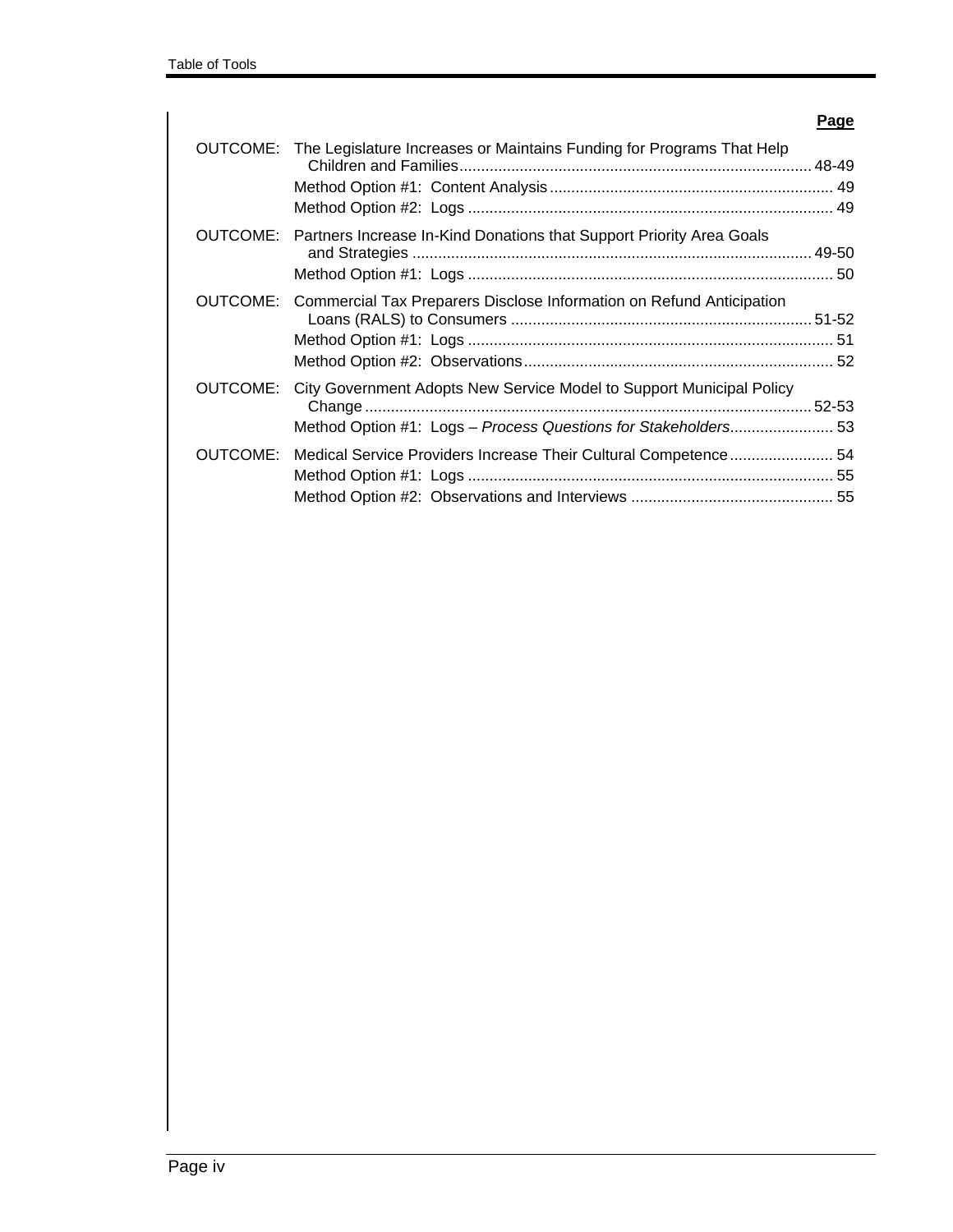# **SECTION I**

# **INTRODUCTION AND PURPOSE: WHAT DOES THIS GUIDE OFFER?**

This guide offers practical guidance to capturing and documenting influence and leverage in your *Making Connections* community. It provides clarification, concrete examples and suggested approaches for documentation of these often elusive concepts. Specifically, you will learn the following:

- 1. Clear definitions of the terms *influence* and *leverage* within the *Making Connections* context.
- 2. How influence and leverage relate to core capacities.
- 3. How influence and leverage are integrated with impact and results in the overall *Making Connections* strategy.
- 4. The range and types of changes that characterize influence and leverage in community change initiatives.
- 5. Practical methods for documenting influence and leverage with actual examples.
- 6. Potential ways to apply the documentation of influence and leverage to guide and carry out your action agenda.

This guide is intended to be versatile to meet a wide variety of specific audiences and needs. Importantly, each community will decide for itself what matters most on its path to powerful and sustainable changes. This needs to be done in a transparent, intentional, realistic and focused manner. The conceptual and practical tools in this guide will help make this work manageable. In turn, *Making Connections* communities will be able to tell their complete story, assess whether the levers of change of influence and leverage are moving in the right directions, and hold their partners and themselves accountable to the processes that are aligned to making powerful differences that last.

# **WHO CAN BENEFIT FROM THIS GUIDE?**

First and foremost, **communities** can benefit from this guide. *Making Connections* is built upon a belief system that sustained community transformation results from the powerful combination of impact, influence and leverage strategies. This belief system maintains that communities will achieve sizable and lasting well being for children and families only if progress occurs on all three of these fronts.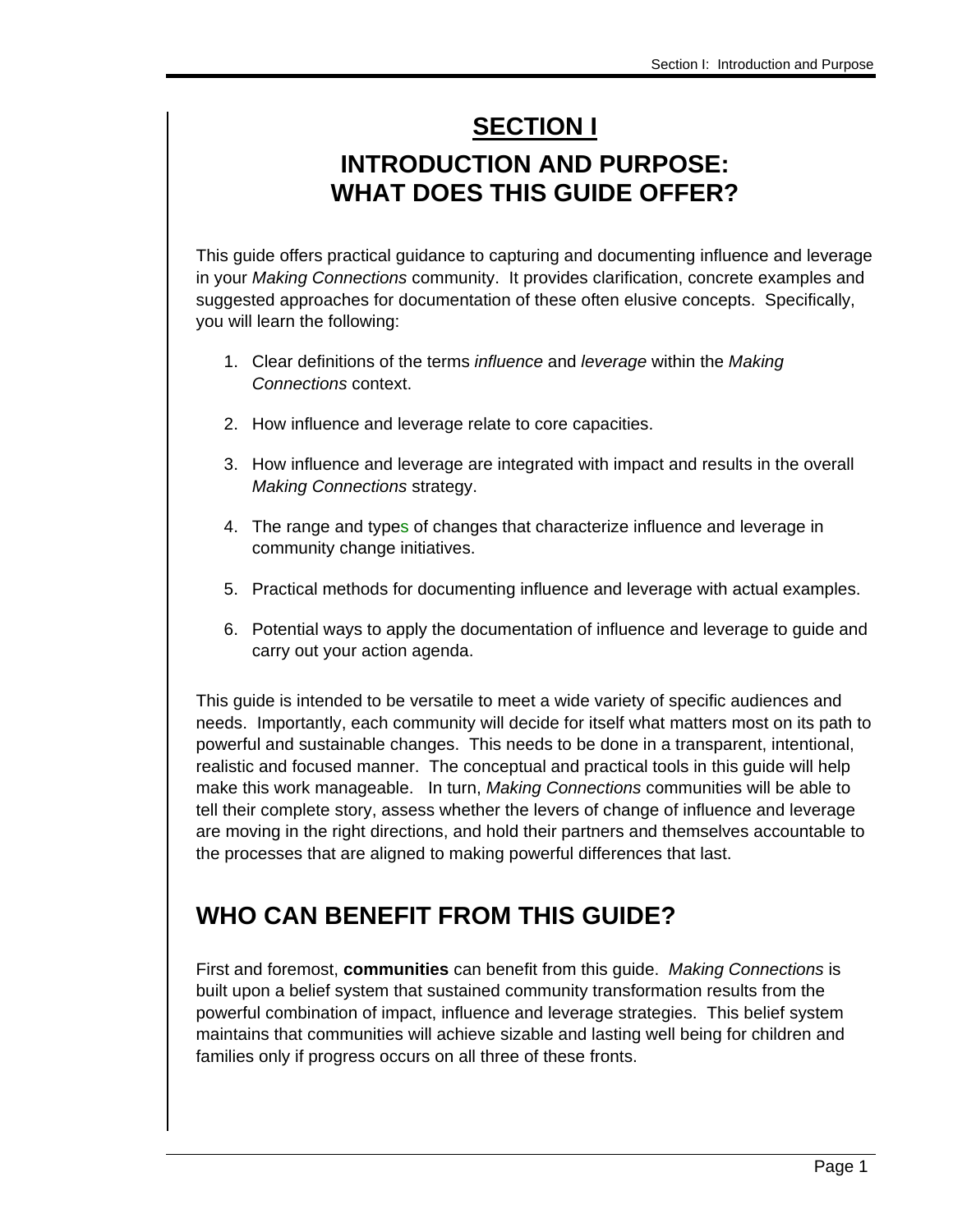Impact is readily recognizable because it is evident in direct changes in the lives of individuals, families and communities. Influence and leverage, in contrast, tend to be more abstract and less observable elements that are embedded in groups, organizations, institutions and systems. Nonetheless, they directly affect neighborhoods and represent powerful levers of change. This guide will help pave the way to making influence and leverage tangible, concrete and accessible to documentation. In this way, communities can keep on eye on the progress concerning how well the groups, organizations, institutions and systems that serve communities and shape community life support the well being of children and their families. This is a critical part of the complete picture of learning, action and accountability for communities.

*Making Connections* **teams and their partners** can benefit, too. *Making Connections* teams juggle many balls in the air at once in supporting their communities' agendas. This guide will assist site teams and their partners in working with communities to identify and make palpable key components of influence and leverage and develop manageable ways to track progress in these areas. This information should be real-time, or near real-time, to function as a management tool that can be used to adjust strategies, develop new strategies and communicate successes.

Furthermore, *Making Connections* teams and communities will have a shared understanding of the terms *influence* and *leverage*. This common understanding will improve communication and information sharing within and across teams. It will also improve report documentation, community learning and reporting among *Making Connections* communities. This shared understanding is a critical part of the complete picture of learning, action and accountability for site teams and their partners.

**The philanthropic community**—particularly those foundations that are involved or are considering involvement with place-based strategies—has the potential to benefit from this work as well. Documentation of influence and leverage in *Making Connections* communities will offer a window into the *Making Connections* story and how it facilitates transforming neighborhoods to improve the lives of vulnerable children.

As a result of *Making Connections* teams and communities putting this guide to work, other foundations will be able to consider how the concrete examples of the role of influence and leverage in community change efforts relates to their own approach to community change. This heightened awareness is a critical part of the complete picture of learning, action and accountability for the philanthropic community.

This guide is directed specifically to a *Making Connections* audience; however, the content is relevant to a wide range of partners involved in community and systems change work. The word *you* is used frequently throughout the guide in a broad and inclusive sense. If you are engaged in working toward improving the lives of children, families and communities with an intentional focus on understanding, reforming or strengthening the structures and systems that support their well being, then you can benefit from this guide. If this work is being done in a *Making Connections* model, the language, framework and illustrations will be most directly familiar and relevant to your work.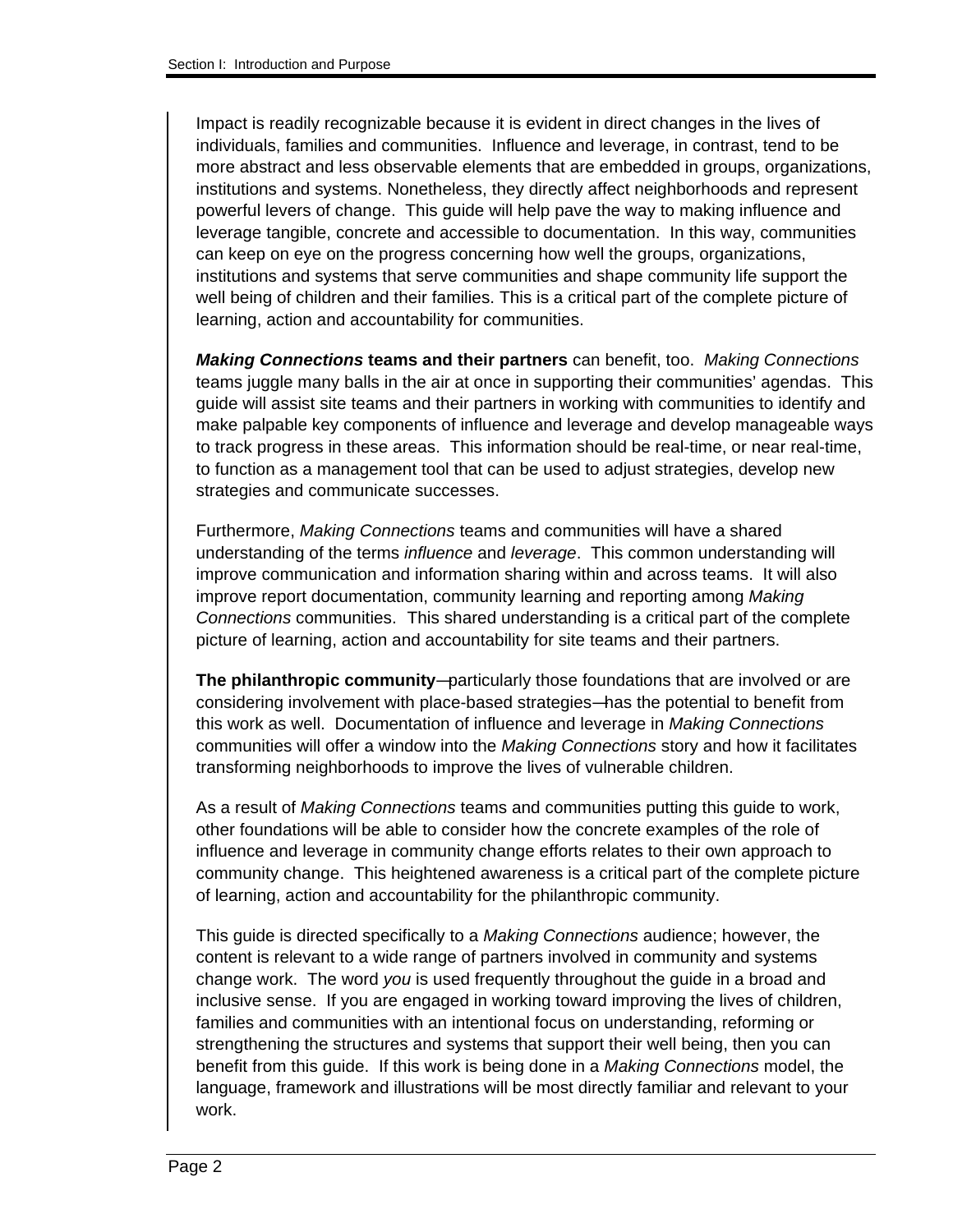# **HOW CAN YOU PUT THIS GUIDE TO USE?**

This guide covers four main topics:

**Topic 1:** Definitions and clarification of the terms influence and leverage.

**Location and Contents:** Section II – This section offers specific definitions of terms and distinguishes them from other terms commonly used as part of comprehensive change efforts.

▶ **Topic 2:** Guidance in selecting and developing specificity around key influence and leverage outcomes for your community.

**Location and Contents:** Section III – This section identifies steps you can take to focus and prioritize your documentation of influence and leverage. It further identifies specific language for naming different types of influence and leverage outcomes.

▶ Topic 3: Techniques and tools for documenting influence and leverage outcomes.

**Location and Contents:** Section IV – This section provides concrete approaches to documenting influence and leverage outcomes. A variety of options are presented for a representative sample of influence and leverage outcomes.

▶ **Topic 4:** Suggested approaches to connecting the documentation of influence and leverage to an action agenda.

**Location and Contents:** Section V – This final section makes a case to connect learnings about documentation and leverage with your community's action and accountability agenda. It addresses different roles of specific groups in the *Making Connections* arena: community members, site team leaders and coordinators, and agency and institution partners.

There are two main ways to use this guide: **Standalone Usage** and **Team Process**.

**Standalone Usage:** You can turn to any or all of the topics that are immediately relevant to a specific question you have about documenting influence and leverage. Each topic stands on its own and is informative about the content area. Readers will gain insight and knowledge about how to define, select and document influence and leverage and to further apply these learnings in an action context.

**Team Process:** *Making Connections* teams can work through this guide as part of your work in planning, implementing and learning about powerful strategies to achieve results.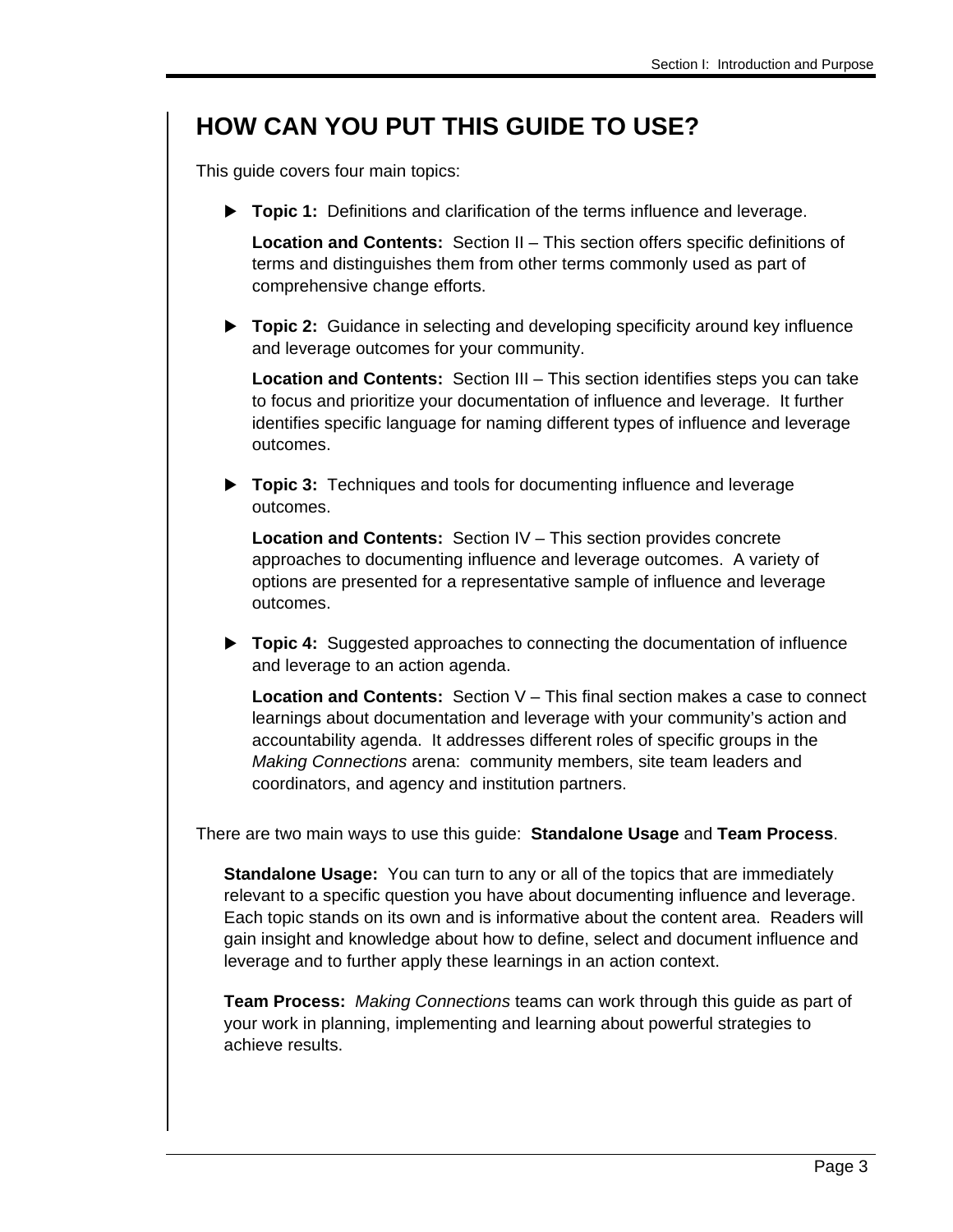#### **STEPS TO TEAM PROCESS**

If you choose to work through this guide as part of a team process, here is a recommended approach that can be modified to fit your particular situation.

- 1. *Identify a work team that is broad-based.* Participants could include site team leader, site team coordinator, representative systems partners, representative community members, local learning partner coordinator, diarist, and process documenter. Ten to 15 people would be a strategically-sized group for including broad perspectives and to charge yourselves with work tasks.
- 2. *Review Section II*. Discuss how influence and leverage strategies are relevant to your *Making Connections* agenda. Consider how these relate to your core capacities.
- 3. *Review Section III*. Use your theory of change (if you have one) or other materials to identify your intended influence and leverage outcomes. Use the broad categories provided to help you think about how to write the outcome statements. Develop a consensus about what is most strategic, relevant and meaningful to capture systematically for documentation and measurement purposes.
- 4. *Review Section IV*. Use the influence and leverage outcomes you have selected for your site as the basis for developing a documentation plan. Begin by identifying three influence and leverage outcomes to document. Consider data collection strategies provided, and select a method that will work in your situation. Be sure to consider all of your resources, including your LLP, diarist, and process documenter as you choose your documentation approach.
- 5. *Review Section V*. Plan to use the information that you will learn about influence and leverage in the everyday action on the ground. Consider your intended audiences and what they need to know about your change efforts. Discuss how you will be able to use the information strategically to further your learning, action and accountability.

This team process will serve your needs at a local level. It will also be useful in reporting periodically to the Foundation about your progress and results toward achieving neighborhood transformation.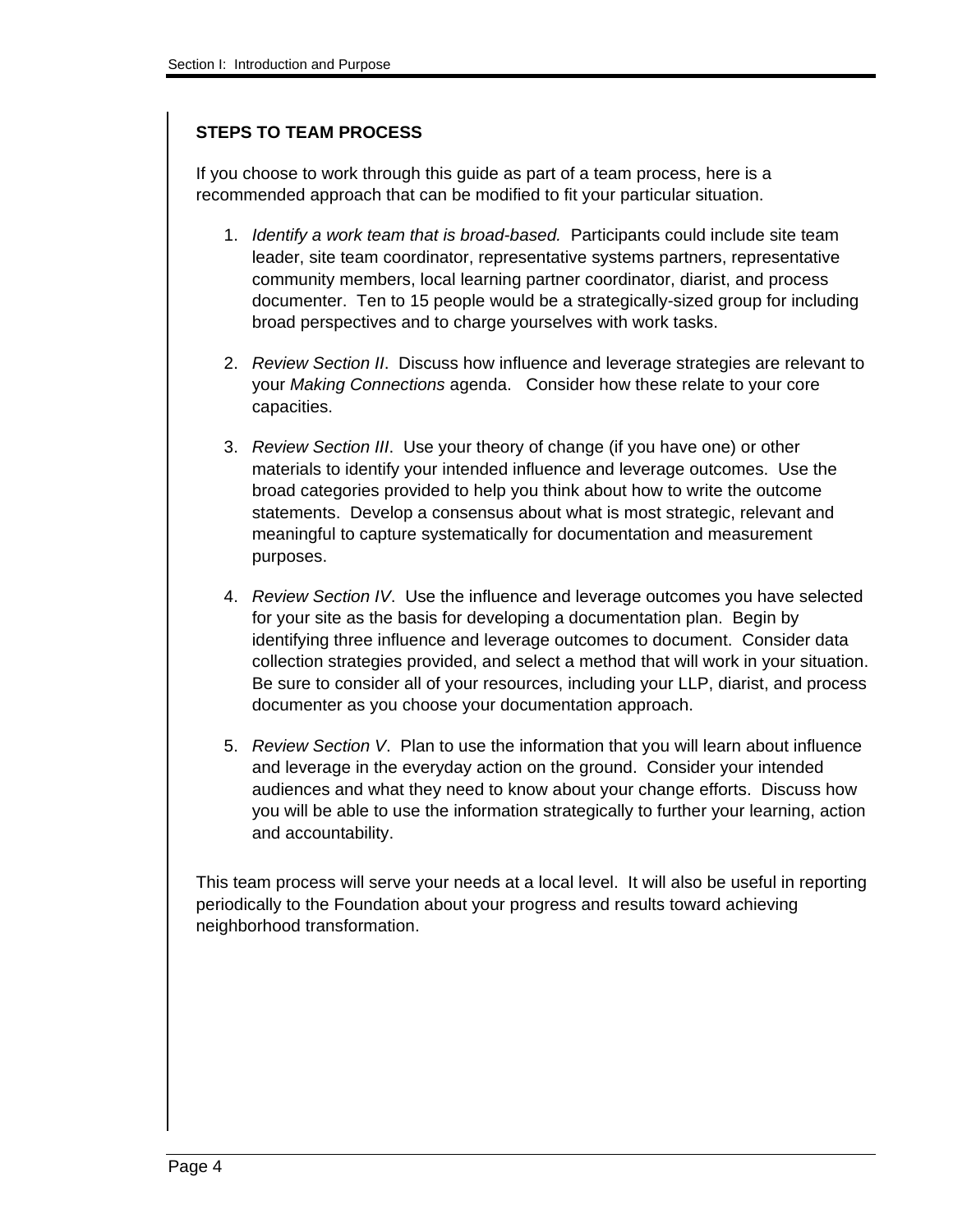# **SECTION II**

# **UNDERSTANDING INFLUENCE AND LEVERAGE AS OUTCOMES**

**Purpose of Section:** This section defines and clarifies the influence and leverage outcomes that are essential to achieving sustained, comprehensive change for individuals and families.

#### **What You Will Learn:**

- Definitions of terms: *impacts, outcomes, influence outcomes* and *leverage outcomes*.
- How to relate impact, influence and leverage outcomes to core capacities.

### **DEFINING***:* W**HAT ARE IMPACT, INFLUENCE AND LEVERAGE OUTCOMES?**

Outcome statements are change statements. An outcome statement answers the question: *What has changed for individuals, families, institutions, organizations, systems or the community?* Changes for individuals and families—such as improved health for children or increased family income—are the most easily understood and usually reflect the ultimate goal for making changes in institutions, organizations, systems or the community. Changes for individuals and families are impact outcomes.

**Definition of Impact Outcomes:** Changes in a condition of well being for the children, adults or families directly served by programs, agencies, planned strategies or services systems.

To document change in an impact outcome you would look at individuals and families to see what has changed for them. Examples of impact outcomes, which will likely sound familiar to *Making Connections* site teams, include the following:

- $\blacktriangleright$  A greater percentage of parents and young adults are employed.
- $\blacktriangleright$  A greater percentage of parents are employed in jobs that provide a familysupporting wage.
- $\blacktriangleright$  A greater percentage of families own their own homes.
- $\blacktriangleright$  Families access more services and supports.
- $\blacktriangleright$  Families access better quality services and supports.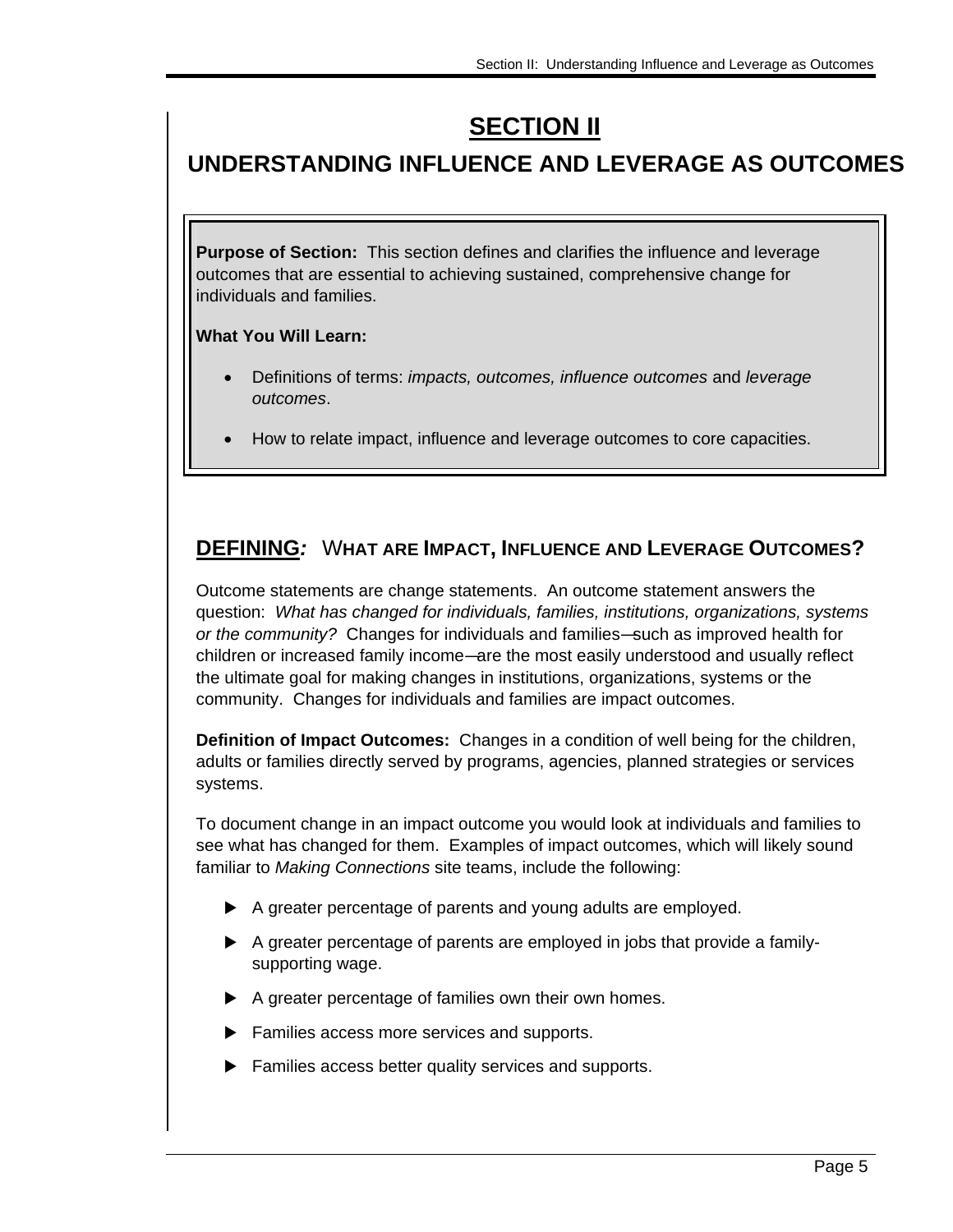- $\blacktriangleright$  A greater percentage of children are prepared to succeed in school.
- $\blacktriangleright$  A greater percentage of families and youth participate in civic activities.

In order to get to that change—in order to create the substantial, sustainable changes for families described by the examples of impact outcomes above—changes in entities other than individuals and families are often necessary. Nonprofit and government service providers may need to change how they do things. For example, they may need more funding, different processes, additional competencies or new partners. They may need more flexible eligibility requirements, different personnel, changed hours or new methods.

Similarly, change may need to occur at the community level, such as a shift in public opinion. The community's tolerance for certain behaviors may need to decrease. Community beliefs may need to moderate. Common practices may need to evolve. Perhaps, in some cases, the attitude or focus of political decision makers may need to be altered. State or local governments may need to shift their funding priorities, create new regulations or modify existing codes. These changes that occur in systems, organizations, institutions or environments that affect individuals and families are influence and leverage outcomes.

**Definition of Influence Outcomes:** Changes in community environments, relationships, institutions, organizations or service systems that impact individuals and families, including changes in issue visibility, community norms, partnerships, public will, political will, policies, regulations, service practices or business practices. The following are examples of influence outcomes:

- $\blacktriangleright$  Health care providers offer more culturally and linguistically appropriate services.
- $\blacktriangleright$  The sense of "neighborhood identity" increases within the community.
- $\triangleright$  City government creates a new policy to provide amnesty to individuals whose driver's licenses have been suspended.
- $\blacktriangleright$  Local government extends hours and increases administrative staff to implement Driver's License Amnesty.
- $\blacktriangleright$  Religious organizations expand the concept of their ministries to participate in a free tax preparation campaign coalition.
- $\blacktriangleright$  Unlikely allies, such as grant makers, banks, community activists, the IRS and social service providers, increase their level of collaboration.
- $\blacktriangleright$  The school environment is more comfortable for parents.

**Definition of Leverage Outcomes:** Changes in investments (monetary or in kind contributions) by other public or private funders, institutions or organizations that help to create and support impact or influence changes related to your powerful strategies. The following are examples of leverage outcomes: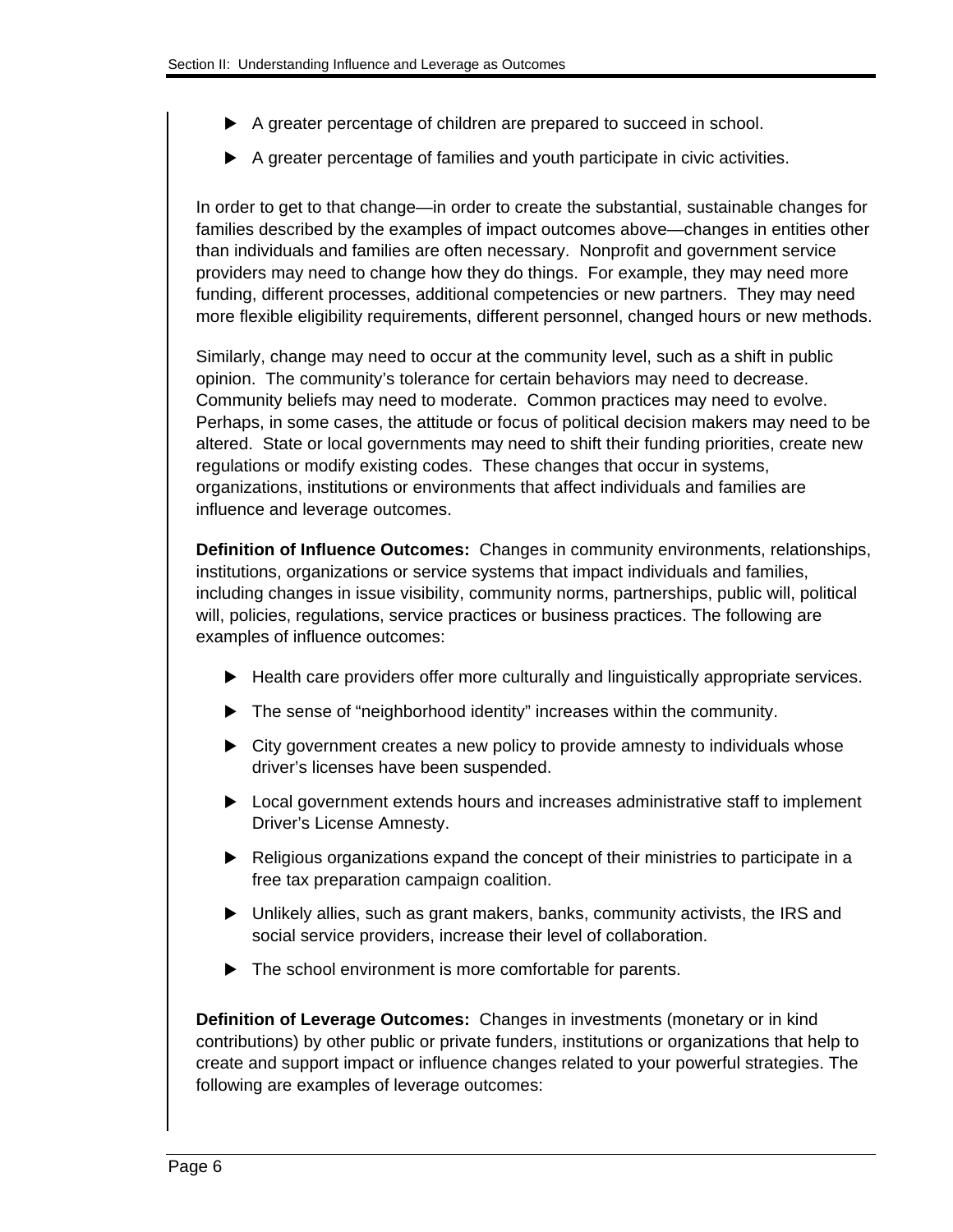- ▶ The United Way dedicates resources (funds and staff) to EITC application and free income tax assistance effort (a new area of investment for them).
- $\triangleright$  Commercial redevelopment attracts private investments of nine million dollars.
- $\blacktriangleright$  A private foundation provides \$1.5 million to fund an early childhood education pilot project in the community.
- $\blacktriangleright$  The county council approves additional funds for public transportation that serves the community.
- $\blacktriangleright$  The state government increases spending on subsidized child care slots.

The table below provides some additional examples of influence and leverage outcomes related to the impact outcome of increasing family assets.

| <b>Impact</b>                             | <b>Influence</b>                                                                                                                                | Leverage                                                                                                          |
|-------------------------------------------|-------------------------------------------------------------------------------------------------------------------------------------------------|-------------------------------------------------------------------------------------------------------------------|
| <b>Families have</b><br>increased assets. | Outcome/Results Examples:                                                                                                                       | Outcome/Results Examples:                                                                                         |
|                                           | Media attention to costs<br>associated with being poor<br>(such as predatory lending or<br>higher car insurance rates)                          | Public funding dollar amount<br>for affordable housing<br>increases.                                              |
|                                           | increases.                                                                                                                                      | Foundation funding for<br><b>Individual Development</b>                                                           |
|                                           | Accessibility of job training<br>services (e.g., location, hours<br>of service, reduced language<br>barriers) increases.                        | Savings Accounts (IDAs) for<br><b>Making Connections</b><br>neighborhood residents<br>increases.                  |
|                                           | Business practices (such as<br>location of bank branches or<br>predatory lending) improve to<br>support increases that affect<br>family assets. | In kind contributions (such as<br>computer equipment or<br>volunteer hours for free tax<br>preparation) increase. |
|                                           |                                                                                                                                                 | The dollar amount of health<br>insurance coverage offered<br>by employers increases.                              |

#### **Outcome Examples: Family Assets**

As you think about some of the varied outcomes occurring as a result of different strategies in your community, you have likely realized that *Making Connections* can take complete credit for few, if any, community-level changes. While you can rarely **attribute** community-change outcomes solely to *Making Connections*, you know that *Making Connections* has **contributed** to many changes. As you are defining, identifying and selecting the key influence and leverage outcomes in your community, think about which outcomes are most central to the *Making Connections* theory of change in your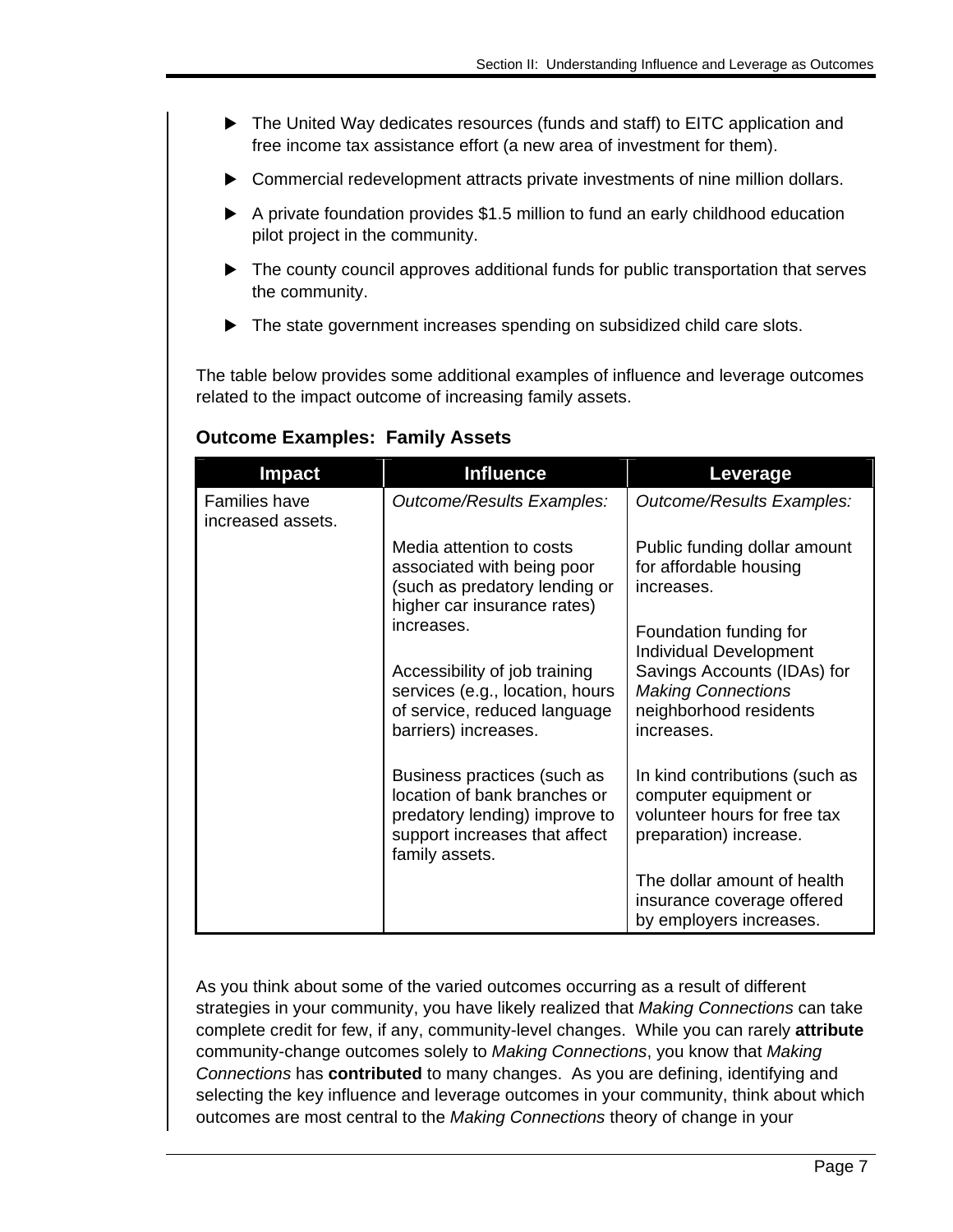community. Focus on the outcomes you set out to achieve and the outcomes that are logically connected to the overall community change you envision. Be sure to reflect your awareness of the many collaborators as you document changes in impact, influence and leverage and communicate your findings to others.

To accomplish this kind of sustainable, scalable change, *Making Connections* teams will require powerful capabilities – their core capacities.

### **CLARIFYING: HOW DO IMPACT, INFLUENCE AND LEVERAGE OUTCOMES RELATE TO CORE CAPACITIES?**

Core capacities are the building blocks that enable powerful strategies to become actualized. They stand for people, processes, supports, models, techniques, structures, plans, frameworks, and so on. They are the inputs needed to enact, bring to scale and sustain powerful changes. Some examples of core capacities include the following:

- $\triangleright$  collective vision and results framework
- $\blacktriangleright$  governance structure
- $\blacktriangleright$  group processes such as governance; decision making; problem solving; conflict resolution; addressing power differentials; and dealing with issues of race, class and culture
- $\blacktriangleright$  resident leadership and authentic civic demand
- $\blacktriangleright$  strategic use of data
- $\blacktriangleright$  effective partnerships among residents, institutions and others
- $\blacktriangleright$  supports for collaborative learning and accountability to results
- $\triangleright$  communication plan and structure.

Impact, influence and leverage are the outcomes achieved when core capacities are developed and performing well. For example, consider the influence outcome of changing community norms about tolerating crime in the neighborhood. Certain core capacities are vital to this norm change, such as engaged resident leadership; collective vision for results; effective partnerships among residents, institutions and others; and capacity to communicate core messages, ideas and beliefs. As these building blocks of change are brought into play, neighbors may change their viewpoint about accepting the level of crime and may decide to, in turn, mobilize for action. For instance, flyers for block watch (based on a communication strategy) may be distributed in schools, stores, faith organizations and neighborhoods (effective partnerships among residents, institutions and others) due to the action plan of an engaged neighborhood group (resident leadership). The block watch activity may further mobilize residents to request that law enforcement agencies partner with them in new ways. These changes in behavior, partnerships and law enforcement strategies illustrate influence. They happen because of the strong building blocks represented by the core capacities.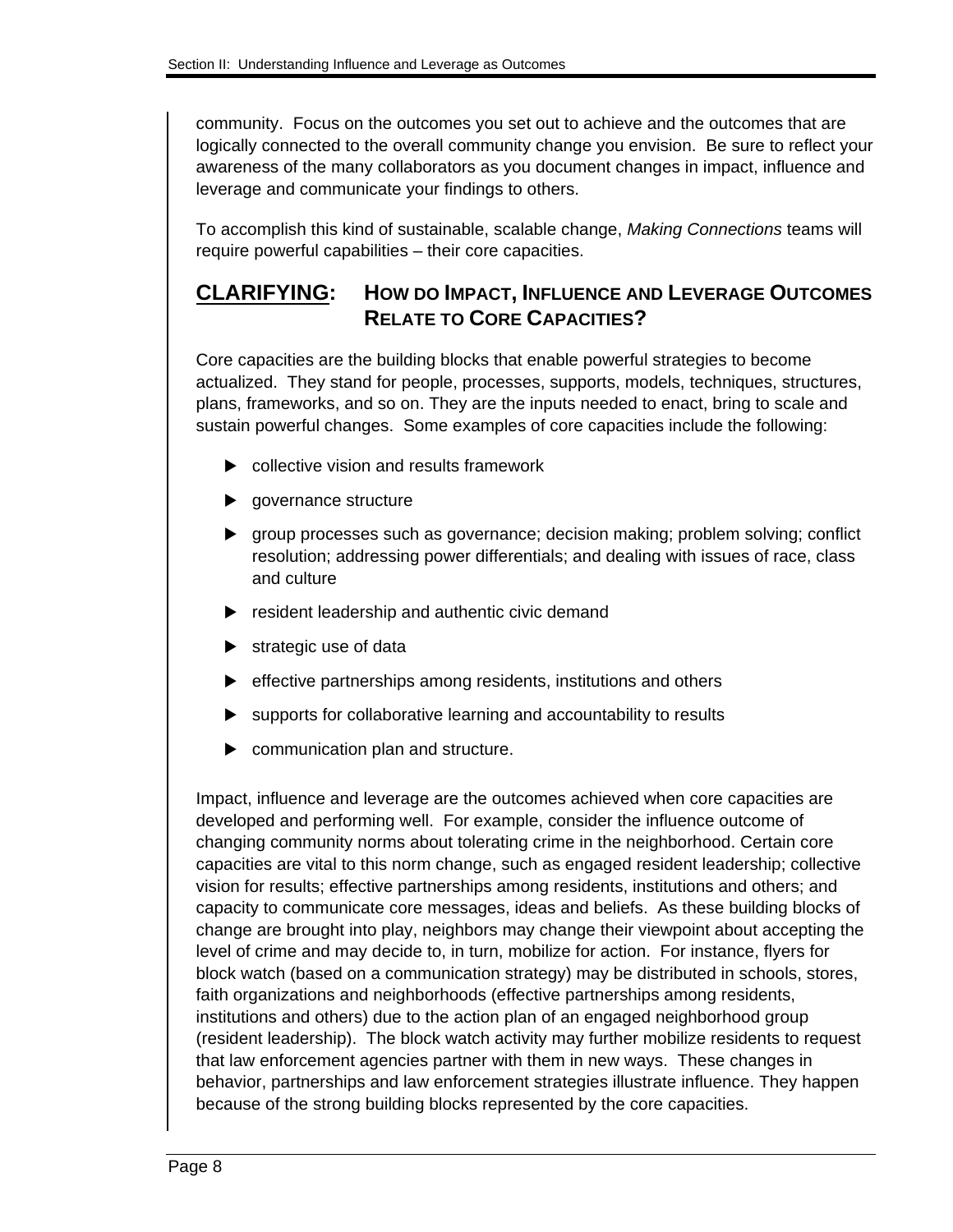If the changes in the neighborhood organizing and law enforcement strategies lead to a decline in crime in the neighborhood, these core capacities have achieved an impact outcome. If these new strategies are replicated in other neighborhoods throughout the city, these strategies will be brought to scale. The engaged residents remain in place to address other neighborhood issues as well.

In this sense, capacities are part of the continuum for comprehensive community change. They are elements that enable influence, leverage and impact to happen. The line between capacities and influence, leverage and impact can sometimes be blurry. This is particularly true with respect to resident engagement and partnerships. The formation of a resident group is the beginning of capacity. The group's work in developing a collective vision, creating group processes, learning new strategies, and so on represents a change in community behavior which may be seen as influence. The same can be said for partnerships. The work of bringing diverse people and groups to a collective vision of accountability represents a significant change in community norms – an important part of the influence continuum. The process begins with capacity but immediately reflects influence by the very acts of planning, acting, learning and achieving results through the work of the partnership.

The documentation of capacity is inseparable from documenting influence, leverage and impact because they are all part of a continuum. Capacity may best be viewed as the inputs or ingredients that are used in carrying out influence, leverage and impact strategies.

In the following illustration, a Kids Count program employs its capacity to use data strategically to pursue a strategy to influence legislators' support for key issues relating to children's well being. The following section offers guidance on how to choose and name influence and leverage outcomes resulting from the work in your community.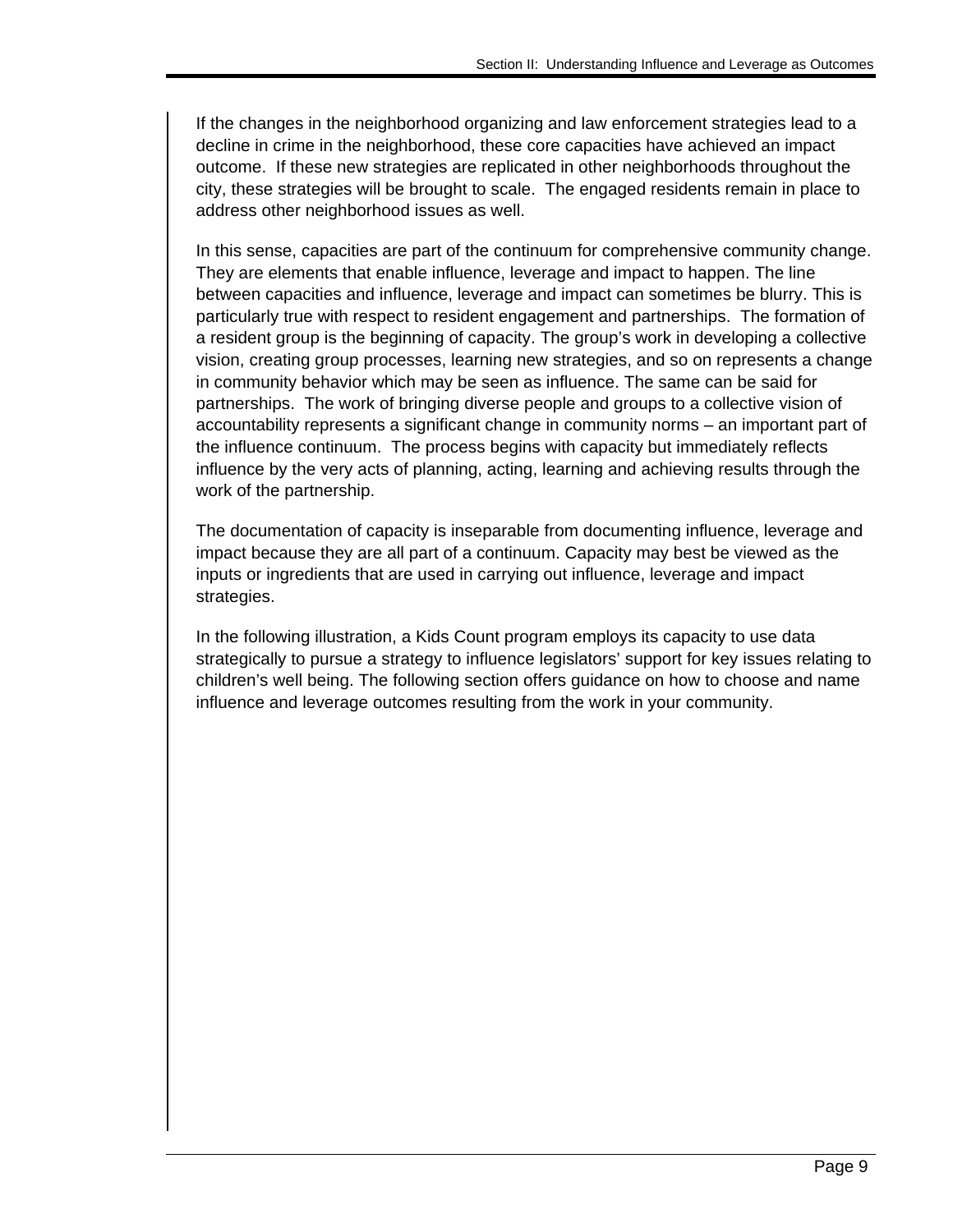

### **Influence and Leverage Outcomes In Context: Connecticut Kids in the District**

#### **Sample Outcome Statement:**

Political leaders increase support for policies that address key issues relating to children's well being.

*Connecticut is one of the first states for which the Annie E. Casey Foundation and the Population Reference Bureau developed Census data at the legislative district level. These data are being used to produce a series of three fact sheets entitled* Kids in the District*, which will inform each state representative and senator of his or her district's demographics, focusing on facts related to: (1) children in poverty, (2) employment and housing, and (3) education.<sup>1</sup>* 

*The Connecticut Association for Human Services is producing and distributing these fact sheets. While its longer-term goals are to advocate for the passage of specific legislation and create policies that will positively impact individual children and families, the Association has aimed the fact sheets more immediately at creating changes in the awareness and priorities of state legislators. To provide interim information about effectiveness as well as produce useful information to modify the strategy if necessary, the Association could create a documentation system to track changes in legislators' support for policies to address the issues covered in the fact sheets.* 

 $\overline{\phantom{0}}$ <sup>1</sup> Source: Jude Carroll, Director, KIDS COUNT Project, Connecticut Association for Human Services.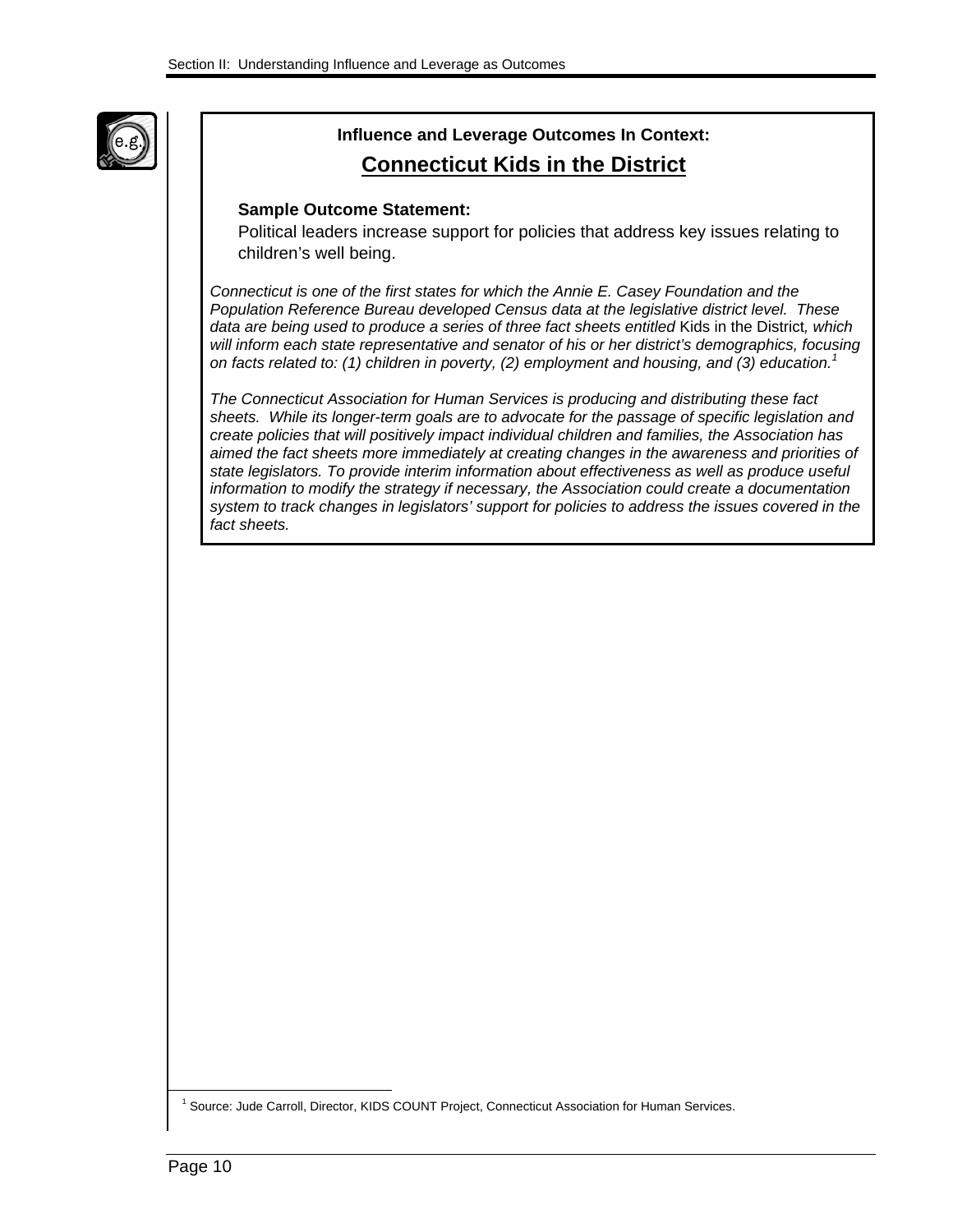# **SECTION III**

# **IDENTIFYING INFLUENCE AND LEVERAGE OUTCOMES**

**Purpose of Section:** The purpose of this section is to provide guidance that will help you think about all of the different influence and leverage outcomes resulting from the work in your community. Focusing on the outcomes most integral to your strategies or theory of change can help you select which outcomes to study more closely to document the change that occurs.

#### **What You Will Learn:**

- How to select influence and leverage outcomes to document based on your community's strategic plan and action agenda (e.g., theory of change, powerful strategies, *"so that"* chains).
- How to name and communicate your influence and leverage outcomes.

#### **SELECTING: HOW TO IDENTIFY KEY INFLUENCE AND LEVERAGE OUTCOMES FOR YOUR COMMUNITY**

As you have already realized, *Making Connections* strategies in your community are creating change in many different kinds of influence and leverage outcomes. There may be so many different types of influence and leverage outcomes occurring as a result of the efforts of *Making Connections* partners that you could never imagine documenting change in all of them. However, choosing to document some areas of influence and leverage that are particularly relevant to the work in your community can be a very useful practice.

*Be selective, focused and strategic*. Consider what influence and leverage outcomes are most critical to the transformation efforts in your community, and choose your priorities for documentation. If your community has developed a theory of change, it can be a useful starting point for selecting influence and leverage outcomes to track more closely. Your list of strategies can also point you toward influence and leverage outcomes particularly important in your community. Making a *"so that"* chain that more explicitly links your strategies with their eventual impact on individuals and families can also be a useful exercise. Again, Local Learning Partners and other evaluators have skills to assist you in selecting outcomes that will be meaningful to the work in your community.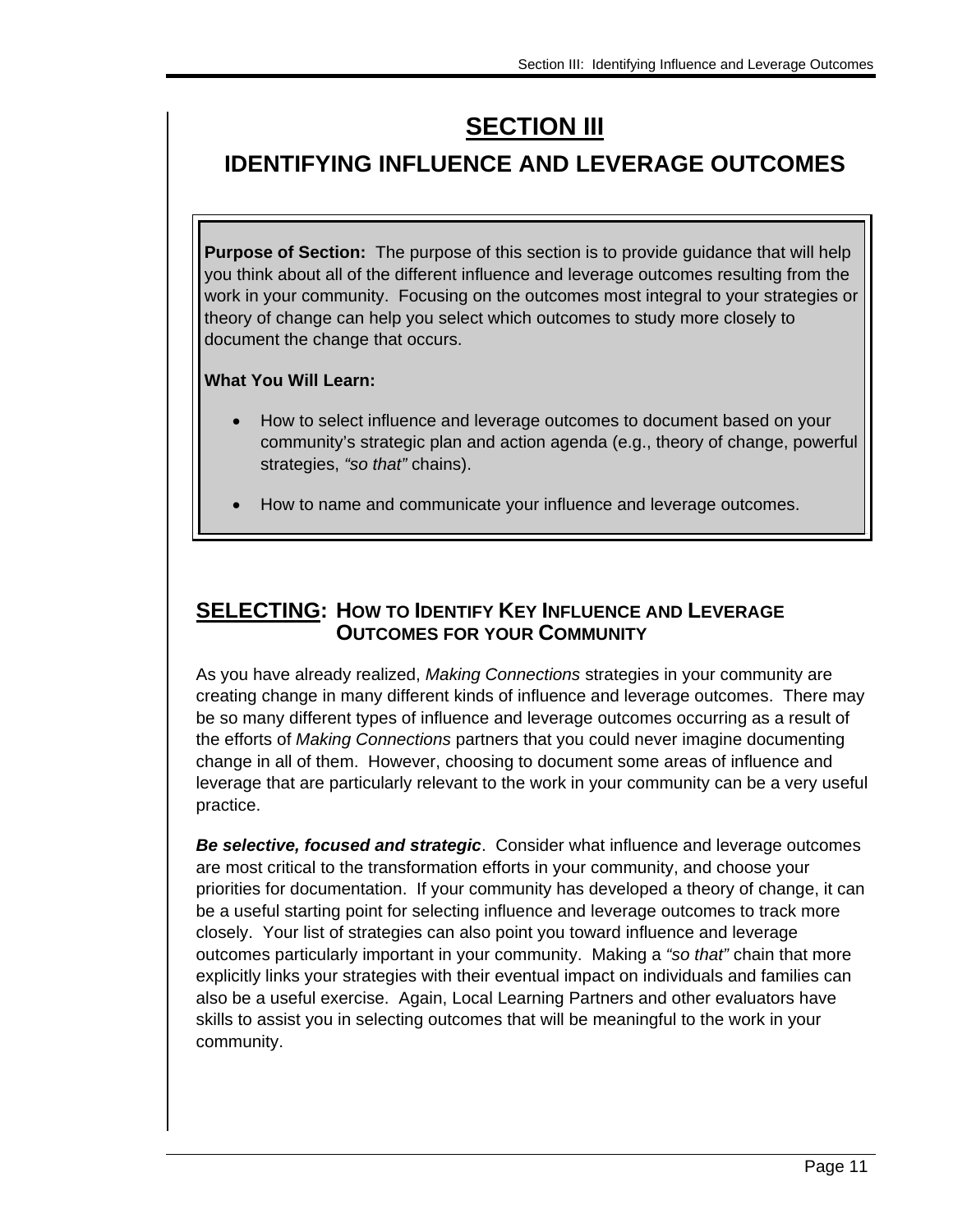### **LOOK AT YOUR THEORY OF CHANGE**

Your theory of change can help you prioritize which influence and leverage changes you want to document more carefully. A theory of change will often explicitly identify influence or leverage outcomes as interim outcomes–changes that must occur *on the*  way to achieving lasting change for individuals and families. For example, when stakeholders in the *Making Connections* effort in Oakland articulated their theory of change, they identified several "levers of change." *Making Connections* Oakland's theory of change describes how broad, lasting change for individuals and families results from strategies that "push" these levers of change. Any strategy intended to push Oakland's "levers of change" will produce changes in influence and leverage outcomes (such as policy change or improved service practice) on the way to producing broad, sustainable positive **impacts** for individuals and families. Measuring some of the influence and leverage changes that are central to *Making Connections* Oakland's theory of change could help that community monitor its progress as it works toward transforming the community.Some key examples of the "levers of change"<sup>2</sup> identified in Oakland's theory of change include:

- $\blacktriangleright$  Policy Change:
	- Create new policies
	- $\bullet$  Change interpretation of policies
- ▶ Quality Services:
	- Offer new services
	- $\blacklozenge$  Strengthen existing services
	- Better coordinate services
- **>** Partnerships:
	- $\blacklozenge$  Establish funding partnerships
	- $\bullet$  Establish public-private partnerships
	- Establish partnerships among community-based organizations

#### Resources:

- **Increase human resources**
- Increase financial resources
- Increase program resources
- Increase information resources

<span id="page-17-0"></span>2 Adapted from "Lower San Antonio Collaborative Planning Committee Retreat, May 7, 2003" notes from a *Making Connections* stakeholder meeting.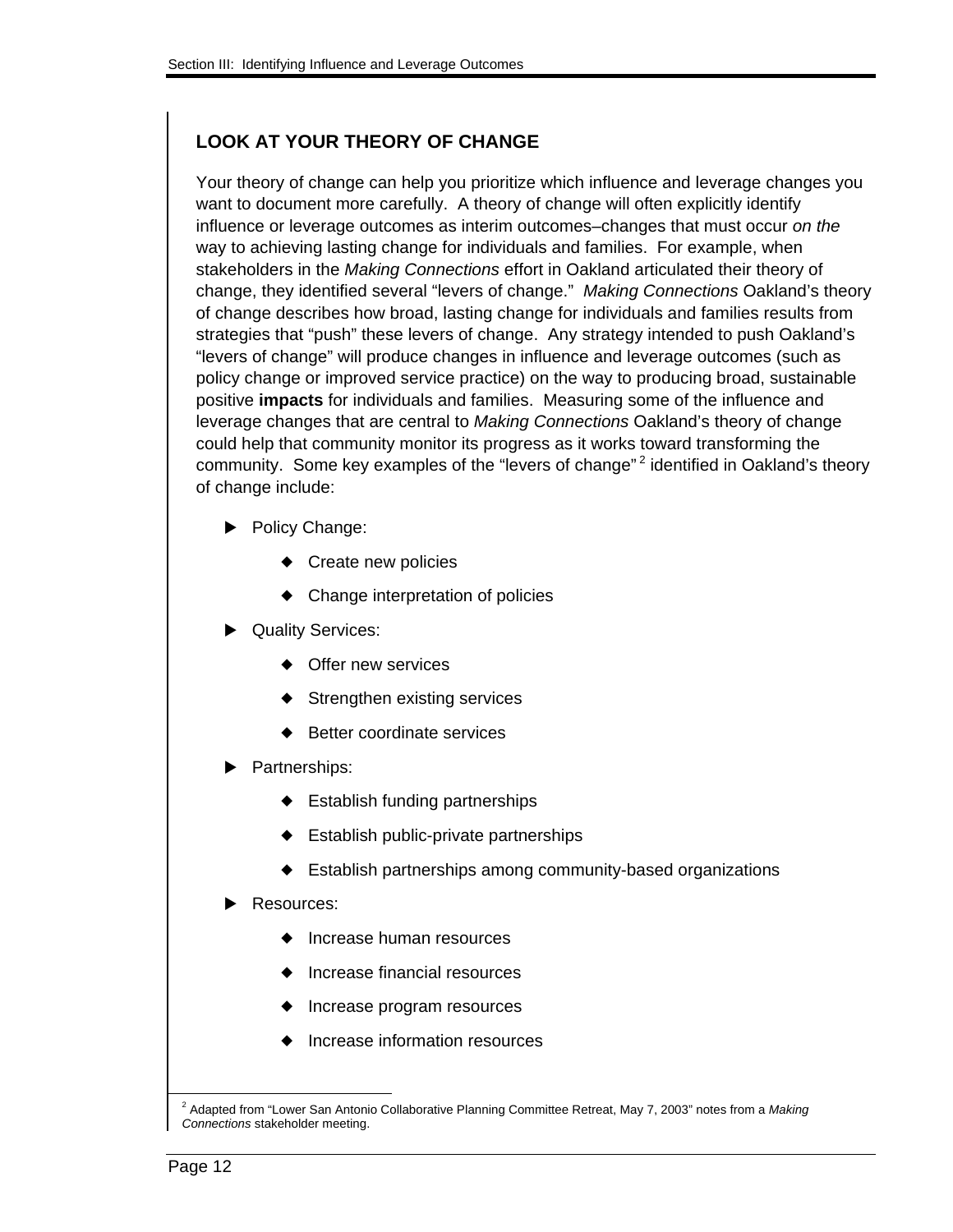

## **Influence and Leverage Outcomes In Context:**  *Making Connections* **Denver**

#### **Sample Outcome Statement:**

Community increases mobilization around key issues

*To understand anything else about* Making Connections *Denver (MCD), it is important to understand just how serious it is about ensuring that all change efforts be rooted in the community. MCD identifies creating an environment in which communities can "develop their own power" as one of its key roles. "Resident mobilization" is a central driver in MCD's theory of change. A critical mass of empowered community residents, motivated to work together on specific issues, will engage with systems and institutions and create lasting change for individuals and families. MCD is currently engaged in three different data collection efforts that help it gauge the level of community mobilization: 1) an automated diary that tracks community member involvement, 2) a tool to document changes in leadership skills of community members, and 3) a qualitative evaluation of four specific projects that helps capture the emerging definitions of community mobilization and the relationship of community mobilization to other aspects of these projects.* 

*MCD is also committed to incorporating continual learning into its efforts. As the group assesses the level of community mobilization, it uses the information it collects to examine and refine its definitions of community and community mobilization and to adjust its research, roles and strategies as needed. Assessing the level of community mobilization helps MCD decisionmakers create a "window into its theory of change" and better understand how change is occurring in the community. Measuring and examining that outcome also creates a near realtime feedback loop that informs MCD team members how and when they should adjust their*  role. As community members mobilize and gain power, they engage as the driving partners in a *change process involving government and other institutions.* 

### **LOOK AT YOUR LIST OF STRATEGIES**

As you review your list of *Making Connections*-related strategies, you will realize that many strategies are specifically intended to achieve influence and leverage changes. For example, *Making Connections* Hartford is pursuing several strategies that focus on achieving influence or leverage outcomes. Hartford's influence- and leverage-focused strategies include the following:

- **Influence policy** by working with School Readiness Council to develop a theoretical framework to guide policy development to improve children's health and school readiness.
- **Improve practice** by implementing a prototype for connecting families with children to comprehensive neighborhood-based health and human services to improve children's health and school readiness.
- **Increase local investments** and commitments to improve the employability of youth and young adults so that more adults in *Making Connections* neighborhoods will be employed.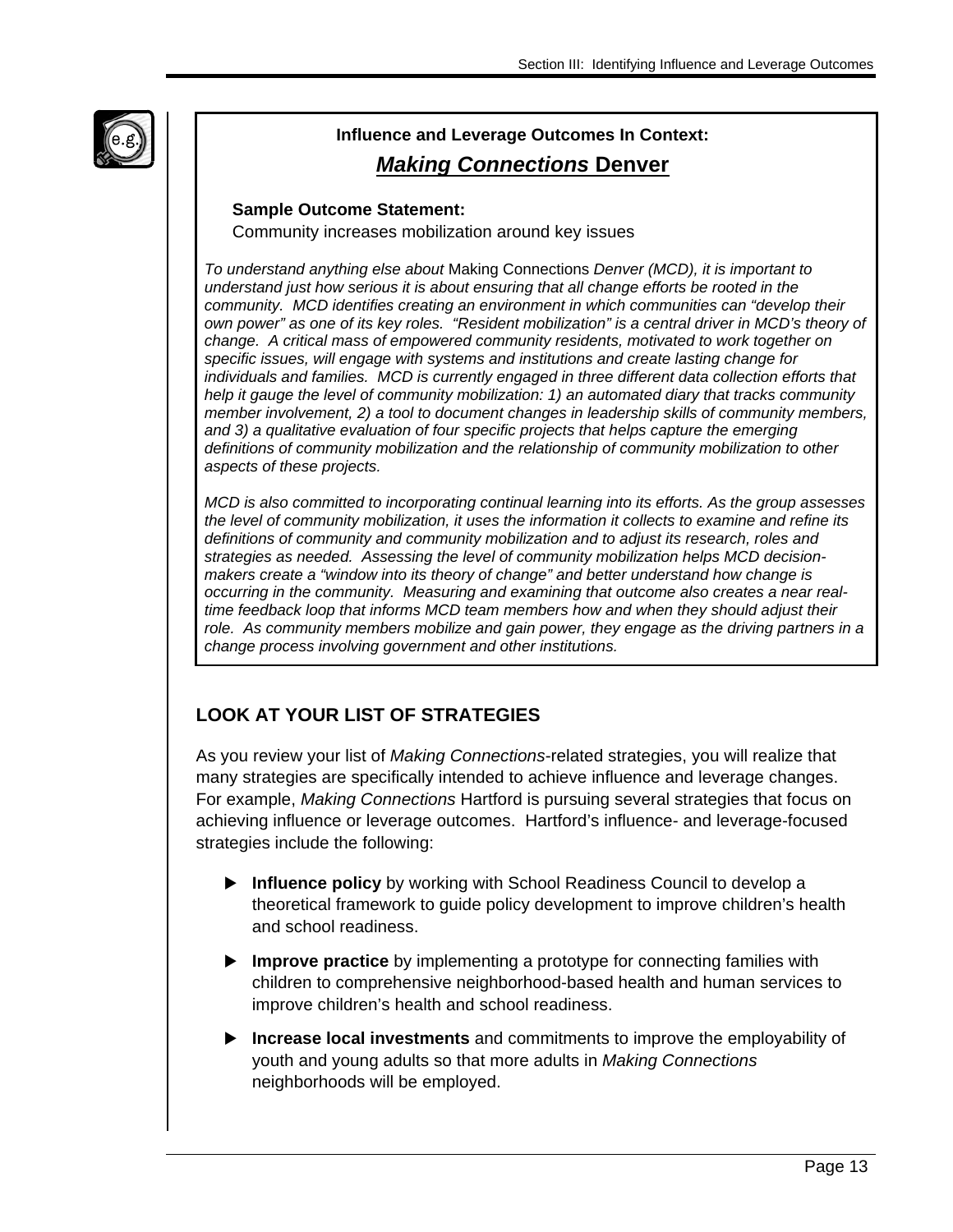▶ Develop media advocacy skills to help residents **influence and shape local media messages** so that the city of Hartford is portrayed in a more positive light[.](#page-19-0)<sup>3</sup>

Measuring change in the influence and leverage outcomes that these strategies produce could help the Hartford *Making Connections* community know more about what it is achieving in the short-term as it works toward sustained community change.



#### **Influence and Leverage Outcomes In Context: The Hartford Community Partnership and the Connecticut Department of Children and Families (DCF)**

#### **Sample Outcome Statement:**

The Department of Children and Families changes practices to reduce out-ofhome placements of at-risk children

*In Hartford, Connecticut early* Making Connections *work focused on providing technical assistance to help "beef up…organize, link up and motivate" existing change efforts.[4](#page-19-1) A collection of organizations and individuals now known as the Hartford Community Partnership (HCP) was one of the first groups that worked with* Making Connections*. Noticing that a high concentration of DCF cases occurred in the seven targeted* Making Connections neighborhoods, the HCP studied the issue and concluded that the Connecticut Department of *Children and Families (DCF) was separating too many children from their families. Partnership members believed that the DCF was missing opportunities to preserve and strengthen families. The HCP established new collaborations, pushed for regulatory change, created avenues for public feedback regarding child welfare services and provided information systems development to the DCF to help safely reduce out-of-home placement decisions.* 

*The main focus of the HCP strategy was to reduce the number of out-of-home placements. Tracking that number could be one indicator of change in DCF practices. To gather even more information about how their efforts created change, HCP members could collect data on some of the other aspects of DCF practices targeted by their strategies. In its efforts to decrease outof-home placements, the Partnership pursued the following changes in DCF practices:* 

- X *Child welfare workers conduct more of their work in the neighborhoods, at the local level.*
- ▶ *DCF increases the use of data in decision-making.*
- X *Child welfare workers have more discretion to differentiate their responses to serious and minor threats or abuse.*

#### **MAKE A "SO THAT" CHAIN**

A theory of change explains how your strategies link to community transformation. A *"so that"* chain (example on page 16) can be a useful exercise to more explicitly show the short-term, intermediate-term and long-term changes that will lead to long-term positive impacts for individuals and families.

 $\overline{\phantom{0}}$ <sup>3</sup> From "Hartford *Making Connections* First Quarter Report," March 31, 2004.<br><sup>4</sup> "Making Connections Connects: Ustford Making Connections Initiative Teal

<span id="page-19-1"></span><span id="page-19-0"></span> <sup>&</sup>quot;*Making Connections* Connects: Hartford *Making Connections* Initiative Technical Assistance Efforts," Hartford *Making Connections* Local Learning Partnership.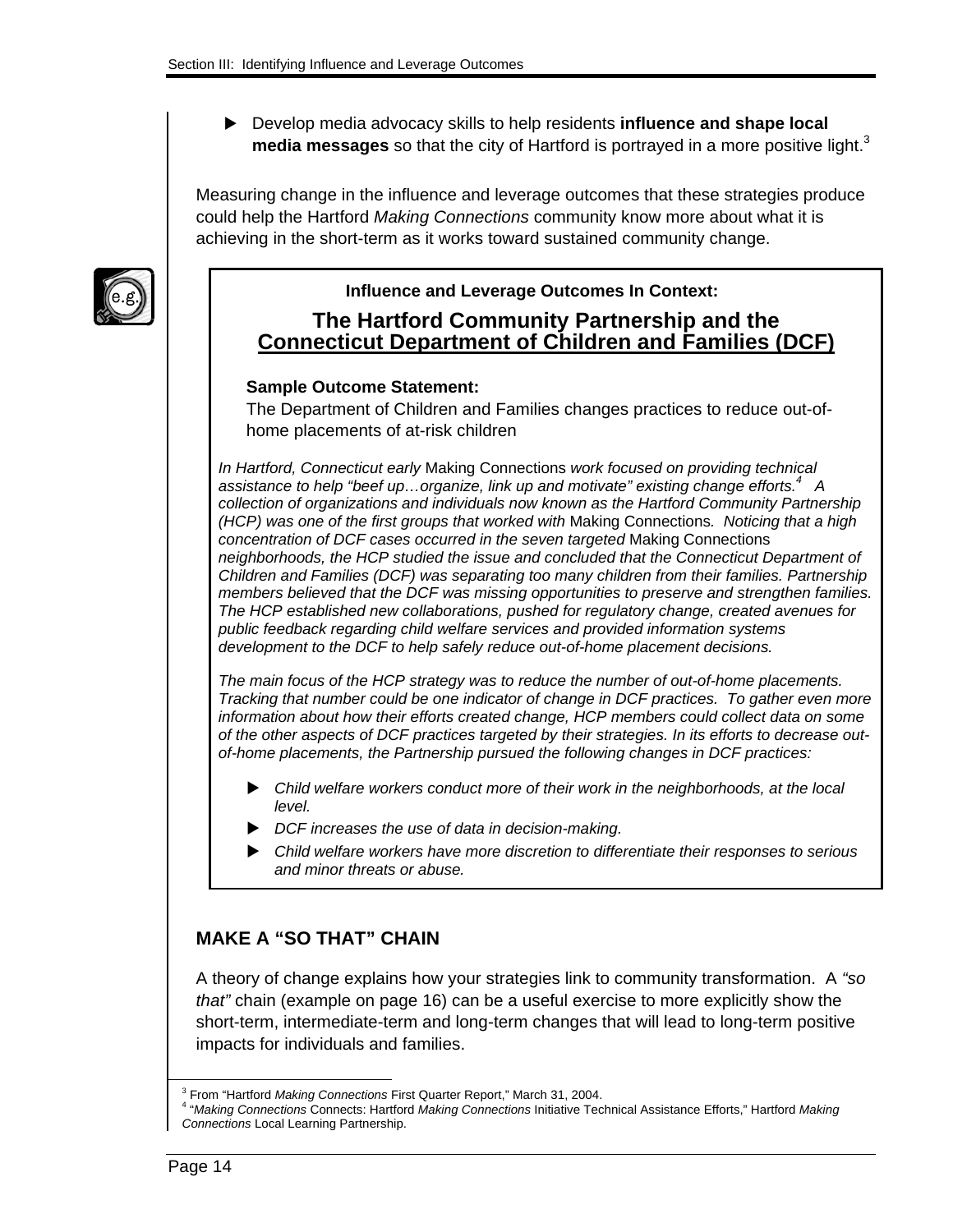Strategies that achieve influence and leverage outcomes are generally based on the theory that creating change in systems, institutions or environments will achieve sustainable positive impacts for large numbers of individuals and families. Whether the connection is obvious or requires a little more explanation, it is always important to be aware of how your influence and leverage strategies logically lead to the changes you hope to achieve for individuals and families. The example below describes a KIDS COUNT information and media strategy. While there are many strategies that contribute to the long-term change of increased assets, the *"so that"* chain following the example shows how this particular strategy contributes to that change.



### **Influence and Leverage Outcomes In Context: Minnesota and Anti-Predatory Lending Legislation**

#### **Sample Outcome Statement:**

Media coverage of how public funds are being misused in the tax industry increases

*Using data from the IRS, the Minnesota KIDS COUNT report, "Keeping What They've Earned: Working Minnesotans and Tax Credits," details how the use of tax preparation services and refund anticipation loans (RALs) is concentrated among low-income families and communities in Minnesota. Maps in the report provide a compelling visual representation of the relationship between where low-income families live and where the tax preparation offices choose to locate. It is estimated that \$7.3 million in public funds statewide were diverted in 2001 to major tax franchises and their out-of-state banking partners to pay for these services. The report was released on January 9, 2003, to coincide with the beginning of tax season and the beginning of the state legislative session. The media strategy was successful in that the press found this story about how public funds were being misused in the tax industry to be very timely. At least five statewide or local newspapers, 66 radio stations, and one television station picked up the story.[5](#page-20-0)* 

*Children's Defense Fund Minnesota and its partners then worked to draft and advocate for the passage of legislation requiring all commercial tax preparers that provide RALs to provide a variety of disclosures to individuals seeking a RAL. The wording and font size of the disclosures is mandated by the legislation, which also provides individual taxpayers the ability to hold the tax preparers liable for errors and other misconduct.*

One method to clarify the connection between **influence and leverage outcomes** and **impact outcomes** is to use a *"so that"* chain. This *"so that"* chain uses information from the Minnesota KIDS COUNT example above.

<span id="page-20-0"></span> $\frac{1}{5}$ <sup>5</sup> Source: Diane Benjamin, KIDS COUNT Director, Children's Defense Fund, Minnesota.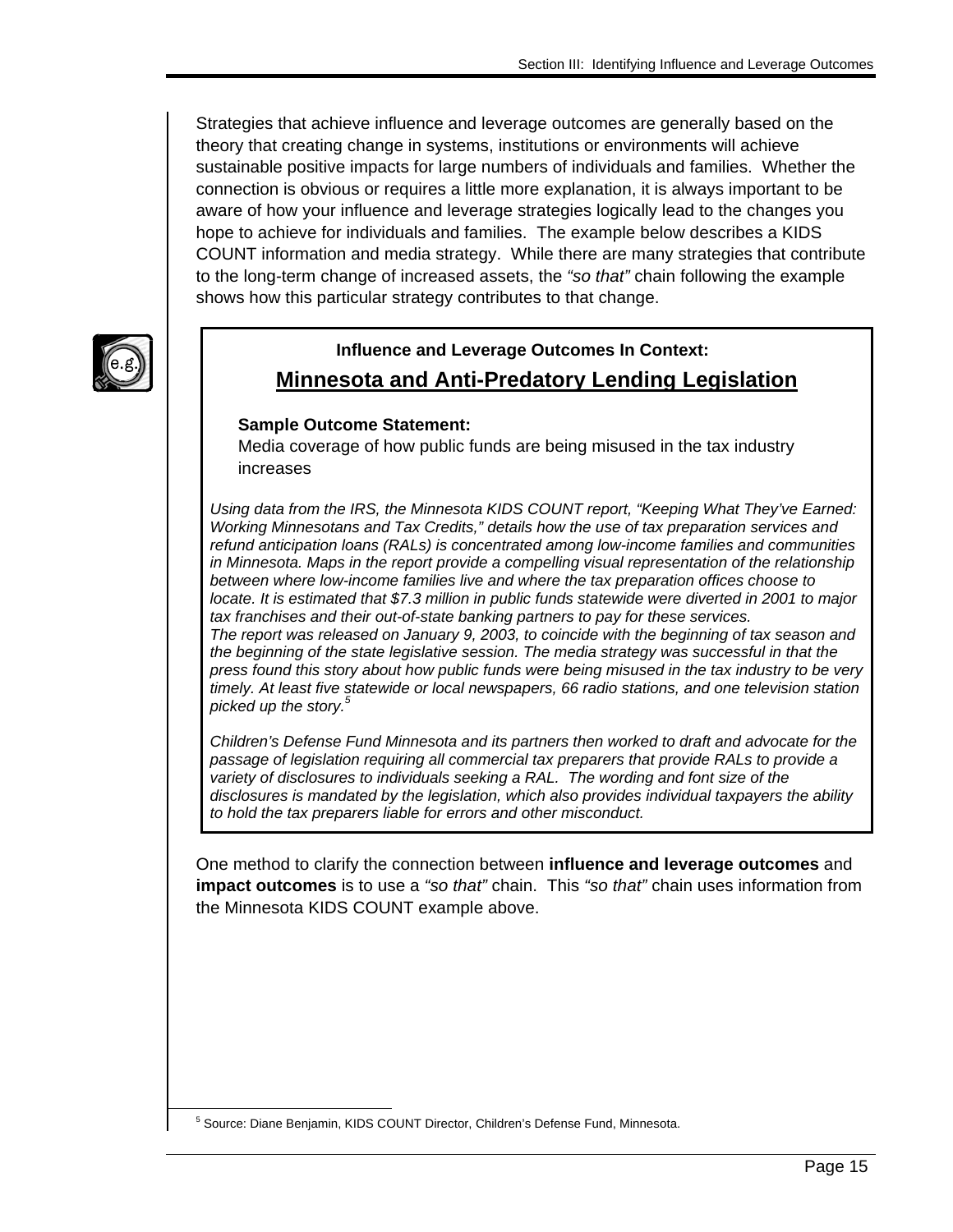#### **STRATEGY:**

Increase media coverage about amount of money low-income families and individuals pay to the tax industry for tax preparation and RALs and how this reduces the net benefit they receive from EITC and other tax credits. *(strategy based on core capacity of strategic use of data and communication plan)* 

#### *So That*

Public awareness of this issue increases. *[Influence Outcome]* 

#### *So That*

Policy-makers increase their knowledge of and interest in this issue. *[Influence Outcome]* 

#### *So That*

Policies change to require the tax industry to provide specific disclosures to individuals seeking an RAL. *[Influence Outcome]* 

#### *So That*

Tax preparation businesses change their business practices to abide by the new policies. *[Influence Outcome]* 

#### *So That*

Individuals and families have increased ability to make choices to avoid paying interest and fees to the tax industry for services they may not need. *[Impact Outcome]* 

#### *So That*

Low-income individuals and families receive more cash for their EITC and other tax credits or refunds and can use these funds to meet their basic needs, pay off debts or save for the future. *[Impact Outcome]* 

#### *So That*

Families have increased levels of assets. *[Impact Outcome]* 

You may notice that the first four outcomes in the "so that" chain are influence outcomes statements. The last three outcomes in the chain describe changes for individuals and families. Clearly, CDF Minnesota would not necessarily want to collect data to document change in every one of the influence outcomes in the chain. This is especially true when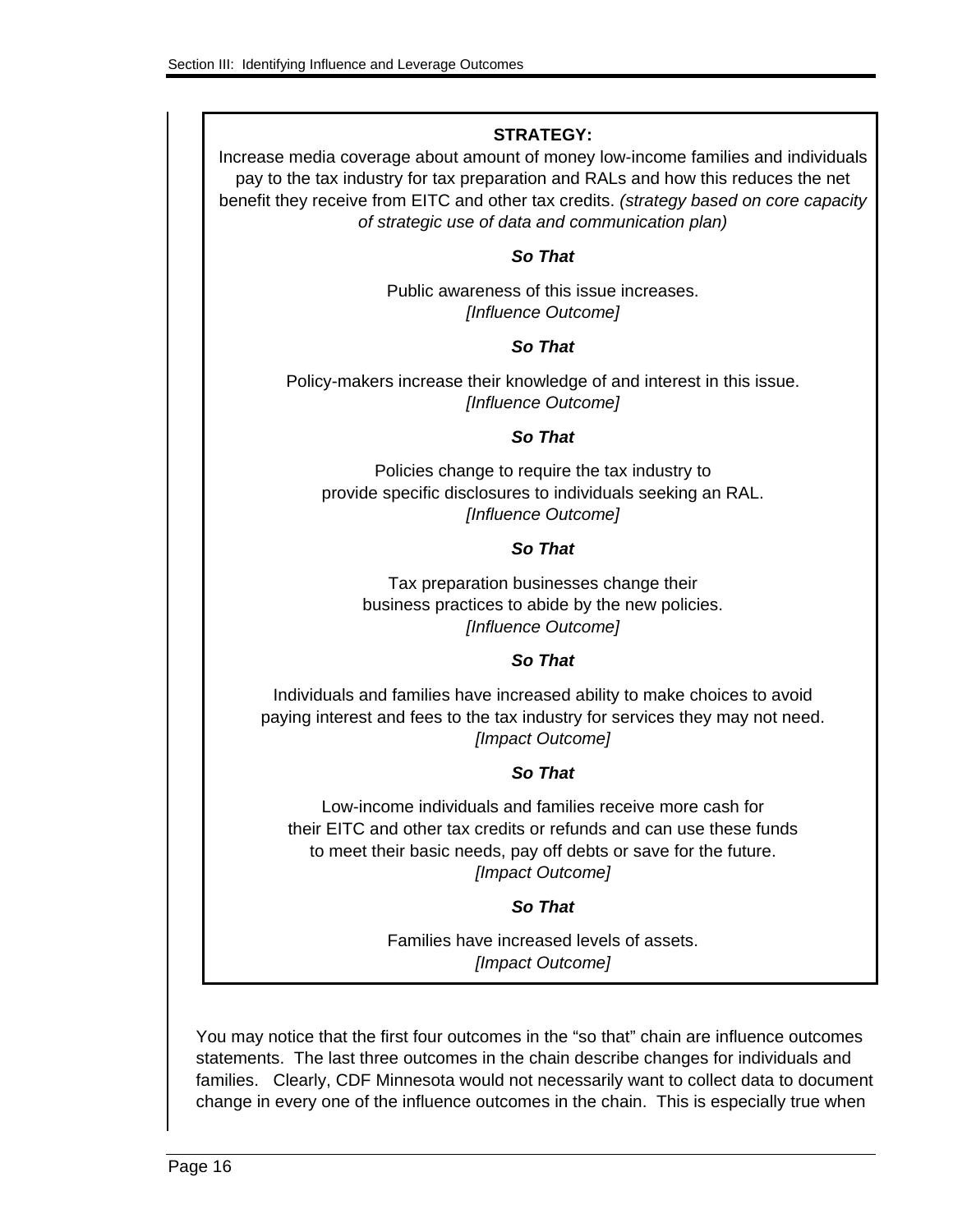you consider the press campaign and legislative strategies focused on RALs and tax preparation fees are just two of the many strategies the organization is pursuing. However, if media campaigns are a type of strategy that CDF Minnesota often uses, it may indeed be useful to document how its press strategies impact media coverage. Alternatively, if raising the awareness of legislators about some specific issues relating to low-income families and children is a primary focus of CDF Minnesota, perhaps they would choose to engage in some documentation of change in that influence outcome.

### **NAMING: BROAD OUTCOME AREAS AND SAMPLE OUTCOME STATEMENTS**

To help you think about and give names to influence and leverage outcomes for your community, the table on the following pages contains several broad outcome areas with sample outcome statements.

| <b>Broad Outcome Areas</b>     | <b>Sample Outcome Statements</b>                                           |
|--------------------------------|----------------------------------------------------------------------------|
| <b>INFLUENCE OUTCOMES</b>      |                                                                            |
| Changes in visibility of issue | Local media accurately cover the message(s) of the<br>media campaign.      |
|                                | Media increase accuracy and completeness in<br>coverage of issue.          |
|                                | Public or community raises issue to a higher priority.                     |
| Changes in community norms     | Community decreases tolerance for certain<br>behaviors or attitudes.       |
|                                | Community increases belief in its own power to<br>create change.           |
|                                | Community increases acceptance of culturally<br>diverse community members. |

#### **Influence and Leverage: Outcome Areas and Sample Outcome Statements**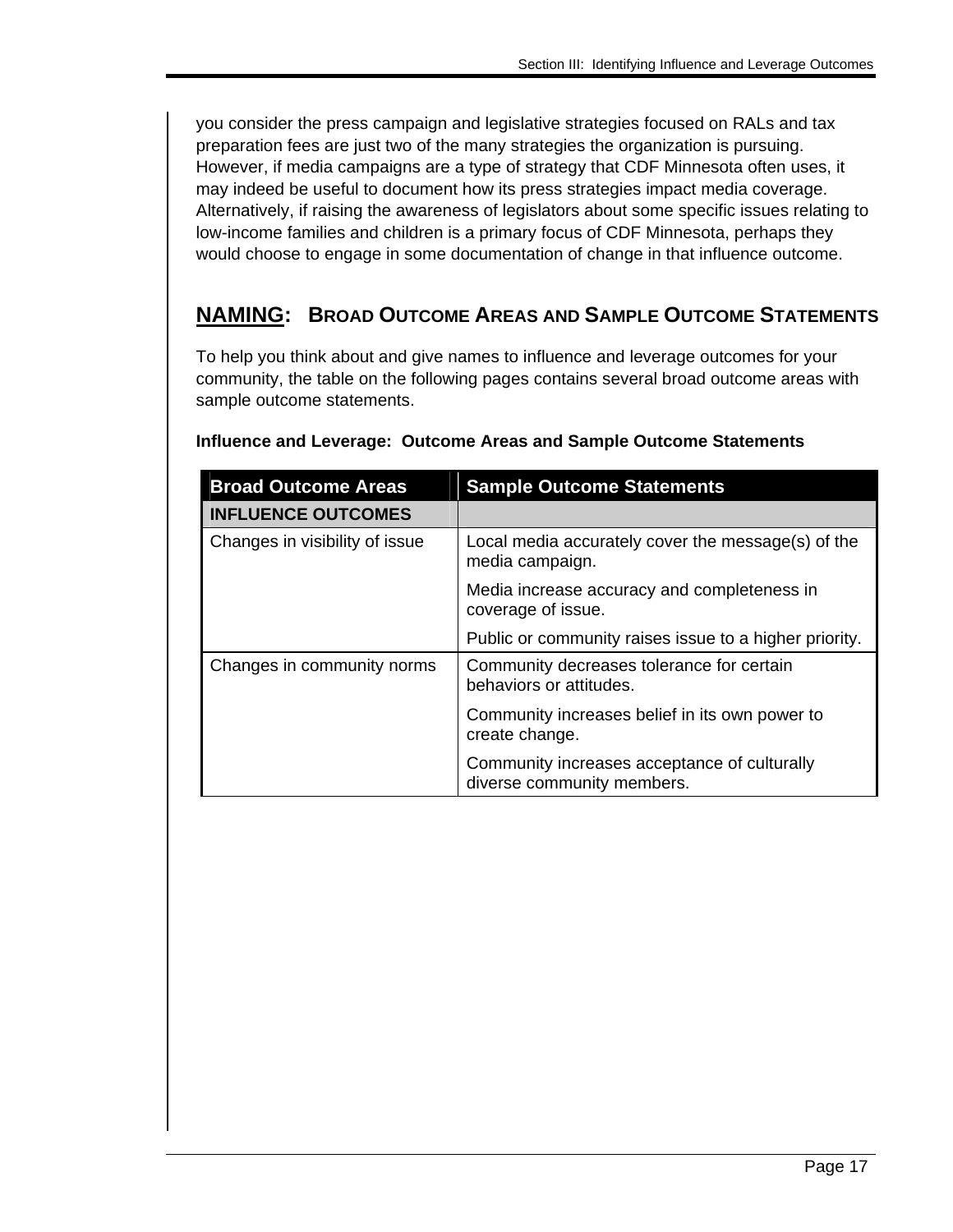| <b>Broad Outcome Areas</b> | <b>Sample Outcome Statements</b>                                                                     |
|----------------------------|------------------------------------------------------------------------------------------------------|
| <b>INFLUENCE OUTCOMES</b>  |                                                                                                      |
| Changes in partnerships    | Partnerships become more strategic.                                                                  |
|                            | Strategic partners deepen their collaborative<br>relationships.                                      |
|                            | Strategic partners jointly implement actions toward<br>agreed-upon goals.                            |
|                            | Partners improve group functioning                                                                   |
|                            | Partnership increases ability to articulate a shared<br>purpose.                                     |
|                            | Partnership shares a plan of action.                                                                 |
|                            | Partnership improves articulation of roles and<br>responsibilities within the group.                 |
|                            | Partners increase formal interagency agreements<br>and/or other collaborative protocols.             |
|                            | Partners increase referrals to one another.                                                          |
|                            | Partners increase sharing of resources.                                                              |
|                            | Partners increase seamless presentation to<br>consumers.                                             |
|                            | Partners increase sharing of data.                                                                   |
| Change in public will      | Community is motivated to take action on an issue.                                                   |
|                            | Community (e.g., neighborhood, city) has decreased<br>tolerance for a specific problem or condition. |
|                            | Community increases shared definition of specific<br>problem or condition.                           |
|                            | People increase their willingness to demonstrate<br>around an issue.                                 |
|                            | Community members place a higher priority on a<br>specific issue.                                    |
|                            | Consumers of public services increase demand for<br>improved services.                               |
|                            | Community members change attitudes and/or beliefs<br>toward an issue.                                |
|                            | Community members increase their sense of<br>community.                                              |
|                            | Community members increase their awareness of an<br>issue in the community.                          |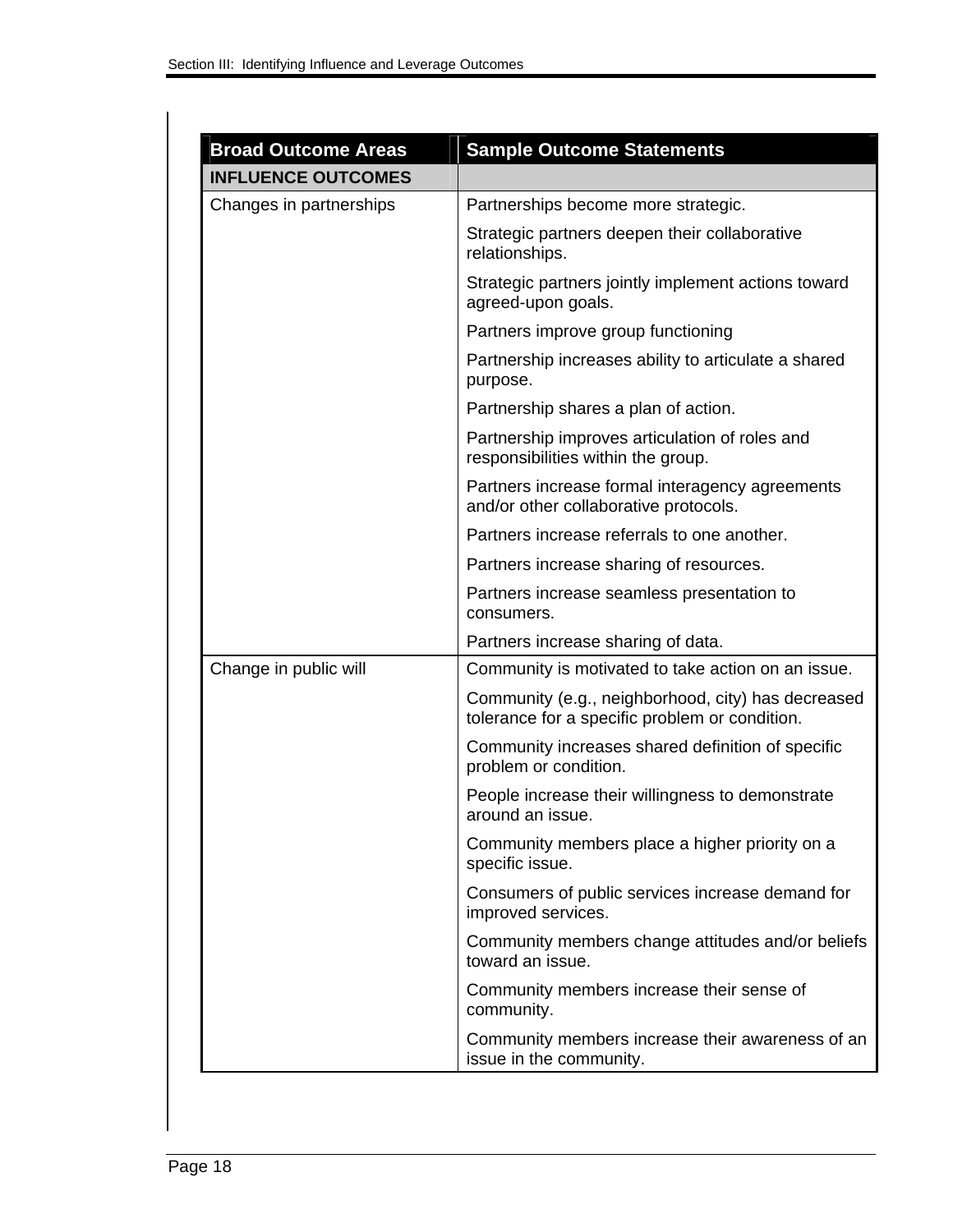| <b>Broad Outcome Areas</b>     | <b>Sample Outcome Statements</b>                                                                                                                                                                                                                                                                                                                                                                |
|--------------------------------|-------------------------------------------------------------------------------------------------------------------------------------------------------------------------------------------------------------------------------------------------------------------------------------------------------------------------------------------------------------------------------------------------|
| <b>INFLUENCE OUTCOMES</b>      |                                                                                                                                                                                                                                                                                                                                                                                                 |
| Change in political will       | Political leaders and/or public administrators<br>increase awareness of issue.                                                                                                                                                                                                                                                                                                                  |
|                                | Political leaders and/or public administrators<br>increase willingness to take action on issues.                                                                                                                                                                                                                                                                                                |
|                                | Legislators co-sponsor bills that support community<br>priorities                                                                                                                                                                                                                                                                                                                               |
| Change in policies             | Specific policy changes.                                                                                                                                                                                                                                                                                                                                                                        |
|                                | Increase in policy statements that support<br>community goal.                                                                                                                                                                                                                                                                                                                                   |
|                                | Policymakers adopt common language in policies<br>and regulations.                                                                                                                                                                                                                                                                                                                              |
|                                | Policymakers write legislation that reflects<br>community priorities.                                                                                                                                                                                                                                                                                                                           |
|                                | Policymakers adopt new legislation that reflects<br>community priorities.                                                                                                                                                                                                                                                                                                                       |
|                                | Policymakers maintain legislation that supports<br>community priorities.                                                                                                                                                                                                                                                                                                                        |
|                                | Policymakers implement legislation that reflects<br>community priorities.                                                                                                                                                                                                                                                                                                                       |
|                                | Policymakers fund legislation that reflects community<br>priorities.                                                                                                                                                                                                                                                                                                                            |
| Change in regulations          | Specific regulations change.<br>Increase in regulations that support a specific<br>community goal.                                                                                                                                                                                                                                                                                              |
| Changes in service practice(s) | Service providers increase cultural competence.<br>All staff that directly interacts with service consumers<br>increases their knowledge of the cultural background<br>and experiences of their consumer populations.<br>Service providers increase their linguistic<br>competence.<br>Service providers change the hours of service<br>delivery to better match the availability of consumers. |
|                                | Service providers change the locations of service<br>delivery to better match the locations of consumers.                                                                                                                                                                                                                                                                                       |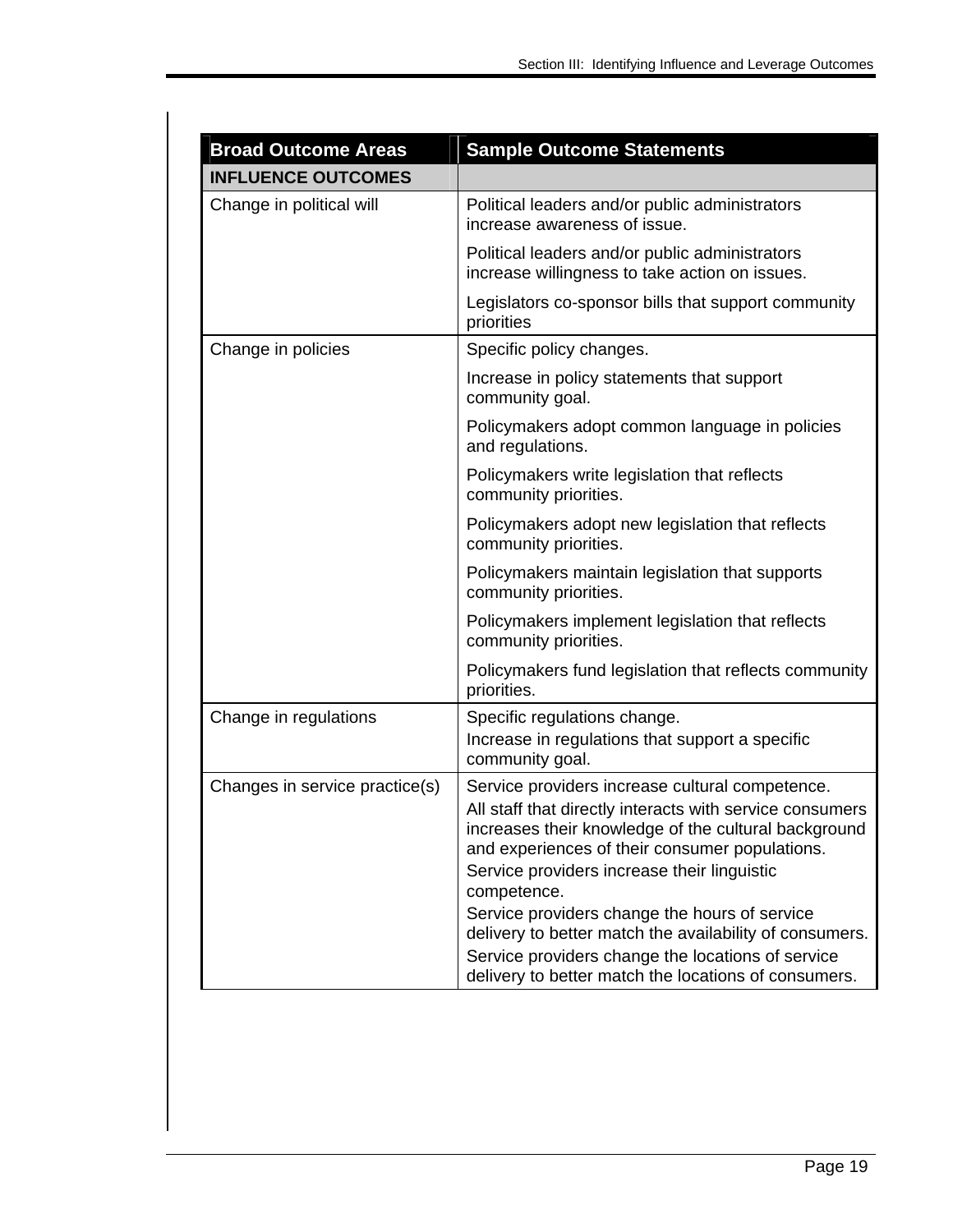| <b>Broad Outcome Areas</b>                         | <b>Sample Outcome Statements</b>                                                                                                                                                                                                                                                                                                                                                                                                                                                                                                                     |
|----------------------------------------------------|------------------------------------------------------------------------------------------------------------------------------------------------------------------------------------------------------------------------------------------------------------------------------------------------------------------------------------------------------------------------------------------------------------------------------------------------------------------------------------------------------------------------------------------------------|
| <b>INFLUENCE OUTCOMES</b>                          |                                                                                                                                                                                                                                                                                                                                                                                                                                                                                                                                                      |
| Change in business practice(s)                     | Key services (e.g., grocery store, drug store, bank)<br>are newly available in community.<br>Businesses/service employees in community<br>improve day to day interactions with diverse<br>clientele.<br>Businesses change practices (e.g., hours,<br>advertising, product selection) to meet community<br>desires.<br>Businesses change their recruiting practices to<br>create a more diverse pool of qualified applicants.                                                                                                                         |
| <b>LEVERAGE OUTCOMES</b>                           |                                                                                                                                                                                                                                                                                                                                                                                                                                                                                                                                                      |
| Changes in public funds                            | New money targeted toward program priorities.<br>More money allocated/re-distributed toward program<br>priorities<br>New arrangements (e.g., pooled, matched, blended)<br>in funding increase availability of funding for<br>community priorities.<br>Public funding practices (e.g., RFP process,<br>reporting) change to increase availability of funds for<br>community priorities.<br>Public agencies provide detailed or loaned staff for<br>work on a particular program or strategy.                                                          |
| Changes in philanthropy                            | Increased funding available for community priorities.<br>New arrangements (e.g., pooled, matched, blended)<br>in funding increase availability of funding for<br>community priorities.<br>Foundation funding practices (e.g., RFP process,<br>reporting) change to increase availability of funds for<br>community priorities.<br>Foundations make new types of funding available<br>(e.g., PRI)<br>Foundations previously uninvolved in community<br>begin to provide funding in community.<br>Funders pool resources dedicated to a priority area. |
| Changes in resources available<br>to the community | New physical resources (e.g., computer rooms,<br>meeting rooms) are available to the community.<br>New transportation resources (e.g., buses, taxis) are<br>available to the community.<br>New service resources (e.g., copying, printing,<br>delivery) are available to the community.                                                                                                                                                                                                                                                              |
| Changes in private investment                      | Investments in commercial development increase.<br>Private investments in housing development<br>increase.                                                                                                                                                                                                                                                                                                                                                                                                                                           |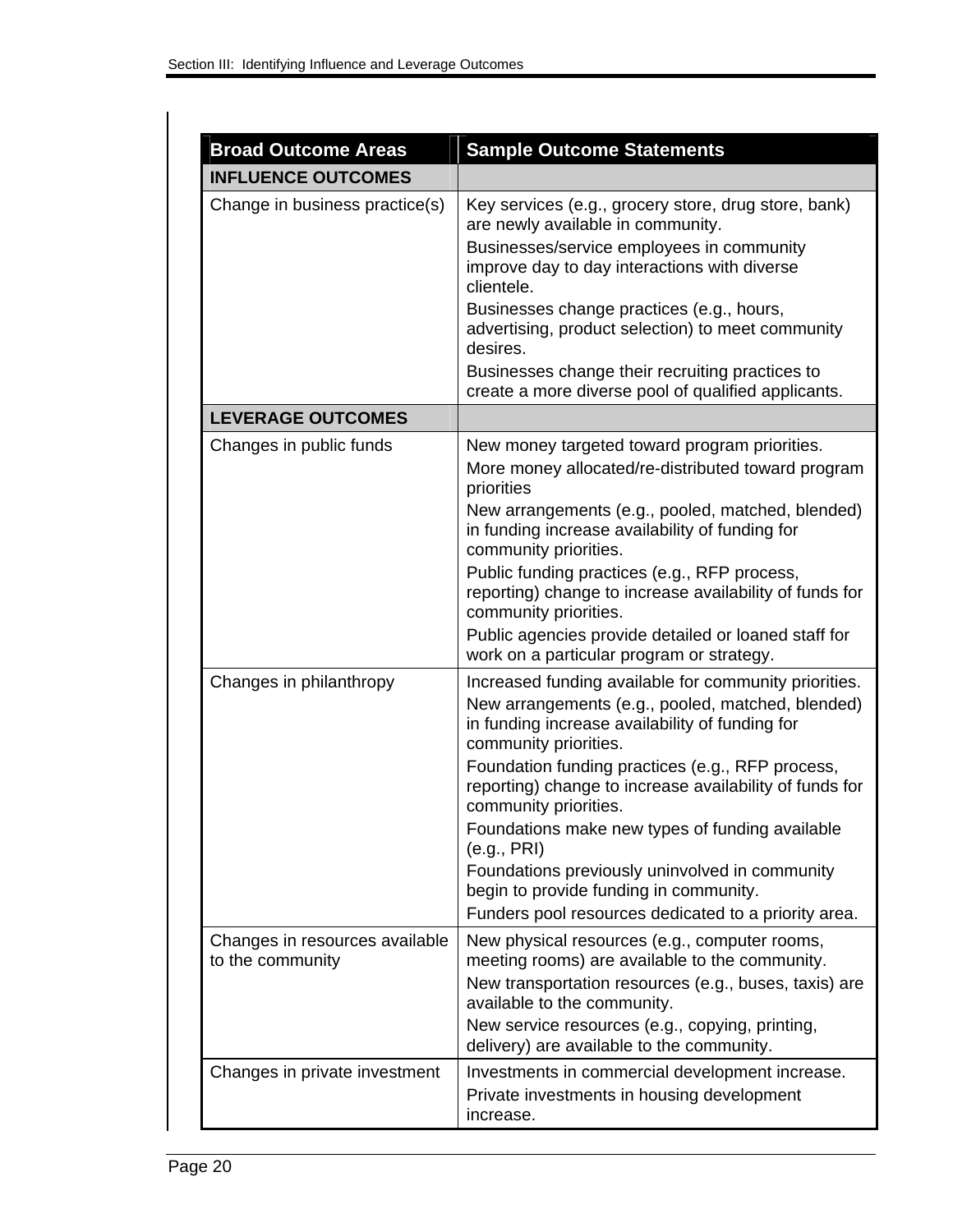Most likely you have already begun to identify influence and leverage outcomes that are part of the current work in your community. This framework may provide you with new or additional ways to strategize and purposefully achieve these types of outcomes to support lasting community change. The following section will help you as you think about the many different documentation approaches available for tracking changes in some of the influence and leverage outcomes that are particularly relevant to the work in your community.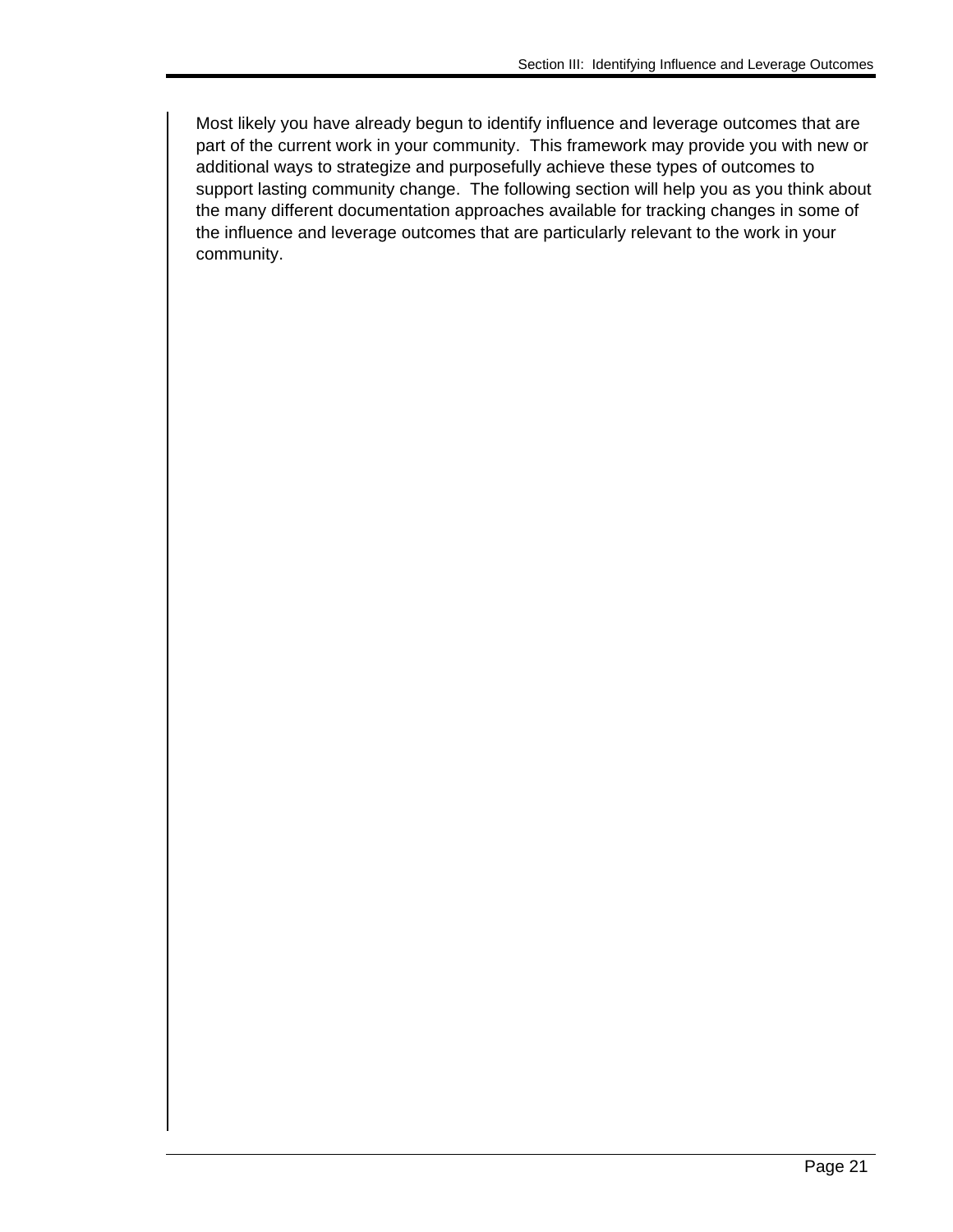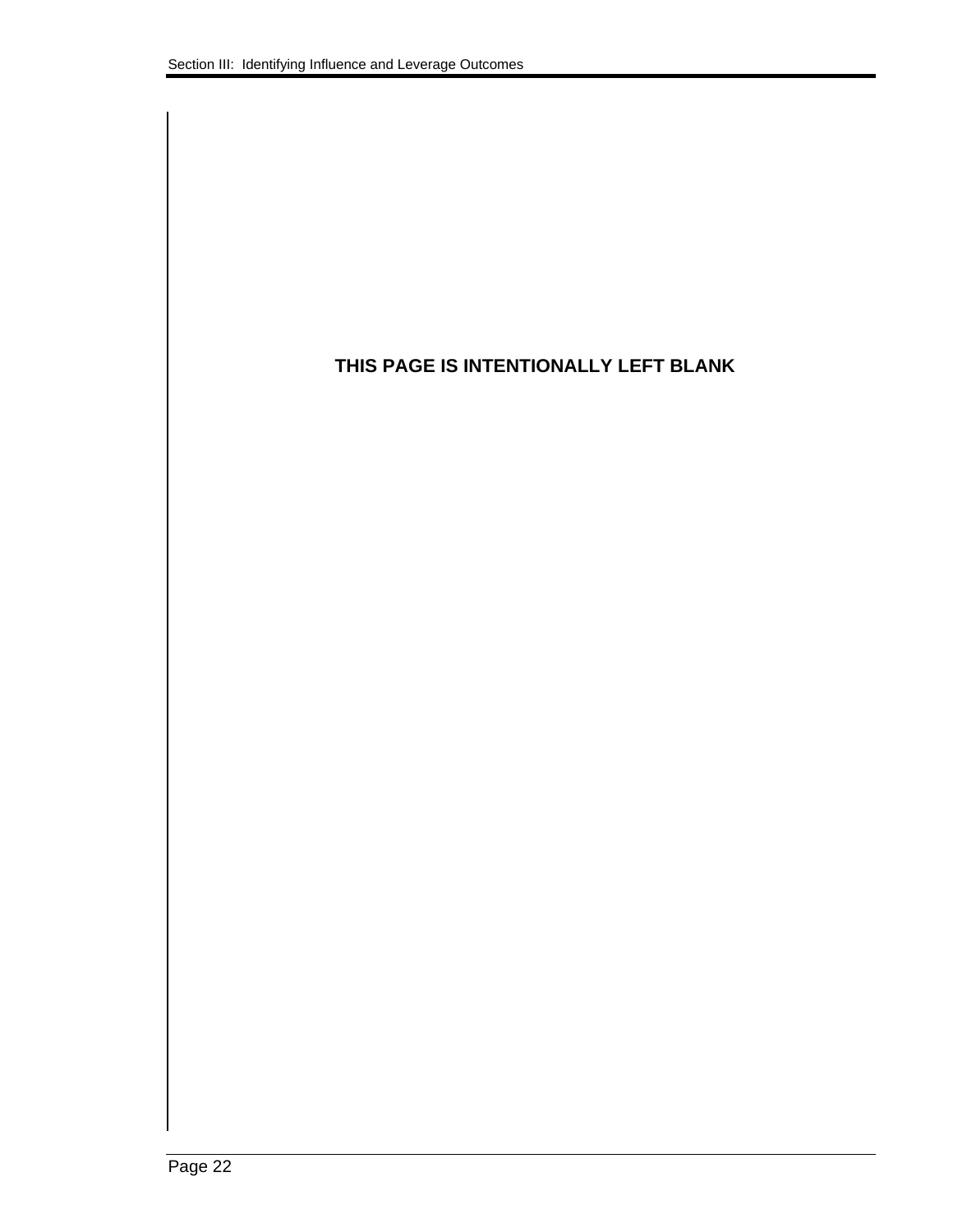# **SECTION IV**

# **DOCUMENTING INFLUENCE AND LEVERAGE IN YOUR COMMUNITY — METHODS AND TOOLS**

**Purpose of Section:** This section identifies and provides specific examples of data collection options for a number of influence and leverage outcomes.

#### **What You Will Learn:**

- Factors to consider when planning data collection.
- How to coordinate data collection with existing efforts.
- How to apply various data collection techniques to relevant influence and leverage outcomes.
- Specific data collection tools that can be modified and updated to document your community changes.

Data collection is always a balancing act between collecting data that are comprehensive enough to serve your needs and finding processes and scopes that are reasonable to implement. This section provides specific ideas about data collection methods and tools for some influence and leverage outcomes that *Making Connections* communities will likely find relevant:

- **O** Changes in Public Will
- **2** Changes in Visibility
- **8** Changes in Partnerships
- **4** Changes in Funding and Resources
- $\Theta$  Changes in Policy and Regulation
- **6** Changes in Service Practice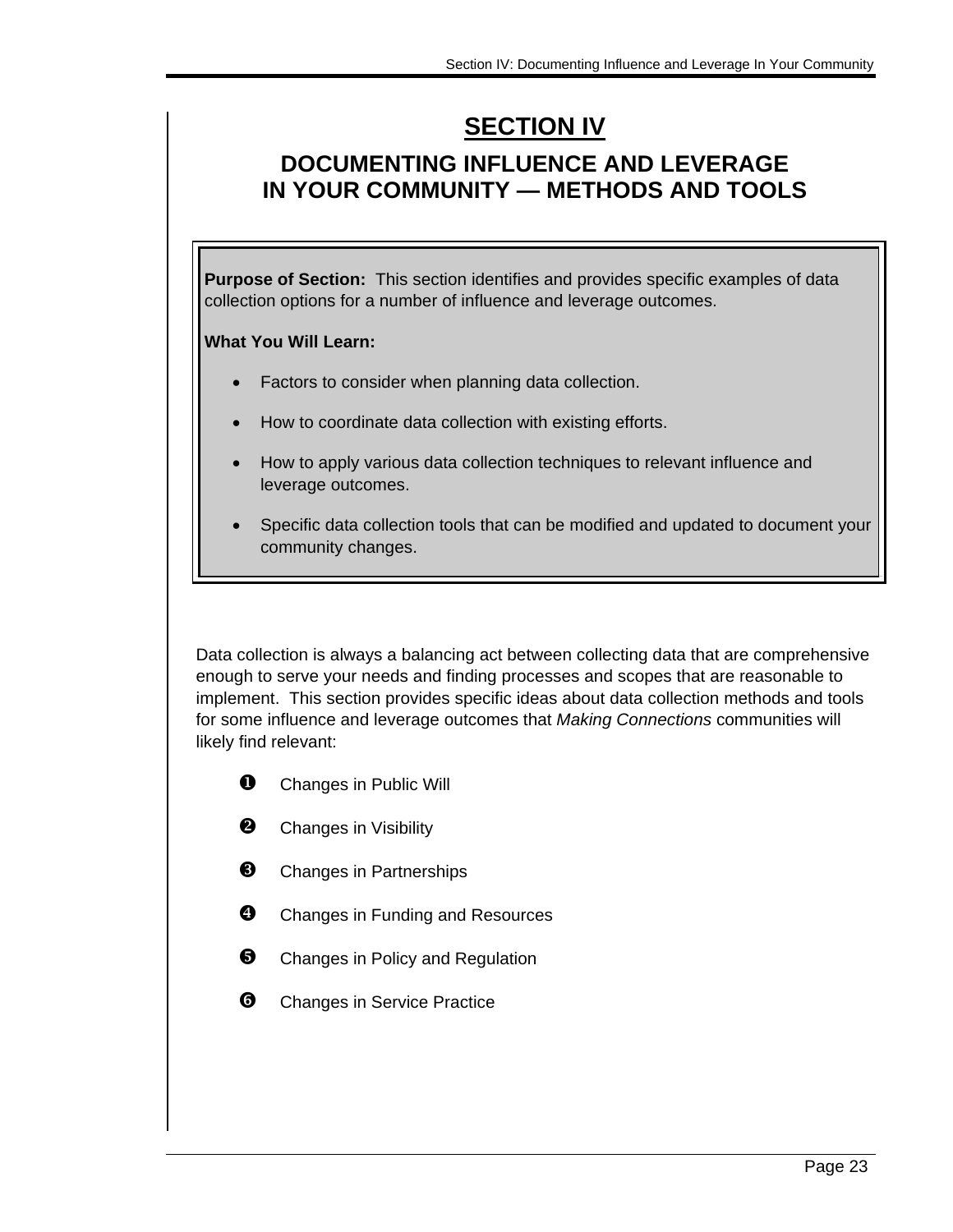Each outcome area will have a menu of possible data collection options. Icons in the left margin of this section will assist in identifying these options. Data collection tools will include the following:



### **CLARIFYING: CONSIDERATIONS WHEN PLANNING DATA COLLECTION**

As you determine the tools and data collection methods for your influence and leverage outcomes, keep a few things in mind:

- $\blacktriangleright$  Which outcomes are most important to capture information on for purposes of making decisions, refining strategies or communicating results?
- $\blacktriangleright$  What data are already being collected that could provide insight into these outcomes (e.g., LLPs' or diarists' work, process documentation plan, cross-site survey, etc.)?
- $\blacktriangleright$  What is the timeframe for capturing this information? Does it need to be real time or near-real time? Is an annual survey or check-in appropriate?
- $\blacktriangleright$  Who is the audience? The intended audience can help you determine the most appropriate method.
- $\blacktriangleright$  Which questions, methods and outcome indicators are most culturally appropriate? Think about translation of materials, the importance of establishing trust and whether methods are culturally sensitive.
- $\blacktriangleright$  Who is in the best position to collect the data?

Remember—you cannot and do not want to measure everything. Be strategic and focused.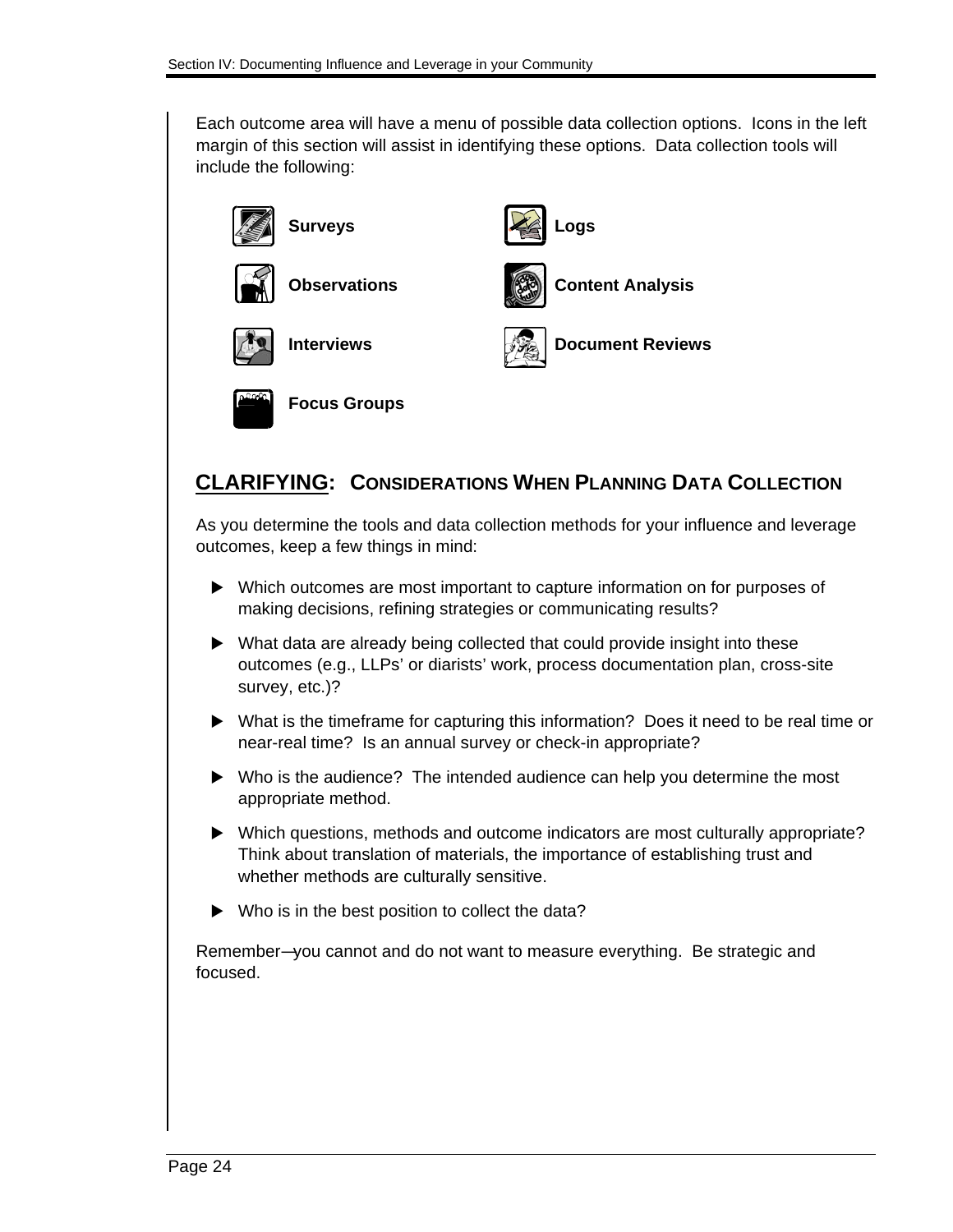### **EXPLORING: COORDINATING DATA COLLECTION WITH OTHER EVALUATION AND REPORTING PROCESSES**

Before developing any kind of data collection plan, you should consider what data are already collected and available. Your Local Learning Partners should be among the first people you contact as you identify which currently available data shed light on the influence and leverage outcomes you have chosen to measure.

Depending on the role and development of process documentation in your *Making Connections* effort, data collected as part of process documentation can be an incredibly rich source of information on changes in influence and leverage.

Re-examine the data you collect for your results reporting—perhaps some of the data are relevant to your influence and leverage outcomes. Your Communications team members are probably already collecting newspaper clippings and related stories. The Cross-Site Survey, diarists, process evaluators and feasibility studies are all potential sources of data related to the influence and leverage outcomes that are important in your site.

Finally, your governmental and nonprofit partners may collect data that are helpful—ask them about the data collection they do for their funders, annual reports, annual children's or human services budgets, or communication efforts.

As you explore all the existing data collection efforts, you may get lucky and find data source(s) that exactly meets your needs. More likely, you will learn more about the outcomes you have chosen and identify existing data collection efforts that could be modified to produce data on your influence and leverage outcomes. Again, your LLP can be a useful resource for finding, examining and modifying existing data collection methods to meet the needs of measuring changes in influence and leverage. Many of the data collection method examples on the following pages could be modified to be incorporated into existing data collection processes. Examples of existing processes that could be modified include the following:

- $\blacktriangleright$  If you are already keeping track of meeting minutes, tweak the outline for collecting that information to capture information that is pertinent to measuring your influence outcome.
- $\blacktriangleright$  If you already use a standard feedback form at community events, add some questions that will help you gauge progress on your identified influence outcomes.
- $\triangleright$  Ask a staff person or stakeholder who is present at an activity to formally observe it. Provide them with a form and/or questions specifically related to your influence or leverage outcomes.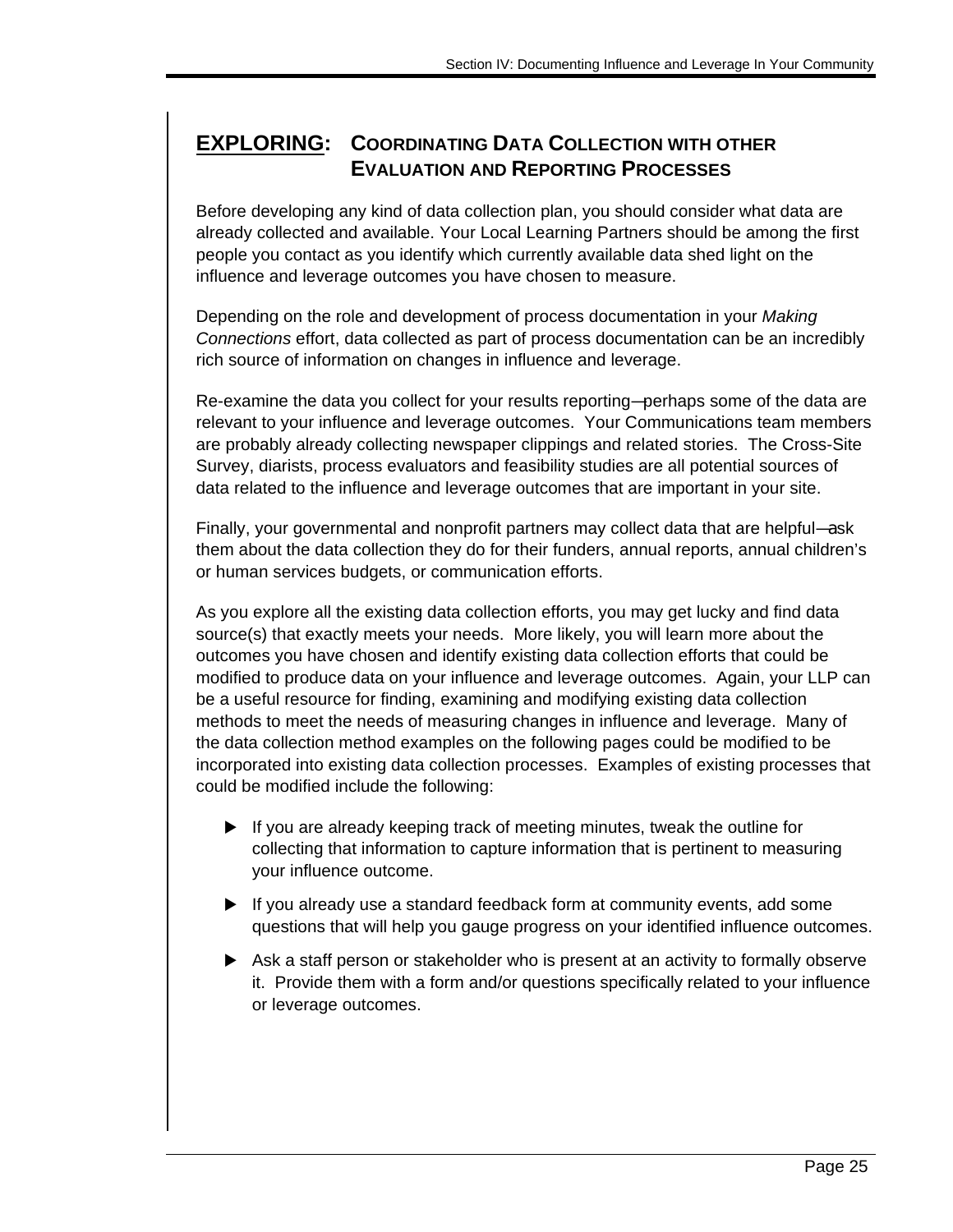For some outcomes you will find that you need to create new data collection processes to get the information you need to monitor change. Once again, Local Learning Partners often have extensive experience developing and executing data collection plans. Use them and the following examples as resources to develop data collection processes that fit your outcomes, timeframe, audience and community.

# **CHANGES IN PUBLIC WILL**

Changes in public will include many types of changes within the community. Examples of these public will outcomes could include the following:

- ▶ Community members have *decreased tolerance* for [issue] (e.g., racist comments, neighborhood crime, sales of pornography in the community)
- ▶ Community members *change attitudes and beliefs* toward [issue] (e.g., savings, spending, becoming involved in children's school)
- ▶ Community members have an *increased sense of community* (e.g., sense of responsibility for improving the neighborhood, willingness to get involved)
- ▶ Community members have an *increased belief in the importance* of [issue] (e.g., addressing violence, voting, socializing with neighbors)
- ▶ Community members have *increased awareness* of [issue] within the community (e.g., predatory lending practices, importance of early learning).

Public will is the kind of outcome that often requires determining how people feel and think about particular issues at an individual level, so data collection methods typically include surveys, focus groups or interview questions.

### OUTCOME: **COMMUNITY MEMBERS** *DECREASE TOLERANCE* **FOR PORNOGRAPHY OUTLETS IN THEIR NEIGHBORHOOD**

For two consecutive years, youth researchers in White Center/Seattle identified the existence of pornography stores in the downtown corridor of White Center as a problem. If the youth researchers or other residents were to choose to take action to reduce the number of pornography outlets in their neighborhood, they may start their community change process by working to change people's attitudes or beliefs about these businesses. Decreasing tolerance for an existing condition, such as a prevalence of pornography stores, could be measured in several ways.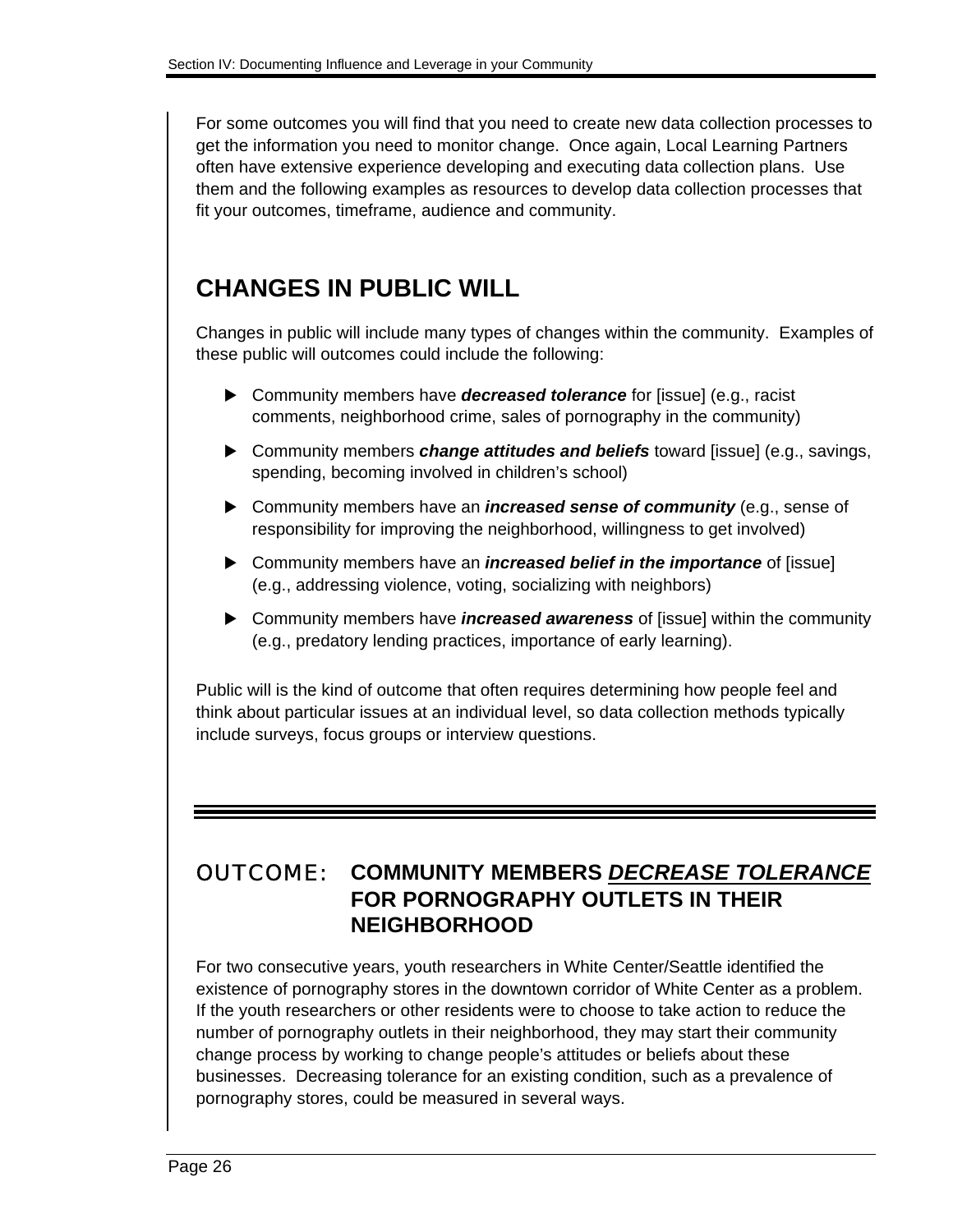

#### *METHOD OPTION #1: SURVEYS*

One way to measure tolerance is to gauge peoples' attitudes and beliefs toward an issue. Here are some sample survey questions:

#### **Tolerance Scale**

It is important for us to learn about the individual viewpoints and perspectives toward the sale of pornography in our community. Please indicate how much you agree or disagree with the following statements by selecting *strongly disagree, disagree*, *neutral, agree* or *strongly agree*.

|    |                                                                                                                             | <b>Strongly</b><br><b>Disagree</b> | Disagree       | Neutral | Agree | Strongly<br>Agree |
|----|-----------------------------------------------------------------------------------------------------------------------------|------------------------------------|----------------|---------|-------|-------------------|
|    |                                                                                                                             |                                    |                |         |       |                   |
| 1. | Stores selling pornography are a serious<br>problem in the community                                                        |                                    | $\overline{2}$ | 3       |       |                   |
| 2. | It is never OK to sell pornography in this<br>neighborhood.                                                                 |                                    | $\mathfrak{D}$ | 3       |       |                   |
| 3. | Selling pornography is OK as long as it<br>does not occur before 7 p.m.                                                     |                                    | $\mathfrak{D}$ | 3       |       |                   |
| 4. | It is OK to sell pornography as long as the<br>merchants don't allow minors to enter the<br>premises or purchase materials. |                                    | $\mathfrak{D}$ | 3       |       |                   |
| 5. | It is always OK to sell pornography<br>because it brings money into the<br>neighborhood.                                    |                                    | $\mathfrak{D}$ |         |       |                   |

Source: Adapted from Partnership Development Survey, Reisman, J. & Mockler, R., "A Field Guide to Outcome-Based Program Evaluation," Version 3.0, The Evaluation Forum, Seattle, WA, November 1994.

*Making Connections* Des Moines' LLP had student interviewers roving at a community picnic with "quick surveys." These surveys allowed the community to get some quick, real-time feedback on specific issues.



### *METHOD OPTION #2: LOGS*

Another method for determining *decreased tolerance* for a situation or issue is to document the number of people who become engaged in opposing an issue, whether they attend meetings, participate in demonstrations or write letters to the editor. Here are a few examples:

- $\triangleright$  Counts of participants to see if more people are willing to spend their time or energy around a specific issue over time.
- $\blacktriangleright$  Number of signatures gathered on a petition.
- $\blacktriangleright$  Number of letters to the editor around a specific targeted issue.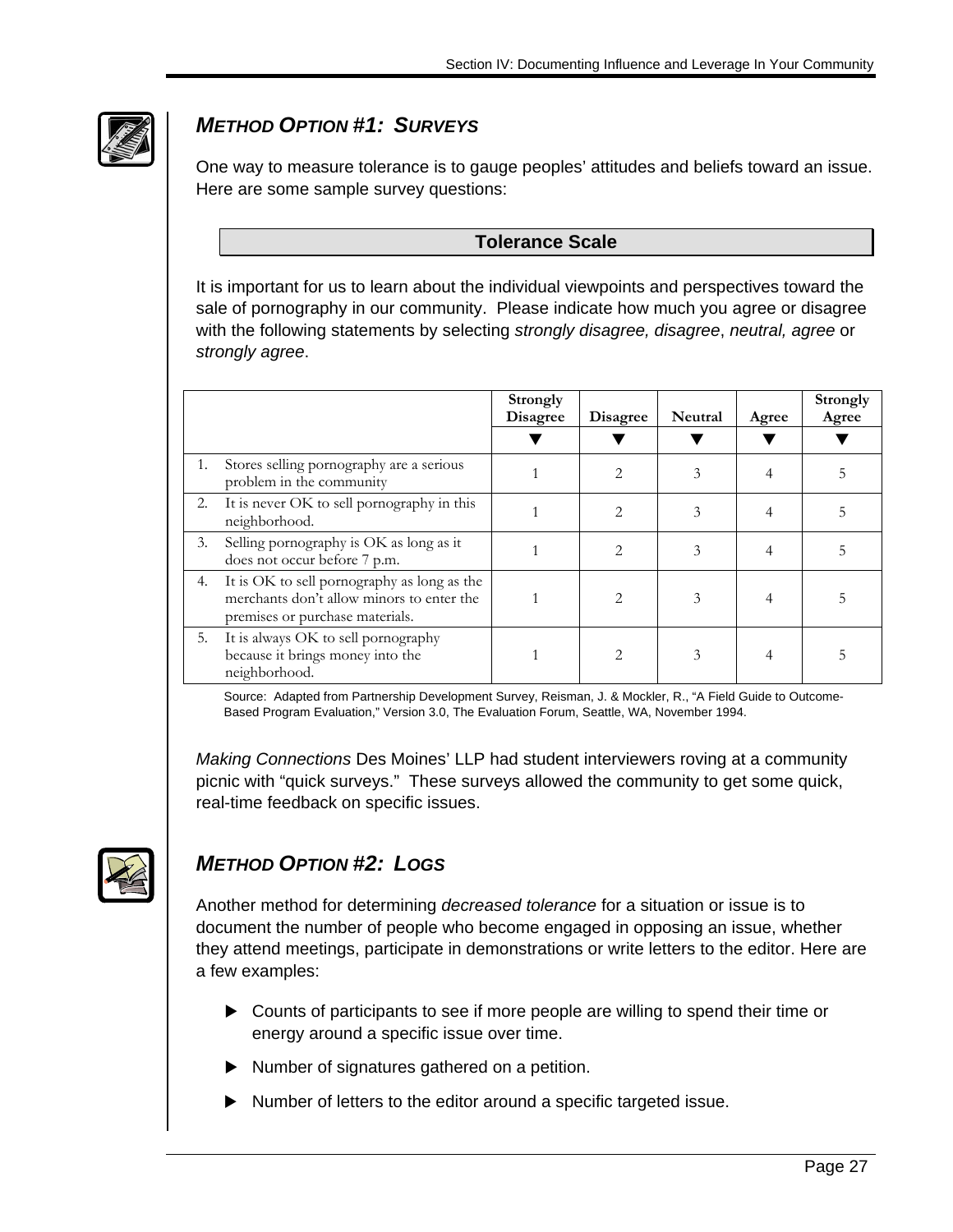*Making Connections* Denver (MCD) has an "automated diary" on-line into which community organizers enter information on all meetings with five or more people in attendance. The system captures who was there, what the meeting was about, and the date. With this database, MCD can see how long individuals have been involved, the number of meetings they attend per year and if they continue involvement over time. MCD has determined that individuals are "involved" if they attend at least four meetings per year. The MCD diary system has the ability to generate mailing labels as well as useful reports to promote and reward use of the system.



### *METHOD OPTION #3: OBSERVATIONS AND INTERVIEWS*

If *decreasing tolerance* is an important area for you to look at, you should create periodic opportunities for interviewing people and/or observing their interactions in a more openended way. These qualitative methods can help shed light on emerging patterns or trends, which can help you create new outcomes or indicators, re-define or clarify existing outcomes, and fine-tune questions and tools.

Someone (e.g., a *Making Connections* site team member, the site's diarist or process documenter, or the LLP) could interview community members or key informants on this issue. Sample questions could include the following:

- **?** *How do you feel about [issue] (e.g., the pornography stores on Main Street)?*
- **?** *What impact do you feel these pornography stores have on the community?*
- **?** *Have you always felt this way? What changed or could change your opinion?*
- **?** *Should the community address this issue?*
- **?** *Why or why not?*

### OUTCOME: **COMMUNITY MEMBERS CHANGE BELIEFS ABOUT PERSONAL SAVINGS**

One outcome used by most sites that do EITC campaigns is to increase families' financial assets through personal savings. For that outcome to occur, people may need to change their beliefs about savings and savings institutions. Questions that could be used to determine beliefs in these areas follow.

#### *METHOD OPTION #1: FOCUS GROUPS*

Focus groups are facilitated discussions with a small group that allow you to see an issue from community members' perspectives. Focus groups can help explain how people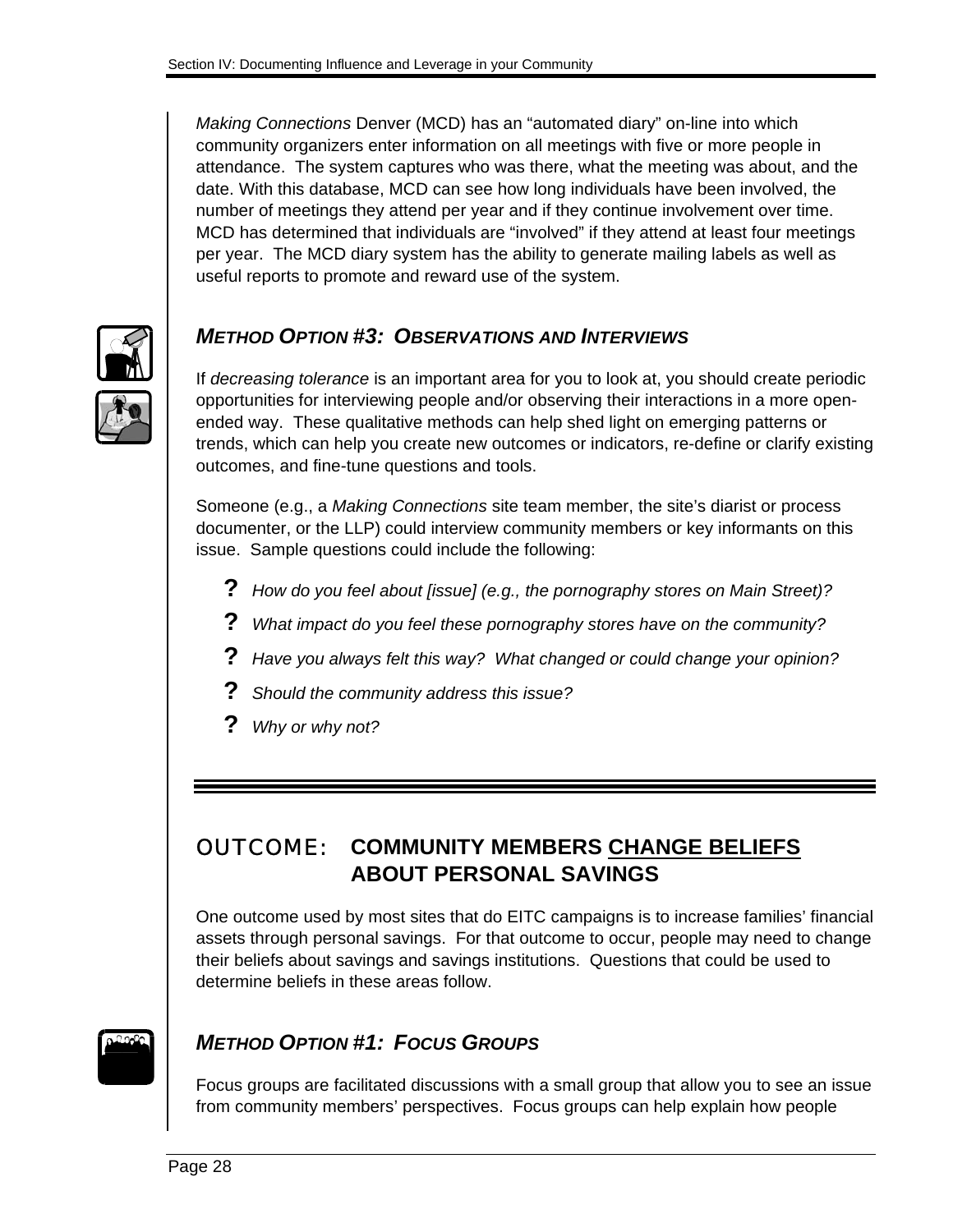regard an experience, idea or event. Since focus groups stress commonality over diversity, it is best to compose a focus group (or multiple groups) of people who are similar.

|    | Welcome. My name is ________________. Assisting me will be _________________.                                                                                                                                                                                             |
|----|---------------------------------------------------------------------------------------------------------------------------------------------------------------------------------------------------------------------------------------------------------------------------|
|    | Our discussion will help us understand what you believe about banks and how you feel about<br>personal savings.                                                                                                                                                           |
|    | There are no wrong answers—only different points-of-view. Feel free to say what you think, even if it<br>differs from what was already said. We are here to listen and learn from you.                                                                                    |
|    | We will be recording our discussions to be sure we do not miss any comments. No names will be<br>attached to any reports. We will be on a first name basis and will start by going around the table to<br>get to know each other (in some cases, know each other better). |
|    | First, we'll talk a bit about banks:                                                                                                                                                                                                                                      |
| 1. | Are there banks in your community? PROBE: What do you like about these banks? What<br>don't you like about these banks?                                                                                                                                                   |
| 2. | Where do you currently do your banking (e.g., check-cashing, loans, savings)?                                                                                                                                                                                             |
| 3. | Why do you choose to do your banking there? PROBE: What do you like about it the<br>most? What do you like about it the least?                                                                                                                                            |
|    | Now we'll talk a bit about personal savings:                                                                                                                                                                                                                              |
| 4. | What does "saving money" mean to you?                                                                                                                                                                                                                                     |
| 5. | What do you do with the money you save?                                                                                                                                                                                                                                   |
| 6. | Do you currently save money every month?                                                                                                                                                                                                                                  |
| 7. | If you saved money, what would you save for?                                                                                                                                                                                                                              |
| 8. | Have you tried to save money before?                                                                                                                                                                                                                                      |
| 9. | How important do you think it is to save money?                                                                                                                                                                                                                           |
|    | 10. How easy do you feel it is for you to save money?                                                                                                                                                                                                                     |
|    | 11. What would have to happen for you to be able to save money?                                                                                                                                                                                                           |
|    |                                                                                                                                                                                                                                                                           |

#### Someone (e.g., a *Making Connections* site team member, the site's diarist or process documenter, or the LLP) could interview community members on a one-on-one basis. Sample questions could be similar to those shown above which explore an individual's banking and savings habits. Because this is a highly sensitive and personal topic, an individualized method may work well for this issue.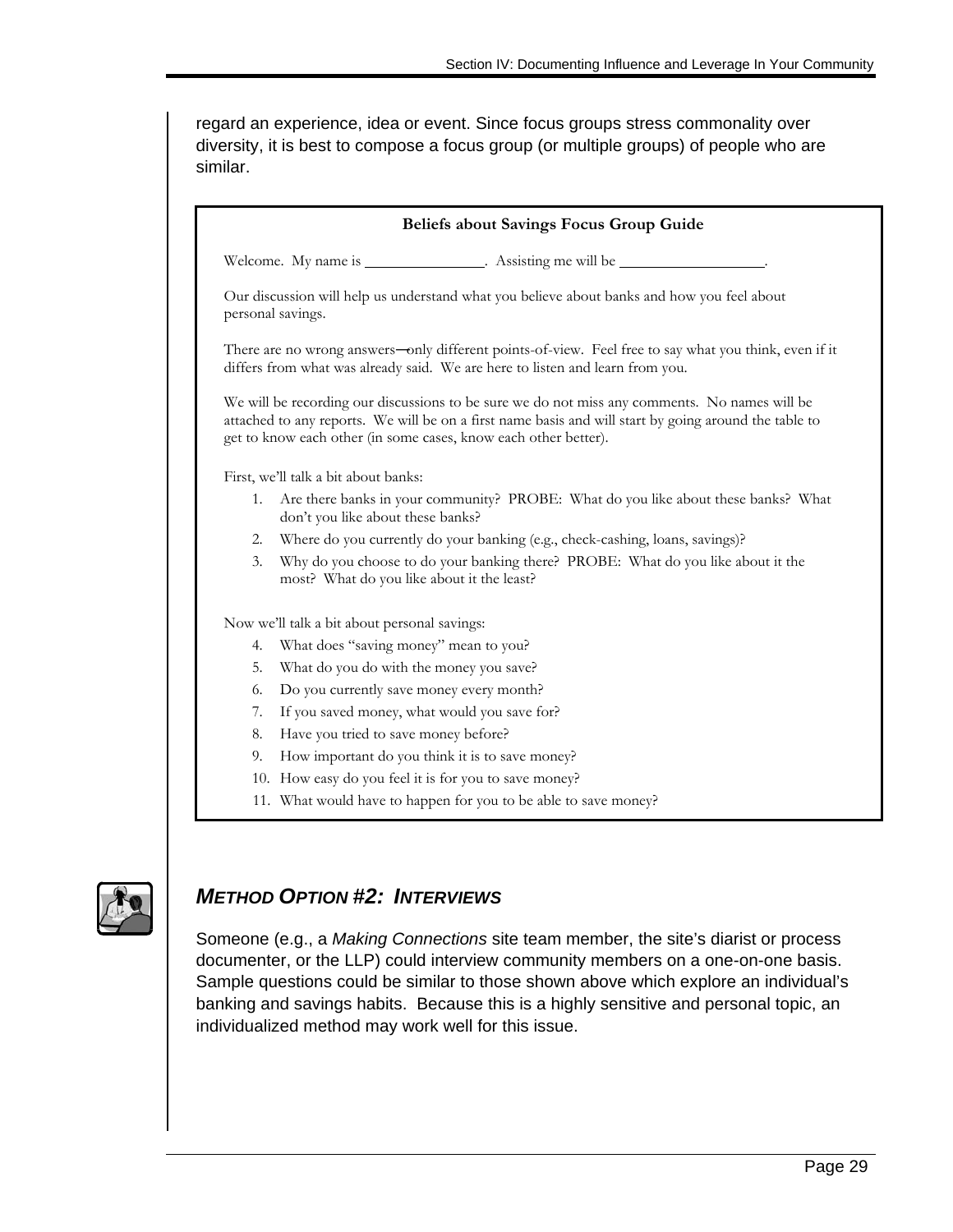### OUTCOME: **COMMUNITY MEMBERS HAVE AN INCREASED SENSE OF COMMUNITY**

Developing social networks is an important component of *Making Connections*. Changing public can depend on community members having a sense of community.

The cross-site survey collects information on social networks in the "Neighborhood Connections" section. However, these data are not collected annually. Interim information on community members' sense of community may be valuable to *Making Connections* communities. Or, if a *Making Connections* community is implementing a specific strategy addressing sense of community for one segment of the community (e.g., in a public housing unit), it may be valuable to collect this information more regularly.



### *METHOD OPTION #1: OBSERVATIONS AND INTERVIEWS*

If increasing a sense of community is an important area for you to look at, you should create periodic opportunities for interviewing people and/or observing their interactions in a more open-ended way.

- **?** *What do you consider your "community"?*
- **?** *How do you feel about living in your community?*
- **?** *How do you feel about other people in your community?*
- **?** *Do you feel like you are a part of your community? Why or why not?*

You could also track increases in sense of community through the following methods:

- $\triangleright$  Count the number of community events, such as parades, festivals and community meetings.
- $\triangleright$  Count how many people participate in these events.



### *METHOD OPTION #2: SURVEYS*

The sample survey below uses questions from the *Making Connections* Cross-Site Questionnaire, which asks questions to determine individuals' feelings about "community." While this is done periodically, you could use these questions on a more regular basis to determine change.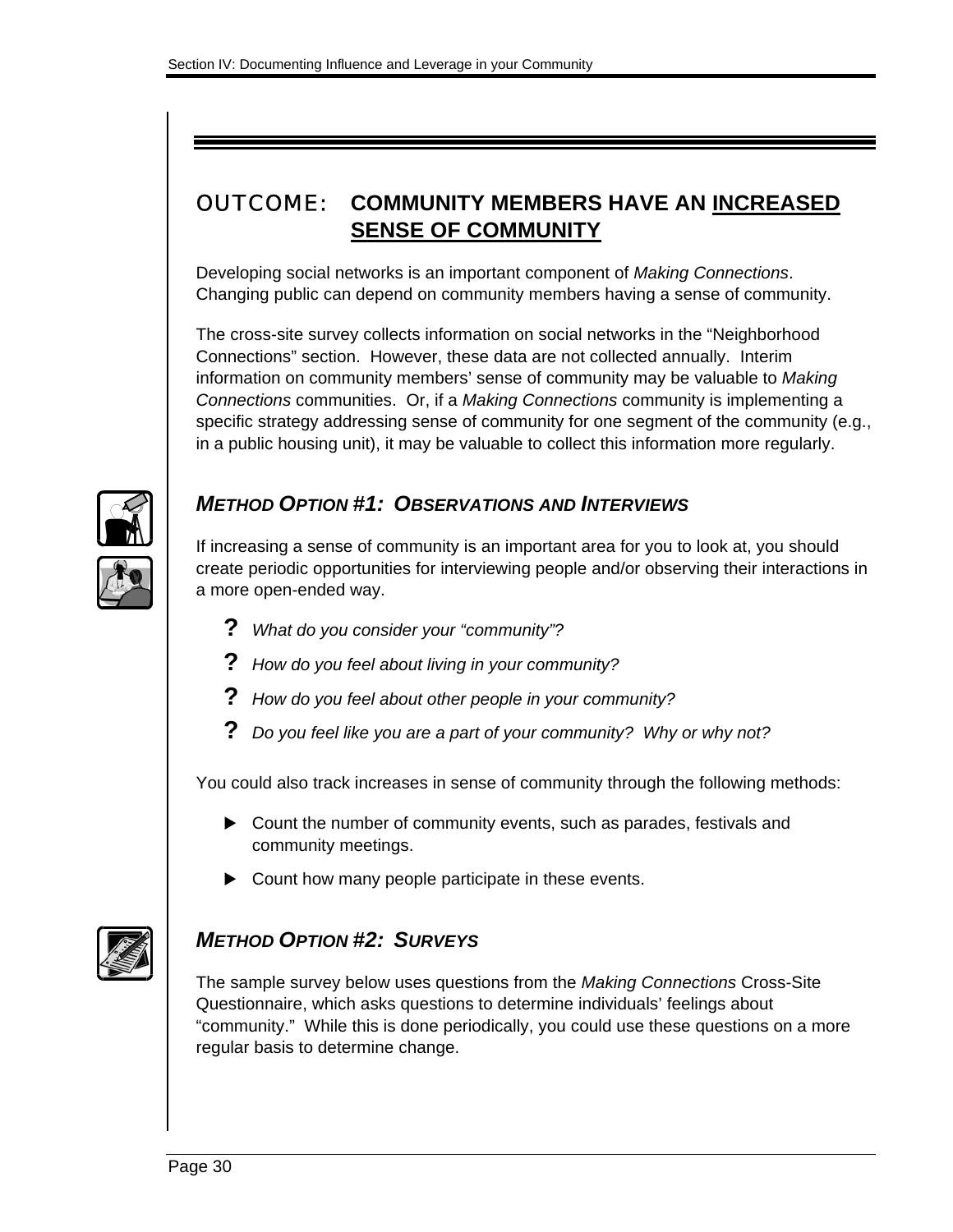Many of the questions will be about your neighborhood. By neighborhood, I mean the area around where you live and around your house. It may include places where you shop, religious or public institutions, or a local business district. It is the general area around your house where you might perform routine tasks, such as shopping, going to the park, or visiting with neighbors. Please take a look at this map of the area. Study it for a moment and use this pencil to draw the boundaries of what you consider to be your neighborhood.

#### SHOW RESPONDENT MAP. ASK RESPONDENT TO DRAW THE BOUNDARIES OF THEIR NEIGHBORHOOD

|                                             | 1.0 What is the name of your neighborhood?                                                                                    |  |
|---------------------------------------------|-------------------------------------------------------------------------------------------------------------------------------|--|
|                                             |                                                                                                                               |  |
|                                             |                                                                                                                               |  |
|                                             |                                                                                                                               |  |
|                                             | 1.2 How long have you lived in this neighborhood? ______ YEARS ______ MONTHS                                                  |  |
|                                             |                                                                                                                               |  |
|                                             |                                                                                                                               |  |
|                                             | 1.3 Do you think this neighborhood is a good place to raise children?                                                         |  |
|                                             |                                                                                                                               |  |
|                                             |                                                                                                                               |  |
|                                             |                                                                                                                               |  |
|                                             | 1.4 What's the best thing about this neighborhood as a place to live?                                                         |  |
|                                             |                                                                                                                               |  |
|                                             |                                                                                                                               |  |
|                                             |                                                                                                                               |  |
|                                             | 1.5 What's the worst thing about this neighborhood as a place to live?                                                        |  |
|                                             |                                                                                                                               |  |
|                                             | For each statement, tell me whether you strongly agree, agree, neither agree nor disagree, disagree, or<br>strongly disagree. |  |
|                                             | I live in a close-knit neighborhood.                                                                                          |  |
|                                             | People in my neighborhood are willing to help their neighbors.                                                                |  |
|                                             |                                                                                                                               |  |
|                                             | People in my neighborhood generally don't get along with each other.                                                          |  |
|                                             | People in my neighborhood do not share the same values.                                                                       |  |
|                                             | People in my neighborhood can be trusted.                                                                                     |  |
| 1.6a<br>1.6b<br>1.6c<br>1.6d<br>1.6e<br>1.7 | How does the future look for this neighborhood? Is this neighborhood likely to:                                               |  |
|                                             |                                                                                                                               |  |
|                                             |                                                                                                                               |  |
|                                             |                                                                                                                               |  |

Source: (Cross-Site Survey)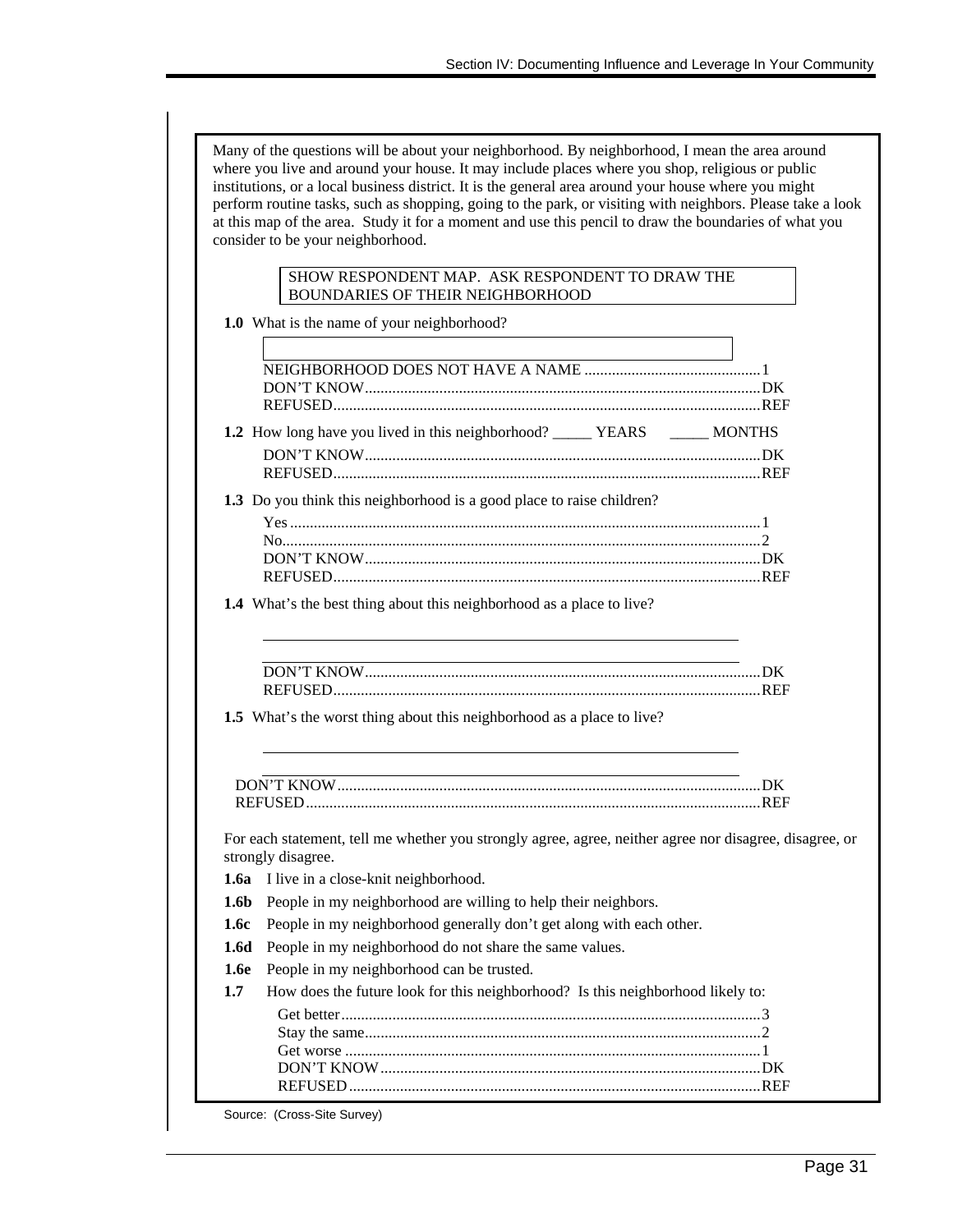### OUTCOME: **COMMUNITY MEMBERS INCREASE BELIEF ABOUT THE IMPORTANCE OF ADDRESSING GUNS, STREET VIOLENCE AND GANGS**

To change public will, *Making Connections* communities may have to prioritize specific issues. It can be useful prior to and during the process to learn how community members prioritize specific issues and how they believe other key stakeholders prioritize or address issues.



### *METHOD OPTION #1: OBSERVATIONS*

When an issue is a higher priority to community members, you can expect to see more activity in that area. For example, a simple observation checklist can help you capture how often an issue is on a meeting agenda, whether it was discussed, what the main content was, the length, and the perception of "seriousness."

| <b>Observation Checklist</b><br>For Meetings (Community, City Council, etc.)                                                           |               |              |
|----------------------------------------------------------------------------------------------------------------------------------------|---------------|--------------|
| Length of meeting: $\frac{1}{2}$                                                                                                       |               |              |
|                                                                                                                                        |               |              |
| What were the main issues discussed during this meeting (e.g., academic achievement, drug/alcohol<br>issues, sexual harassment, etc.)? |               |              |
| 2. Were guns, street violence and/or gangs on the agenda?                                                                              | $\square$ YES | $\square$ NO |
| 3. Were guns, street violence and/or gangs discussed?                                                                                  | $\square$ YES | $\Box$ NO    |
| (If answered "yes" for question 3, please continue; if answered "no" for question 3, please skip to question 8.)                       |               |              |
| 4. What was the main content of the guns, street violence and/or gangs discussion?                                                     |               |              |
| 5. Was agreement reached in this discussion?                                                                                           | $\square$ YES | $\square$ NO |
| What was the length of the discussion?                                                                                                 |               |              |
| 6. Would you say that the problem(s) of guns, street violence and/or gangs were taken seriously by the<br>attendees?                   | $\square$ YES | $\square$ NO |
|                                                                                                                                        |               |              |
| 7. Was there any action planned related to guns, street violence and/or gangs?                                                         | $\square$ YES | $\Box$ NO    |
| Additional notes or comments:                                                                                                          |               |              |
|                                                                                                                                        |               |              |
|                                                                                                                                        |               |              |
|                                                                                                                                        |               |              |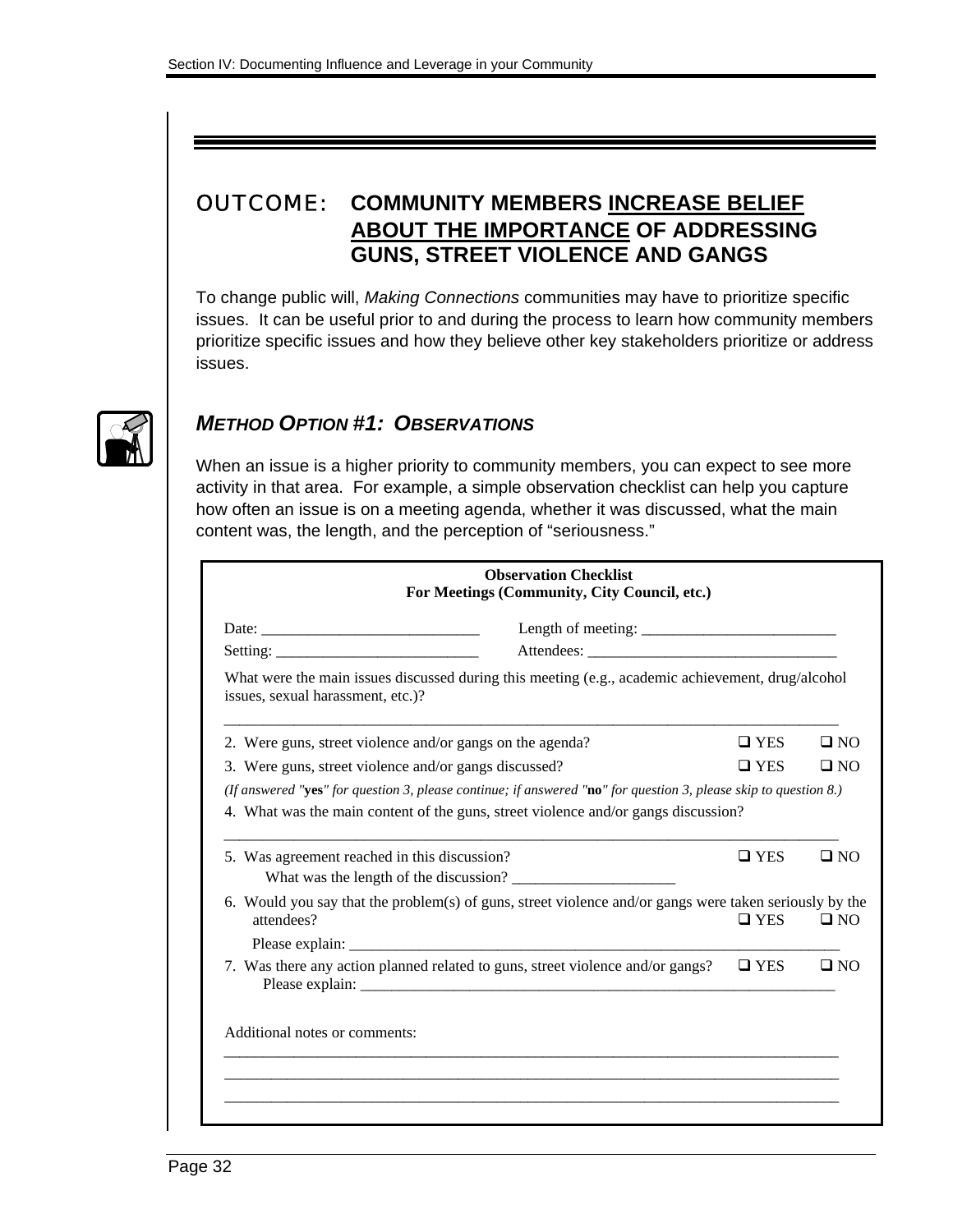

### *METHOD OPTION #2: SURVEYS*

These survey questions determine community members' beliefs about how community groups prioritize an issue and where they believe responsibility lies for addressing an issue.

|                                                 | $\Rightarrow$ School staff (teachers, counselors, principals, other school staff)                        |              |
|-------------------------------------------------|----------------------------------------------------------------------------------------------------------|--------------|
| $\Box$ Not at all                               | $\Box$ A little                                                                                          | $\Box$ A lot |
|                                                 |                                                                                                          |              |
| $\Rightarrow$ Police/Sheriff departments        |                                                                                                          |              |
| $\Box$ Not at all                               | $\Box$ A little                                                                                          | $\Box$ A lot |
|                                                 |                                                                                                          |              |
| Family member(s)                                |                                                                                                          |              |
| $\Box$ Not at all                               | $\Box$ A little                                                                                          | $\Box$ A lot |
| $\Rightarrow$ Neighbors/Other families you know |                                                                                                          |              |
| $\Box$ Not at all                               | $\Box$ A little                                                                                          | $\Box$ A lot |
|                                                 |                                                                                                          |              |
| Teenagers                                       |                                                                                                          |              |
| $\Box$ Not at all                               | $\Box$ A little                                                                                          | $\Box$ A lot |
| $\Box$ Not at all                               | $\Rightarrow$ Social service/community agencies (e.g., YWCA, community centers, etc.)<br>$\Box$ A little | $\Box$ A lot |
| Youth organizations/groups                      |                                                                                                          |              |
| $\Box$ Not at all                               | $\Box$ A little                                                                                          | $\Box$ A lot |
|                                                 |                                                                                                          |              |
| Religious organizations                         |                                                                                                          |              |
| $\Box$ Not at all                               | $\Box$ A little                                                                                          | $\Box$ A lot |
|                                                 |                                                                                                          |              |
| $\Rightarrow$ Community leaders/politicians     |                                                                                                          |              |
| $\Box$ Not at all                               | $\Box$ A little                                                                                          | $\Box$ A lot |
|                                                 |                                                                                                          |              |
| $\Rightarrow$ Other (please specify)            |                                                                                                          |              |
| $\Box$ Not at all                               | $\Box$ A little                                                                                          | $\Box$ A lot |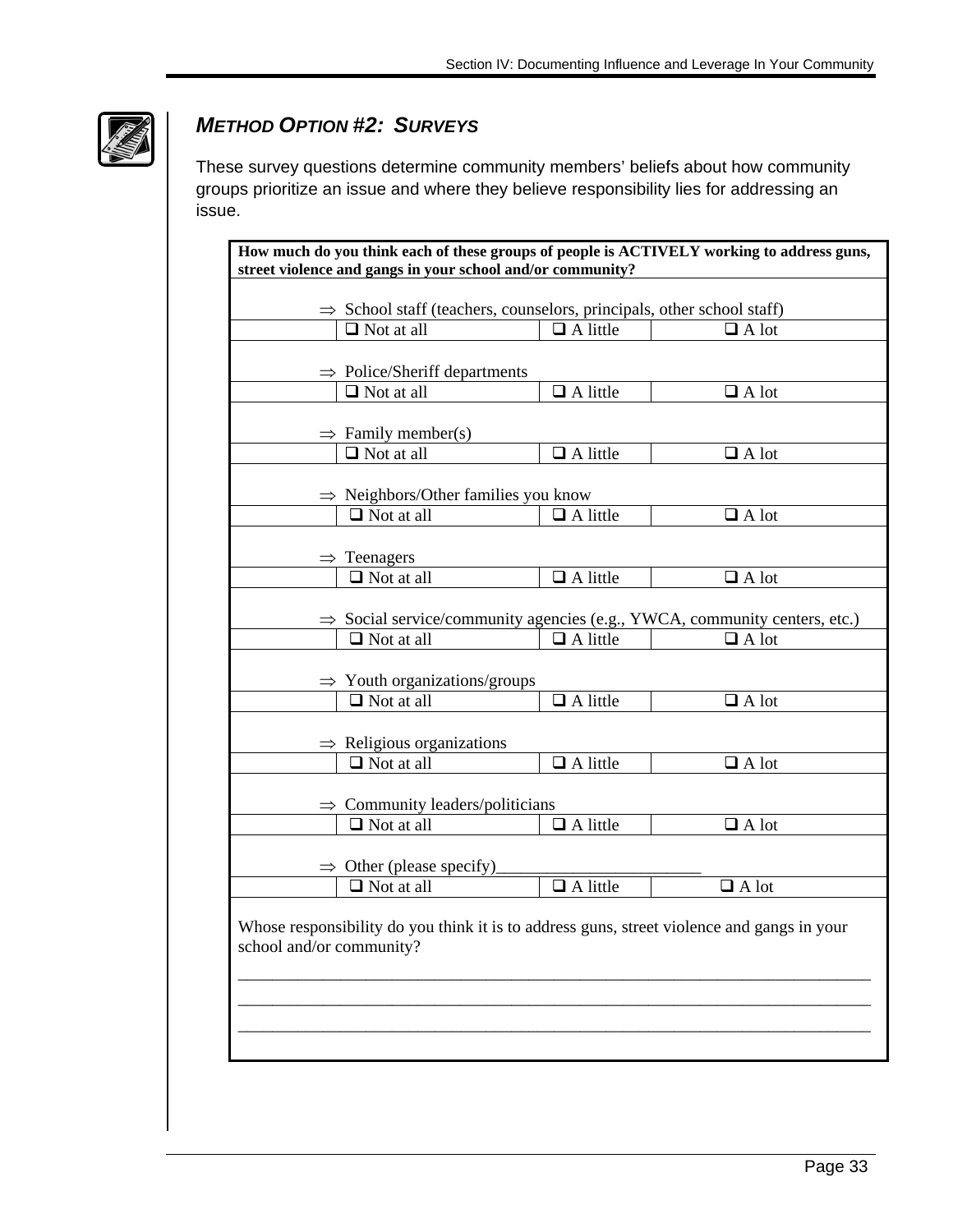

### *METHOD OPTION #3: SURVEYS*

These survey questions elicit data on how community members perceive how others in the community prioritize issues in comparison to how they personally prioritize issues.

|                                                                                                                                                                                                                     | $\mathfrak{p}$                  | 3                               | Δ | 5                                   |
|---------------------------------------------------------------------------------------------------------------------------------------------------------------------------------------------------------------------|---------------------------------|---------------------------------|---|-------------------------------------|
| <b>Not Very Seriously</b>                                                                                                                                                                                           |                                 |                                 |   | <b>Very Seriously</b>               |
| CHOOSE A NUMBER FROM THE SCALE ABOVE THAT SHOWS HOW SERIOUSLY YOU THINK YOUR COMMUNITY                                                                                                                              |                                 |                                 |   |                                     |
| TREATS EACH PROBLEM, AND WRITE THE NUMBER (1-5) IN THE SPACE BESIDE EACH PROBLEM.                                                                                                                                   |                                 |                                 |   |                                     |
|                                                                                                                                                                                                                     | Drug and alcohol abuse          |                                 |   | __Teen pregnancy                    |
|                                                                                                                                                                                                                     |                                 | Guns, street violence and gangs |   | __Teen smoking                      |
|                                                                                                                                                                                                                     | Domestic violence               |                                 |   | __Sexual assault                    |
| Sexual harassment<br>Child abuse                                                                                                                                                                                    |                                 |                                 |   |                                     |
|                                                                                                                                                                                                                     |                                 |                                 |   |                                     |
| <b>Not Very Seriously</b>                                                                                                                                                                                           | $\mathfrak{p}$                  | 3                               | 4 | 5<br><b>Very Seriously</b>          |
|                                                                                                                                                                                                                     |                                 |                                 |   |                                     |
| How seriously do YOU treat each of the following problems?<br>CHOOSE A NUMBER FROM THE SCALE ABOVE THAT SHOWS HOW SERIOUSLY YOU TREAT EACH PROBLEM,<br>AND WRITE THE NUMBER (1-5) IN THE SPACE BESIDE EACH PROBLEM. | Drug and alcohol abuse          |                                 |   | __Teen pregnancy                    |
|                                                                                                                                                                                                                     | Guns, street violence and gangs |                                 |   | Teen smoking                        |
| Child abuse                                                                                                                                                                                                         | Domestic violence               |                                 |   | Sexual assault<br>Sexual harassment |

### OUTCOME: **COMMUNITY MEMBERS HAVE INCREASED AWARENESS OF THE IMPORTANCE OF EARLY LEARNING**

*Making Connections* Indianapolis is working with the Mayor's Office, United Way, and neighborhood and industry leaders to develop and implement an early childhood education initiative, one of the Mayor's priorities for his second term. The aim is to ensure that all children enter school ready to learn. The citywide effort will expand early care and education opportunities and improve health care for young children to increase children's chance of school success. MC Indianapolis will also focus on building the capacity of parents and other family members to be their child's "first teacher." A key component for both of these strategies to work is to educate the broader community on the importance of early learning so community members will value and take advantage of these new opportunities.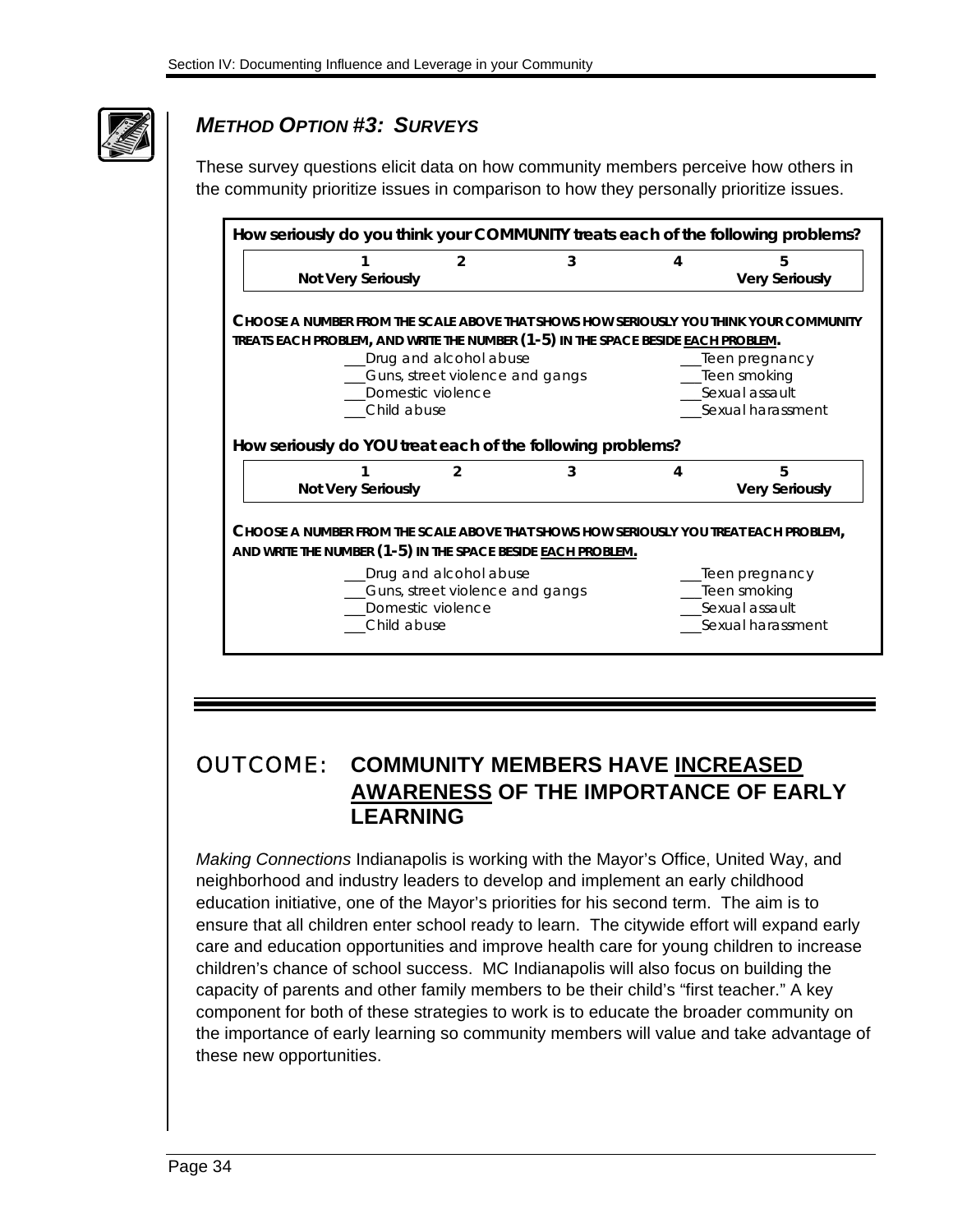#### *METHOD OPTION #1: FOCUS GROUPS*

Have we missed anything?

Here is a sample focus group protocol related to child care.

#### **Parent Focus Group Guide**  Welcome. My name is \_\_\_\_\_\_\_\_\_\_\_\_\_\_\_\_\_\_\_\_\_. Assisting me will be Our discussion will help us understand what is important to you and your families in a child care program as well as ways to be supportive of the parents and families involved in our child care program. There are no wrong answers—only different points-of-view. Feel free to say what you think, even if it differs from what was already said. We are here to listen and learn from you. After conducting several different focus group discussions with parents, staff and other stakeholders (as well as a survey), we will review what we learned and begin to problem-solve and develop action plans based on what we learn. Parents, staff and other stakeholders will be involved in every step along the way. We will be recording our discussions to be sure that we do not miss any comments. No names will be attached to any reports. We will be on a first name basis and will start by going around the table to get to know each other (in some cases, know each other better). Tell us your name and the names and ages of your children in a child care program. 1. How does your child (children) feel about the child care program? **PROBES**: What does he/she (they) like the most? What does he/she (they) like the least? 2. What do you want most from a child care program? a. On a paper in front of you, write down the three most important things you want out of a child care program. [**Pause for a minute while they write. When finished, then say]** Let's go around the table and share what you've written down. [**Moderator writes responses on the flip chart. Put tick marks next to items mentioned more than once. When list is finished, then ask**] b. Is there anything missing from this list that you want to add? 3. Now, if you were to pick one of these as the most important, which one would it be? Let's go around the table. [**Place a check mark on the flip chart next to those factors mentioned**] 4. Let's talk about the top three items on this list. [Moderator circles the three items which receive **the highest number of checks. For each item, ask**] c. What do you mean by ? We've been talking a lot about the factors that are very important to parents in a child care **program. Now we want to learn more about family involvement in the child care programs and how the child care programs can be most supportive to you and your family.**  First, let's discuss early learning in the child care programs. a. To what extent do you think learning should be involved in child care programs? b. In what ways can providers support early learning in the child care program? c. What gets in the way of early learning in the child care program? 6. Now let's turn to how the program can best be supportive of early learning. a. What kinds of things are most important for preparing children for school? b. How does your family achieve that? c. Are there any ways the child care program can add to that? d. For those of you whose child care program is situated in a school, how do you see the partnership between your school and child care program working? e. Do you see any ways the child care program could help you and your family better connect with other programs? f. How about ways in which the child care program could help you and your family better connect with community services that relate to early learning? 7. Our discussion today will help us understand what is important to you and your families in a child care program as well as ways to support parents and families involved in our child care program.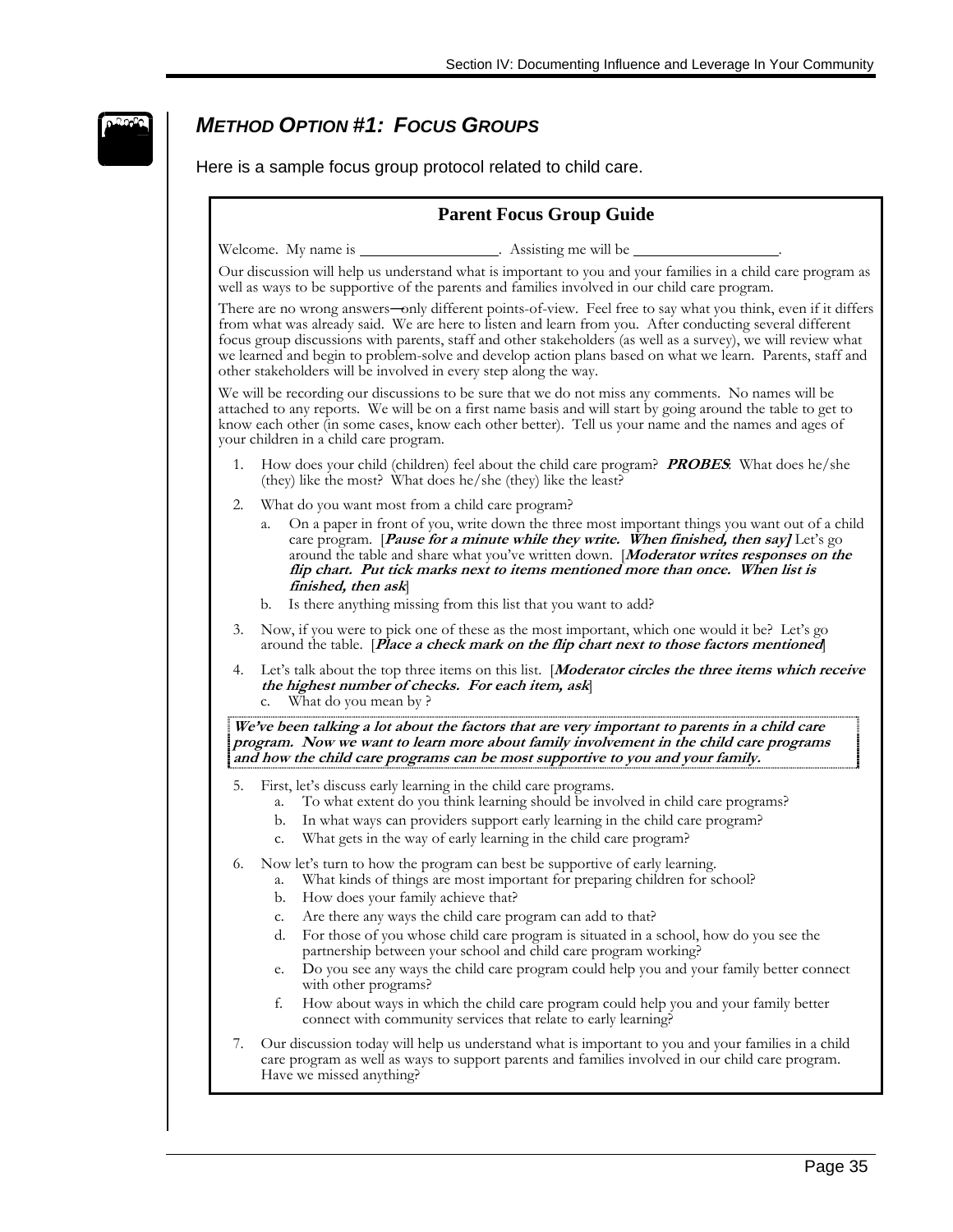

#### *METHOD OPTION #2: OBSERVATIONS AND INTERVIEWS*

If increasing awareness is an important area for you to look at, you should create periodic opportunities for interviewing people and/or observing their interactions in a more openended way.

Sample questions could include the following:

- **?** *What can parents do to help their children get ready for school?*
- **?** *What can schools do to become ready for children?*

# **CHANGES IN VISIBILITY**

Another influence outcome could be increased visibility of an issue which can be an important stepping stone to achieving other outcomes such as changing public will, changing policies, or even changing funding.

Examples of visibility outcomes could include the following:

- $\triangleright$  Local media increase attention given to an issue (e.g., predatory lending practices, importance of early childhood education).
- $\triangleright$  Local media accurately cover the message(s) of a media campaign.

### OUTCOME: **LOCAL MEDIA INCREASES ATTENTION GIVEN TO AN ISSUE**



#### *METHOD OPTION #1: CONTENT ANALYSIS*

Content analysis is the systematic approach to analyzing themes in audio, visual or print communication. Selected material is reviewed and assessed along the lines of predetermined criteria, such as number of references, reflection of key messages, accuracy and perspective. Here are some guidelines for how content can be performed for this outcome:

- 1. Identify the main messages of the campaign:
	- a. Money is being diverted from the pockets of low-income families and communities as they pay fees for simple tax preparation and high interest rates for RALs.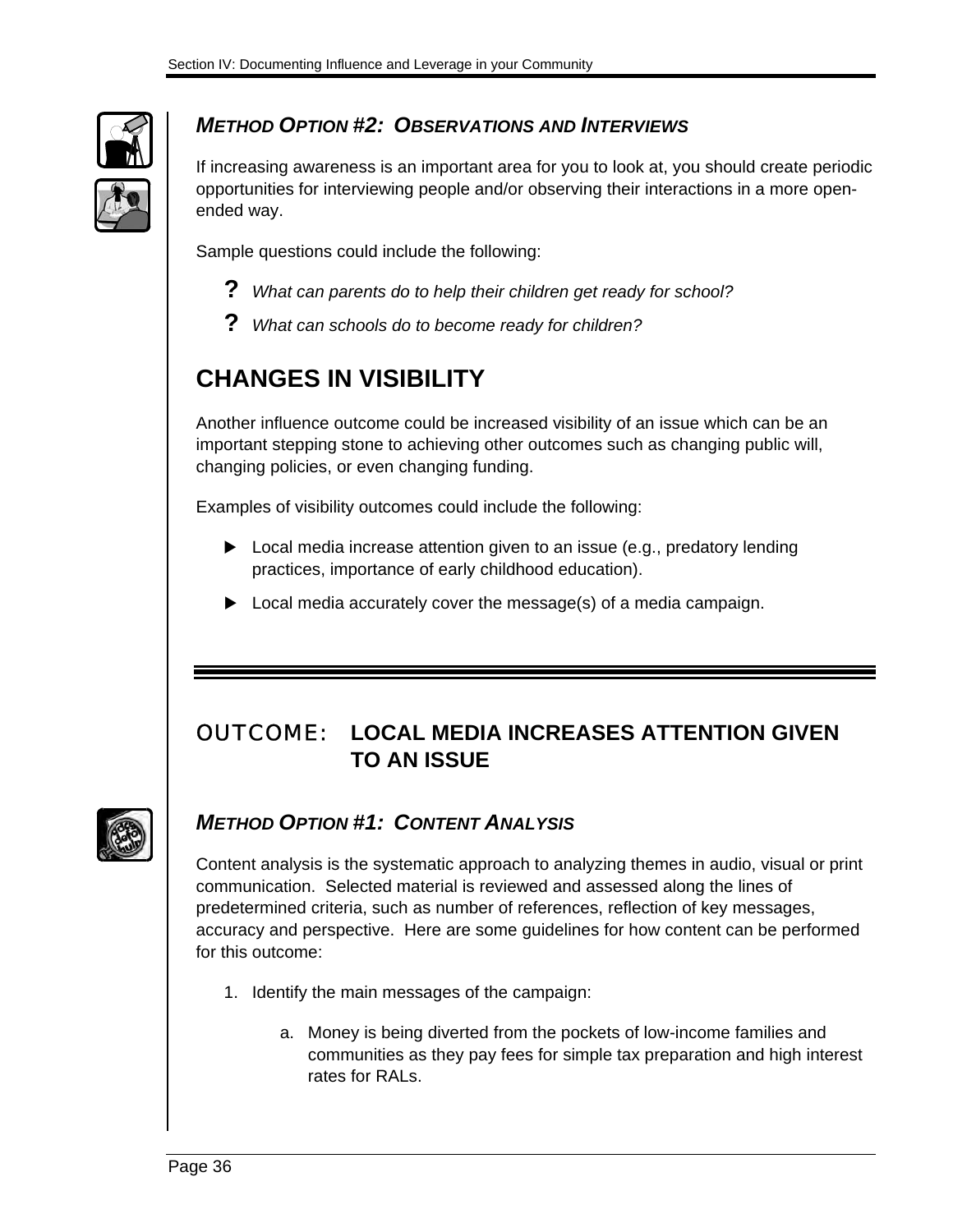- b. \$7.3 million in public funds were diverted from the pockets of families and individuals to major tax franchises and their out-of-state banking partners to pay for these services.
- 2. Time Period: focus on articles related to the topic leading up to and during tax season, such as the period from January 1st to April 15<sup>th</sup>.
- 3. Selected Material: all articles in the local newspaper that address tax return preparation and/or the tax industry.
- 4. Tracking: track type, date, location of reference (i.e., name of newspaper, radio station), reach of reference (e.g., number of subscribers, targeted audience), prominence (e.g., size of coverage, placement of coverage), perspective (pro/con/neutral), reference to *Making Connections* work, and factuality of information.
- 5. Analysis: how many articles mention tax preparation and/or EITC? How many articles mention the main messages of the campaign? Is the information about EITC, RALs, tax preparation fees and the tax industry factually correct?

# **CHANGES IN PARTNERSHIPS**

*Making Connections* is about organizations and institutions working together as partners to transform neighborhoods. The relationships between and among partners as well as the characteristics, functioning and levels of collaboration demonstrated by partners can impact how community transformation happens and whether or not it is sustained. By observing the characteristics, functioning and quality of partnerships, communities can document how partnerships "grease the wheels" of and champion the *Making Connections* action agenda and therefore play a major role in achieving *Making Connections* results.

Some examples of partnership outcomes could include:

- 1. Partnerships *become more strategic.*
- 2. Strategic partners *deepen their collaborative relationships*.

## OUTCOME: **PARTNERSHIPS BECOME MORE STRATEGIC**

Partnerships can be monitored over time to see which organizations are "at the table" and how these partners interact strategically to move the *Making Connections* agenda forward. The following questions help assess the strategic quality of partnerships: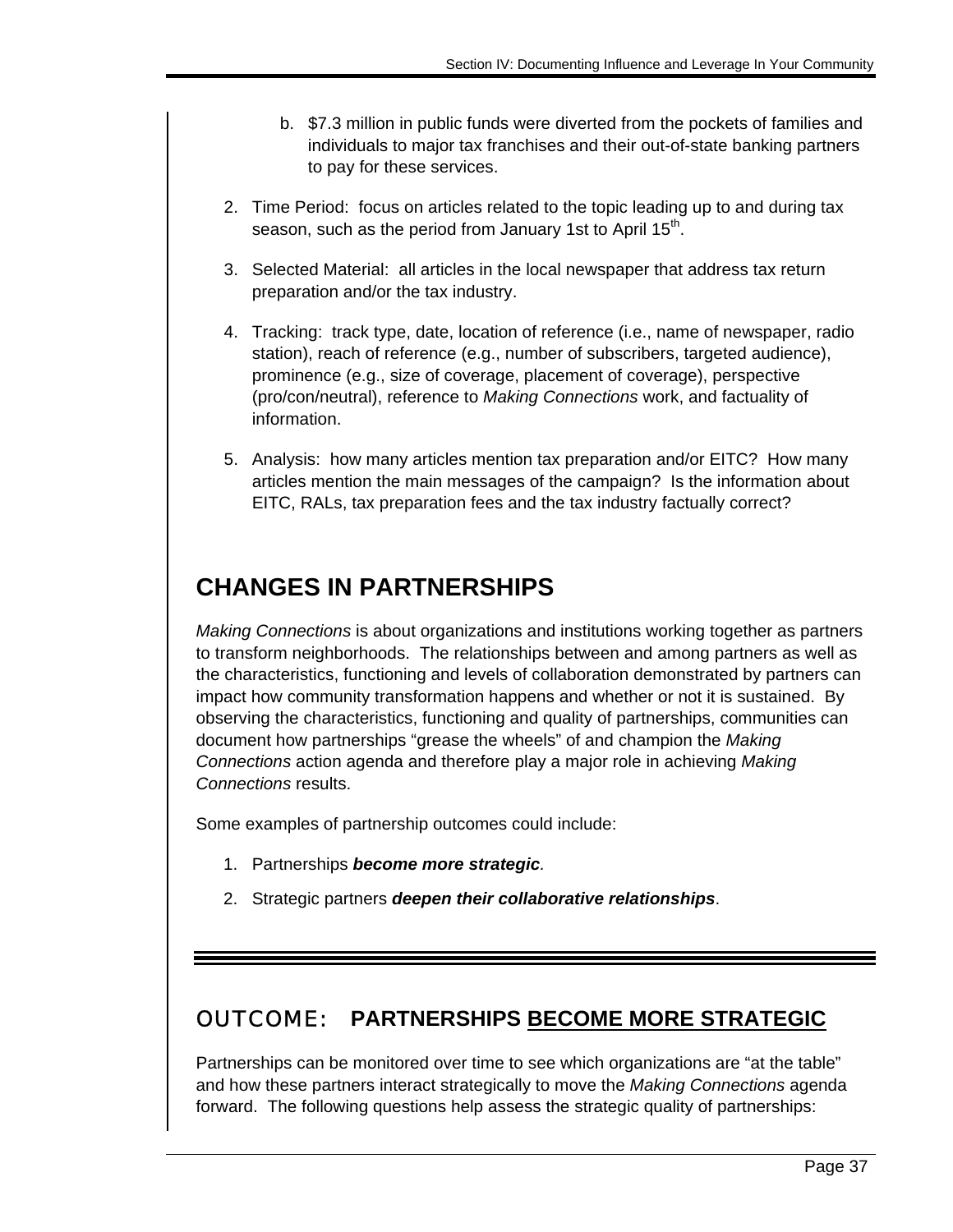Is there involvement from key groups, organizations or institutions that can bring resources, expertise, visibility, credibility or other support to the *Making Connections* work? For example, certain nonprofits might bring expertise regarding serving particular populations of children and their families, a school partner might bring resources and access to families and children, and certain business partners might bring visibility.

- $\blacktriangleright$  Have new kinds of partners been added to existing collaborations or have unexpected alliances developed among organizations in support of the *Making Connections* agenda? For example, the Des Moines Chamber of Commerce has adopted *Making Connections*' strategic vision and will engage as a partner offering resources, visibility and extended credibility for achieving results.
- $\blacktriangleright$  Is there a sufficient diversity of voices in the partnership? For example, the Seattle King County *Making Connections* group works in a community where many immigrants and refugees reside. To be viewed as credible and representative of the community's perspective, community partnerships must include representation from groups and organizations that reflect the array of cultural and linguistic backgrounds of people living in the community.
- $\blacktriangleright$  Is the partnership accomplishing more together than could be accomplished if the partnership did not exist?



### *METHOD OPTION #1: LOGS*

The White Center Community School Coalition wanted to offer family support services on-site in their new school facility. They made a list of all the possible strategic partners who might bring resources, expertise, visibility, credibility or other support to that effort. The list included WIC and TANF agencies, housing organizations, ESL providers, organizations that offered support services to refugees and immigrants, and organizations that could provide translation services. The Coalition noted how each partner could be connected to the effort and how they were connected (e.g., attend Coalition meetings, accept referrals of school families, be on call to provide services) and detailed what types of working agreements were in place with each partner (e.g., referral system agreements, use of building space to deliver services, use of a common intake form, etc.).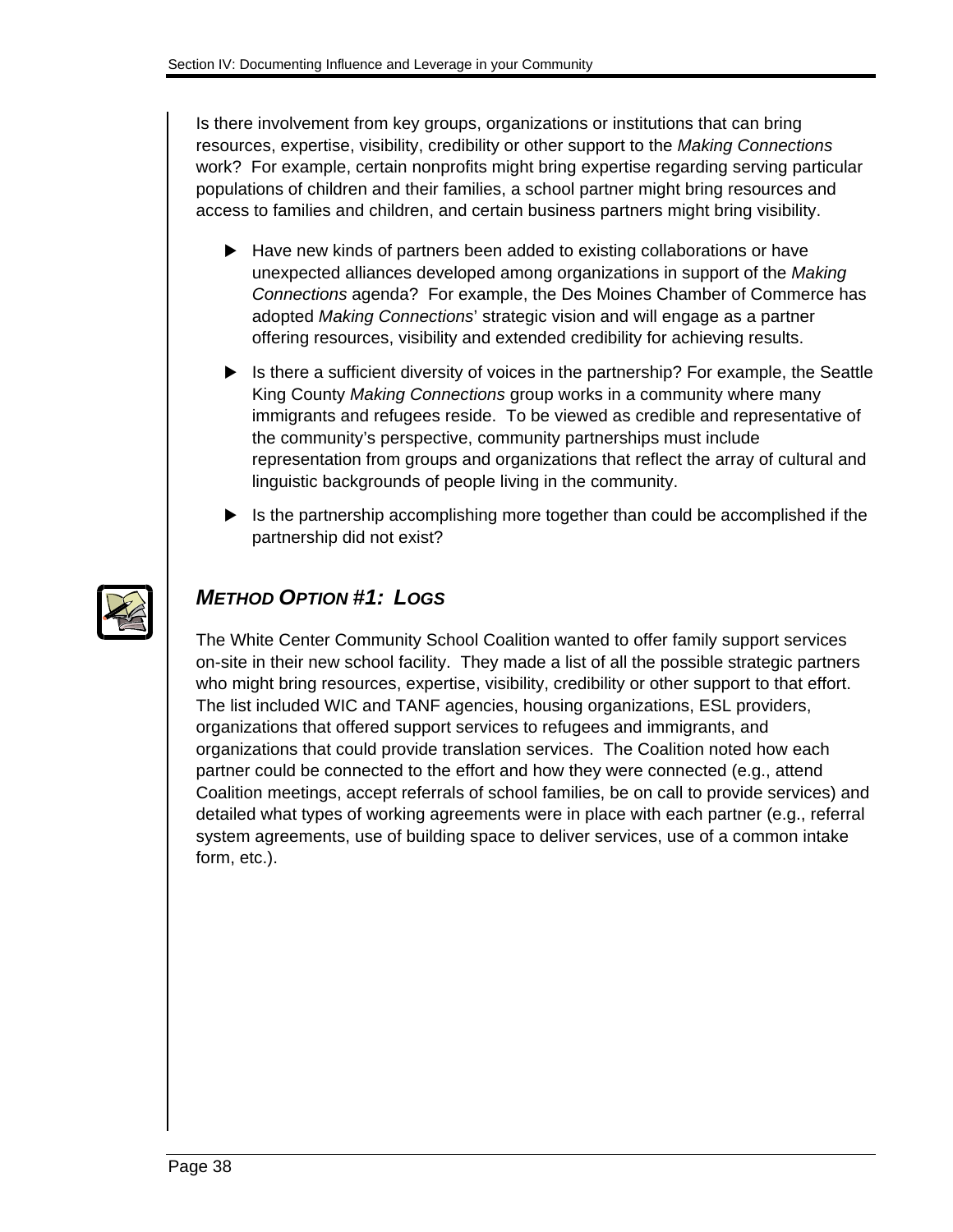To collect similar information, the following log could be used:

| <b>Partner name</b>                                                             |                                                                                                                                               |
|---------------------------------------------------------------------------------|-----------------------------------------------------------------------------------------------------------------------------------------------|
| Date joined partnership                                                         |                                                                                                                                               |
| Strategic area(s) partner can bring<br>to partnership (Check all that<br>apply) | $\Box$ Resources $\Box$ Expertise $\Box$ Ideas<br>□ Visibility □ Credibility □ Support                                                        |
| <b>Current connection to partnership</b>                                        | $\Box$ Attends meetings $\Box$ Accepts referrals<br>$\Box$ Provides direct services $\Box$ Provides resources<br>$\Box$ Provides consultation |
| Possible/ideal connection to<br>partnership                                     | Describe:                                                                                                                                     |
| <b>Existing working agreements</b>                                              | Describe:                                                                                                                                     |
| <b>Notes</b>                                                                    |                                                                                                                                               |



#### *METHOD OPTION #2: INTERVIEWS*

Someone (e.g., a *Making Connections* site team member, the site's diarist or process documenter, or the LLP) could conduct key informant interviews at different times to observe changes. Questions may include the following:

- **?** *How does the partnership resemble or differ from other kinds of collaborative efforts in the community? How does it differ from past collaborative efforts in the community?*
- **?** *Does the partnership reflect the make-up of the community?*
- **?** *Are there any groups you feel should be included in the partnership who are not currently involved?*
- **?** *Which representatives from government, business, nonprofit and grant making sectors are present?*
- **?** *What do partners contribute in terms of resources, expertise, visibility, credibility or other support?*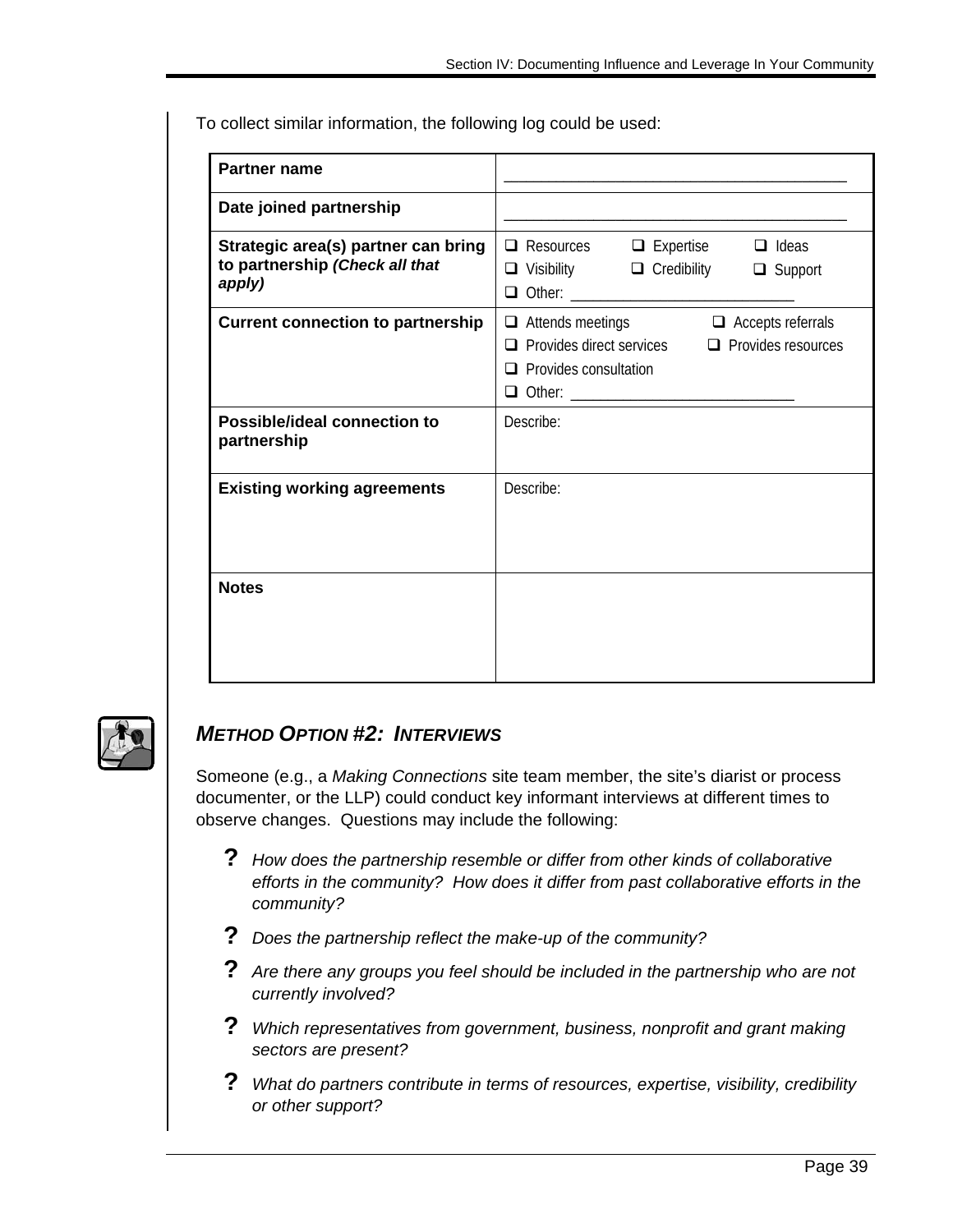- **?** *What has the partnership accomplished?*
- **?** *Could these accomplishments have been achieved if the partnership did not exist?*

### OUTCOME: **STRATEGIC PARTNERS DEEPEN THEIR COLLABORATIVE RELATIONSHIPS**

Partnerships can be observed and monitored over time to determine the ways in which collaboration among partners is deepening. Much of the research on collaboration bases assessment of the degree of collaboration on elements such as vision and relationships; structure, responsibilities and communication; authority and accountability; and resources. However, since partnerships operate on different levels—depending on the purpose, goals and degree of integration—evidence of collaboration can be viewed through different lenses. The following are examples of ways to view changes in the nature and depth of collaboration:

- ▶ Aspects of group functioning (e.g., good participation at meetings, shared power among group members, clear and respectful communication among partners, ability to make decisions well, ability to resolve conflicts openly)
- ▶ Articulation of a shared vision, values and purpose (e.g., group has identified common values and strategic goals, group has an agreed-upon theory of change)
- ▶ Existence of a shared plan of action (e.g., group has an agreed-upon timetable, process, budget and revenue-generating strategy for carrying out its work)
- **EXEDENT Articulation of agreed-upon roles and responsibilities** by which partners carry out the shared plan of action
- ▶ Implementation of action toward agreed-upon goals (e.g., group making progress toward agreed-upon goals, creating relevant products)
- ▶ Level of collaboration (e.g., partners are sharing information, coordinating services or integrating systems).

*Deepening collaborative relationships* can mean many different things, depending on the group. This section provides a number of tools that can help measure different aspects or dimensions of this outcome.



#### *METHOD OPTION #1: SURVEYS*

This collaboration survey asks a variety of questions to canvass members of a collaboration about group functioning, roles and responsibilities.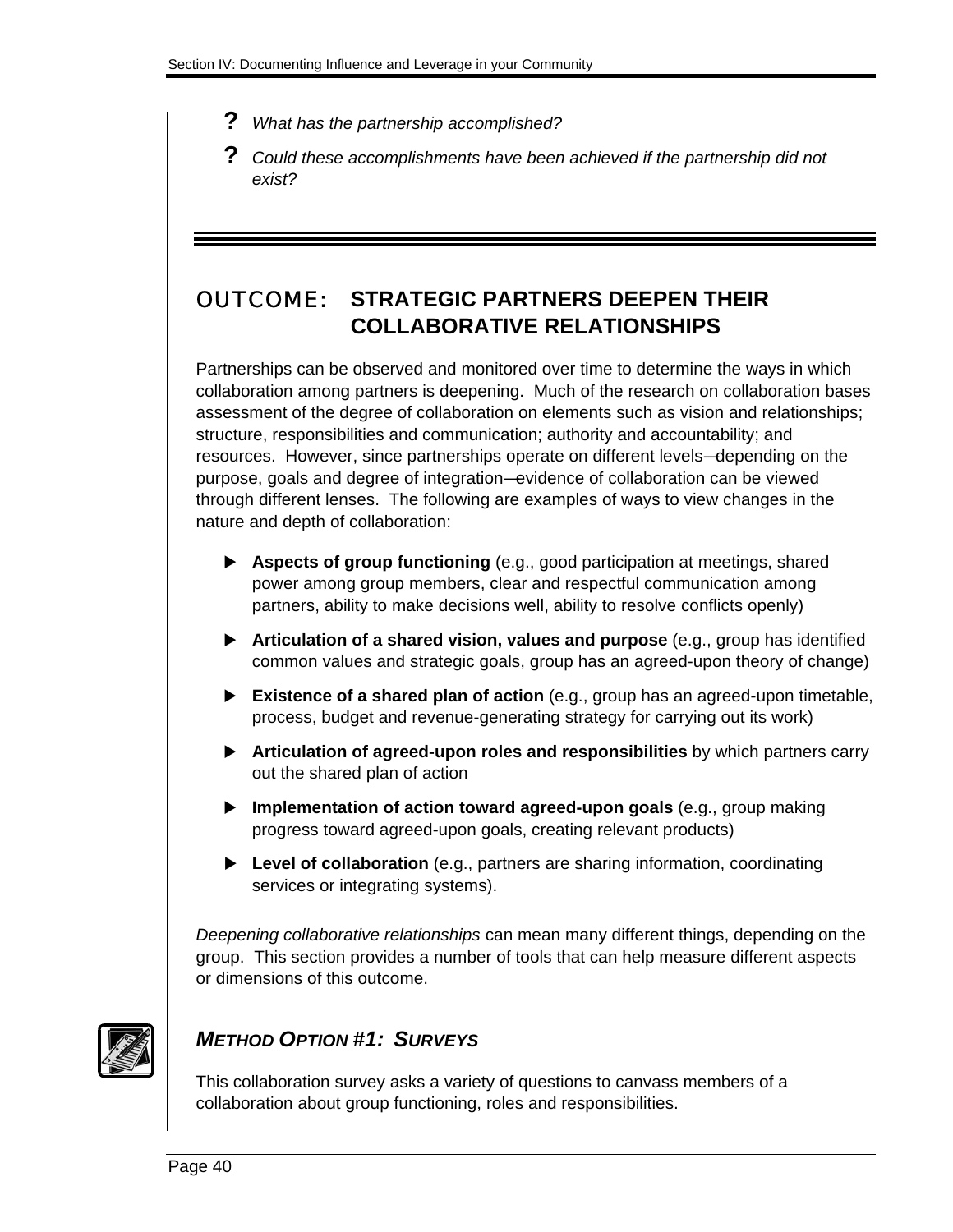| <b>Sample Collaboration Scales</b> |  |  |  |  |
|------------------------------------|--|--|--|--|
|------------------------------------|--|--|--|--|

|    | Now we would like to know more about the ways in which Making Connections works together on<br>matters of common interest. Please tell me the extent to which you agree with the following<br>statements by indicating that you strongly disagree, disagree, are neutral, agree or strongly agree. |                             |                 |         |       |                          |
|----|----------------------------------------------------------------------------------------------------------------------------------------------------------------------------------------------------------------------------------------------------------------------------------------------------|-----------------------------|-----------------|---------|-------|--------------------------|
|    |                                                                                                                                                                                                                                                                                                    | Strongly<br><b>Disagree</b> | <b>Disagree</b> | Neutral | Agree | <b>Strongly</b><br>Agree |
| 1. | We work on tasks together.                                                                                                                                                                                                                                                                         | ப                           | ❏               | ப       | ப     | ⊔                        |
| 2. | The community is included in the work<br>we do with Making Connections.                                                                                                                                                                                                                            | ◻                           | ❏               | ப       | ப     | ப                        |
| 3. | My organization supports Making<br>Connections' efforts.                                                                                                                                                                                                                                           | ❏                           | ❏               | ◻       | ❏     | ◻                        |
| 4. | We work together toward realistic goals.                                                                                                                                                                                                                                                           | ⊔                           | ⊔               | ப       | ப     | ப                        |
| 5. | We respect each other's differences.                                                                                                                                                                                                                                                               | ◻                           | □               | ⊓       | ப     | ப                        |
| 6. | I feel satisfied with the norms and<br>dynamics of the group.                                                                                                                                                                                                                                      | ◻                           | ❏               | ◻       | ◻     | ◻                        |
| 7. | Everyone is involved in discussions, not<br>just a few.                                                                                                                                                                                                                                            | ❏                           | ❏               | ◻       | ப     | ◻                        |
| 8. | My organization has a clear<br>understanding of our roles and<br>responsibilities in our work with Making<br>Connections.                                                                                                                                                                          | ◻                           | ❏               | ◻       | ◻     | ◻                        |
| 9. | Power is shared equally among<br>members.                                                                                                                                                                                                                                                          | ப                           | ❏               | l 1     | ப     |                          |
|    | 10. All races and ethnicities are made to feel<br>welcome in the work we do together.                                                                                                                                                                                                              | ◘                           | ❏               | ◻       | ❏     | ப                        |
|    | 11. Making Connections supports my<br>organization's efforts.                                                                                                                                                                                                                                      | ❏                           | ❏               | ப       | ப     | ப                        |
|    | 12. My organization can count on Making<br>Connections to do what it says it will do.                                                                                                                                                                                                              | ◻                           | ◻               | ◻       | ◻     | ◻                        |
|    | 13. Making Connections appreciates my<br>organization's agenda.                                                                                                                                                                                                                                    | ❏                           | ❏               | ப       | ப     | ப                        |
|    | 14. My organization is committed to<br>working with Making Connections to<br>improve the community.                                                                                                                                                                                                | ⊔                           | ப               |         | ப     | ப                        |
|    | 15. My organization is committed to<br>working with Making Connections to<br>improve the lives of children and<br>families.                                                                                                                                                                        | ⊔                           | ⊔               | H       | - 1   |                          |
|    | 16. Members of the group demonstrate<br>willingness to commit time.                                                                                                                                                                                                                                | ப                           | ப               |         | l 1   |                          |
|    | 17. Members of the group demonstrate<br>willingness to commit resources.                                                                                                                                                                                                                           | ⊔                           | u               | ப       | ⊔     |                          |

Source: Adapted from Partnership Development Survey, Reisman, J. & Mockler, R., "A Field Guide to Outcome-Based Program Evaluation," Version 3.0, The Evaluation Forum, Seattle, WA, November 1994.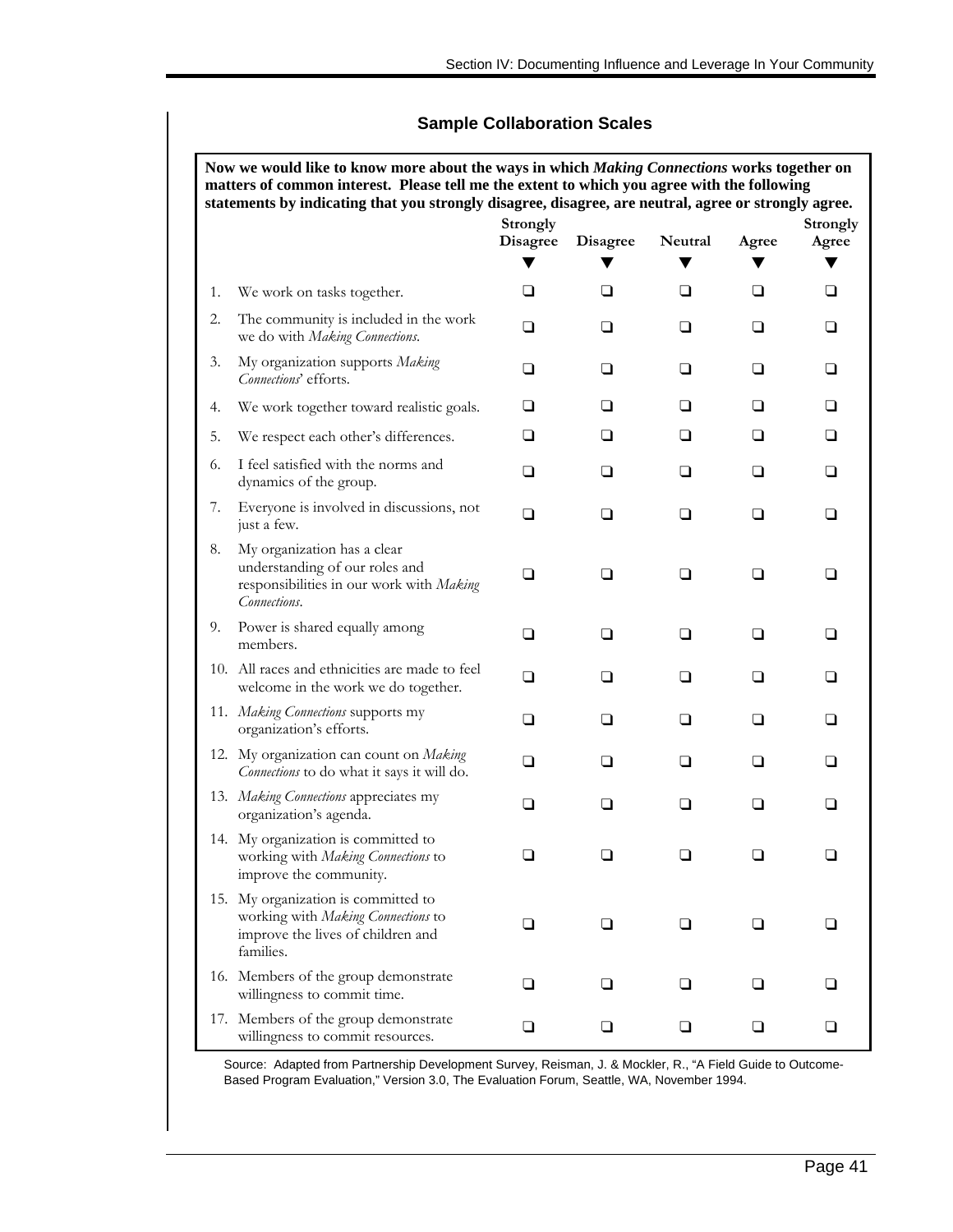

#### *METHOD OPTION #2: INTERVIEWS OR FOCUS GROUPS*

Through a qualitative data collection process, members of a partnership could be interviewed to assess changes in group functioning. Questions might cover partnership members' views on the following:

- $\blacktriangleright$  Give an example of when the group functioned at its best.
- $\blacktriangleright$  What are the key components that made this a good example of the group working together?
- $\blacktriangleright$  How can these key components be enhanced?
- $\blacktriangleright$  What are the strengths of the group?
- $\blacktriangleright$  How can the group build on and enhance these strengths?



#### *METHOD OPTION #3: CONTENT ANALYSIS*

Someone (a site team member, process documenter or someone from the LLP) can analyze meeting minutes over time. Was consensus reached more often? Did most partners contribute equally? Was conversation respectful? How were conflicts resolved? Is there evidence of a shared purpose and shared goals? Is there evidence of a clear plan of action (e.g., timetable, processes, budget)? Is there tracking of progress toward achieving agreed-upon goals? Is there evidence that partners are carrying out their responsibilities?



### *METHOD OPTION #4: LOGS*

Quarterly updates from partners can help regularly capture information about how relationships between partners change over time, with whom they collaborate, and at what levels they are collaborating.

Levels of partnerships can be defined as "cooperation," "coordination," and "collaboration." Based on a synthesis of research on what makes collaboration work, these terms are defined as follows:

- ▶ Cooperation: informal relationships. These often involve information sharing and networking but not formalized agreements. For example, relevant stakeholder groups receive quarterly newsletters updating them on what is happening within the local *Making Connections* community.
- ▶ Coordination: formal relationships. This is often characterized as interaction related to one specific project or task and established communication and coordination, but not shared authority. For example, organizations serve on a Task Force related to a specific local issue, contribute their individual resources toward a common goal and support each others' efforts.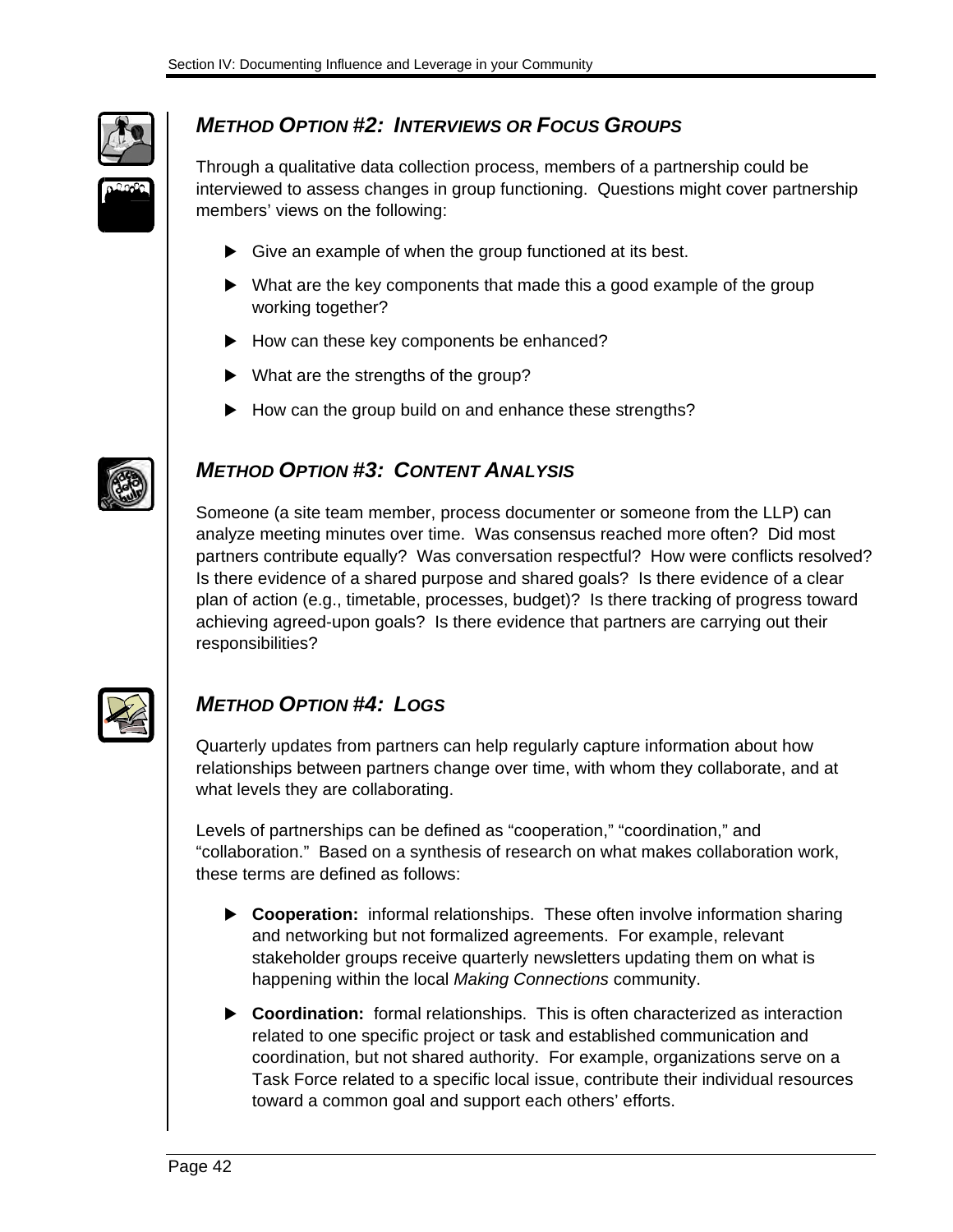▶ Collaboration: separate organizations are brought together under a new structure. The highest level involves the "creation of new methods, the shaping of new conditions, and cooperative efforts to bring about desirable change. Generally, new missions and goals are created, leadership is dispersed, accountability shared, and resources may be pooled or jointly secured…." For example, groups with similar goals and/or missions pool resources to fund early education initiatives.<sup>6</sup>

#### **Collaborative System Development Tracking Log**

#### **Quarter:**

#### **Your Name & Organization:**

List each system development collaboration (e.g., meeting, activity or event, forum, work session or community event) involving system partners that occurred during this quarter). Please indicate the intended results, level of collaboration, and any significant facilitators for or barriers to achieving the intended results of this collaboration. Please provide relevant documents (e.g., meeting agendas, minutes, presentations or products).

|                                                                 |                                                                            | Level of Collaboration*                                                                                                                 | Intended or Achieved                                                                                                            | <b>Barriers or Facilitators</b>                                                                              |
|-----------------------------------------------------------------|----------------------------------------------------------------------------|-----------------------------------------------------------------------------------------------------------------------------------------|---------------------------------------------------------------------------------------------------------------------------------|--------------------------------------------------------------------------------------------------------------|
| Name or Type of<br>Collaboration, Activity or<br>Event and Date | Describe or List<br>Organizations, Groups<br>or Individuals<br>Represented | $1 =$ Share information or<br>network<br>$2 =$ Coordinate or extend<br>existing activities<br>$3$ = Create or conduct new<br>activities | Results of<br>Collaboration (e.g.,<br>anticipated outputs or<br>outcomes). Label<br>each as "I" (Intended)<br>or "A" (Achieved) | Describe any significant<br>factors that act as barriers<br>(B) or facilitators (F) to this<br>collaboration |
|                                                                 |                                                                            |                                                                                                                                         |                                                                                                                                 |                                                                                                              |
|                                                                 |                                                                            |                                                                                                                                         |                                                                                                                                 |                                                                                                              |
|                                                                 |                                                                            |                                                                                                                                         |                                                                                                                                 |                                                                                                              |
|                                                                 |                                                                            |                                                                                                                                         |                                                                                                                                 |                                                                                                              |
|                                                                 |                                                                            |                                                                                                                                         |                                                                                                                                 |                                                                                                              |
|                                                                 |                                                                            |                                                                                                                                         |                                                                                                                                 |                                                                                                              |
|                                                                 |                                                                            |                                                                                                                                         |                                                                                                                                 |                                                                                                              |
|                                                                 |                                                                            |                                                                                                                                         |                                                                                                                                 |                                                                                                              |
|                                                                 |                                                                            |                                                                                                                                         |                                                                                                                                 |                                                                                                              |
|                                                                 |                                                                            | * All levels are important. List the level that best characterizes the purpose of this event.                                           |                                                                                                                                 |                                                                                                              |

6 Adapted from the works of Martin Blank, Sharon Kagan, Atelia Melaville, and Karen Ray, from Mattessich, Paul W., Murray-Close, Marta, Monsey, Barbara R., "Collaboration: What Makes it Work," 2<sup>nd</sup> Edition, Wilder Research Center, St. Paul, MN, 2001; Lofquist, William, "The Technology of Development," Development Publications, Tucson, AZ, 1996.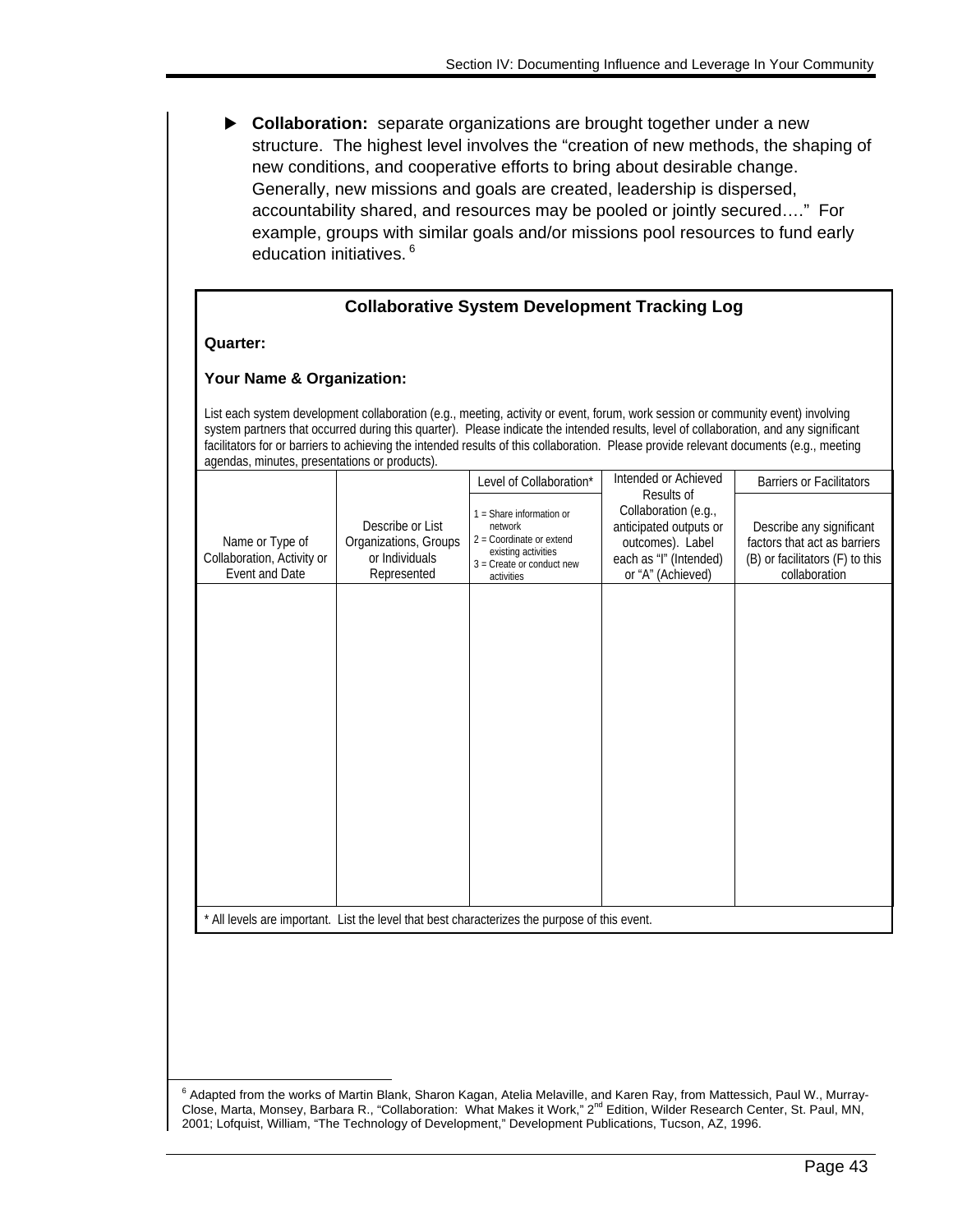

### *METHOD OPTION #5: DOCUMENT REVIEWS*

Partnerships can be monitored over time to asses the degree to which there has been action directed toward agreed-upon goals. It is not enough for partnerships to exist; progress should be made toward achieving the articulated goals.

The White Center Community School is charged with achieving long-term outcomes for the school and students, including academic improvement of students, increased parent involvement in their children's education and systematic improvement of the school environment. Early on, the Community School's Advisory Council (made up of many diverse community partners) decided to develop a theory of change for the Community School, linking programs and activities to short-term outcomes that would ultimately contribute to the longer-term outcomes defined above. This theory of change yielded a detailed work plan for the current school year.

For the Advisory Council, the work plan product would be an example of making progress toward agreed-upon goals. The work plan gives the Community School a process to confirm whether actions are happening that move the Community School toward its goals. As the school develops future work plans in line with its theory of change, new products will continue to be created.

To review products from a partnership, you must know the following:

- $\blacktriangleright$  What are the agreed-upon goals?
- $\blacktriangleright$  What products can be expected from goals or work plans that have been created?
- $\blacktriangleright$  What is the expected timeline for various products?

Once this information is determined, you can review products in light of these factors:

- $\blacktriangleright$  Is the work of the partnership being done?
- $\blacktriangleright$  Is the work being done according to the timeline?
- $\blacktriangleright$  In what way does the product advance the agreed-upon goals?



### *METHOD OPTION #6: OBSERVATIONS*

One component of the *Making Connections* process documentation includes an "Anatomy of a Systematic Observation Guide" *(see Appendix)* and an "Observation Checklist" *(see Appendix)* that includes areas for observation for shared vision, resident and family engagement and organizational competencies. In each area, statements are listed that describe observable group behavior. For each behavior, the observer is asked to provide a summary rating on a five-point scale, ranging from "1" (strongly agree that this behavior is present) to "4" (strongly disagree that this behavior is present) and "0" (unobserved). The summary ratings are not intended to be computed into a score; rather, their purpose is to get observers to think about what they witnessed and make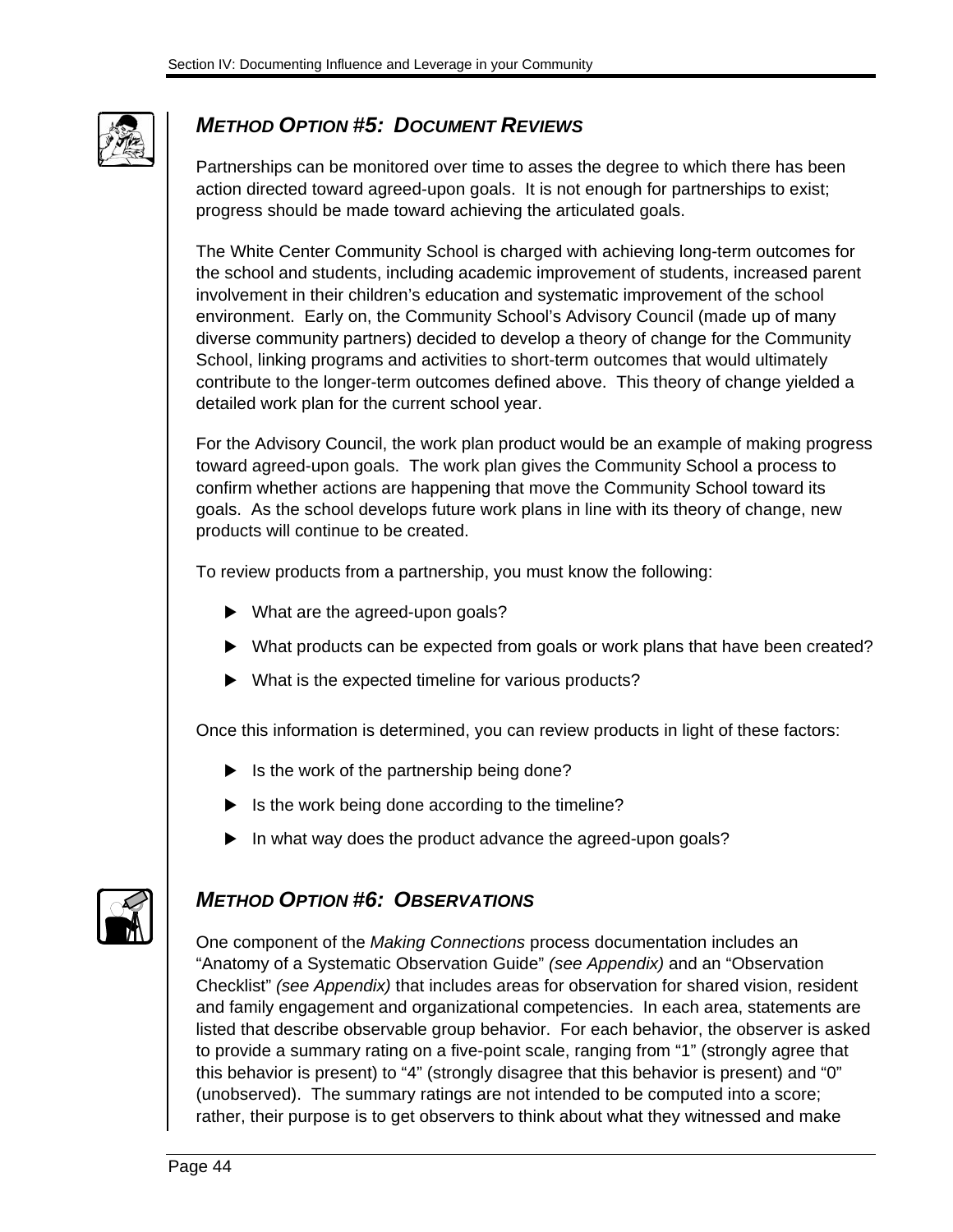explicit their judgments of behaviors. Because this tool captures information on a variety of influence outcomes, you could choose to strategically track a few items that provide information on the influence outcomes you have chosen as being key components of your community's strategies.

|                                | <b>Observation</b>                                                                                                          | <b>Summary</b><br>Rating* | Substantiating<br><b>Evidence to</b><br><b>Support Summary</b><br>Rating |
|--------------------------------|-----------------------------------------------------------------------------------------------------------------------------|---------------------------|--------------------------------------------------------------------------|
|                                |                                                                                                                             |                           |                                                                          |
| <b>Shared</b><br><b>Vision</b> | Participants have a shared understanding of the<br>results they are working toward.                                         |                           |                                                                          |
|                                | Participants consider how decisions, strategies,<br>and activities relate to core results.                                  |                           |                                                                          |
|                                | Multiple partners, including residents, have<br>broad knowledge and ownership of proposed<br>strategies to achieve results. |                           |                                                                          |
|                                | Data are used to understand problems and<br>develop strategies to achieve specific results.                                 |                           |                                                                          |
|                                | Some stakeholders or stakeholder groups have<br>more say than others.                                                       |                           |                                                                          |
|                                | Differences of opinion are expressed.                                                                                       |                           |                                                                          |
|                                | Conflict is addressed constructively.                                                                                       |                           |                                                                          |
|                                | Major decisions are made by consensus.                                                                                      |                           |                                                                          |
|                                | The MC vision, strategies and results are<br>generated, owned and controlled locally.                                       |                           |                                                                          |

*Summary Rating Scale: 0 = Not applicable or not observed - 1 = Strongly agree with this statement - 2 = Agree with this statement - 3 = Disagree with this statement - 4 = Strongly disagree with this statement*  Source: Achatz, Mary, Westat, 2002.

The full document, developed by Process Documentation Lead Mary Achatz, Ph.D., Westat, is available in the Appendix at the end of this guide.

# **CHANGES IN FUNDS AND RESOURCES**

Unlike the concept of influence outcomes, most groups are familiar and comfortable with the concept of leverage outcomes. Anyone involved in grant-funded work is accustomed to tracking money to show matching funds from other entities, increased levels of funding or aligned funds for grant-writing or reporting.

Examples of leverage outcomes could include the following:

- ▶ Commercial developers *increase investments* in the community (e.g., developing new commercial or residential buildings, opening new chain stores).
- **E** Funding partners *increase their aligned grant making* to support priority area goals and strategies.
- ▶ The legislature *increases funding* for priority area goals and strategies (e.g., fund new early childhood services).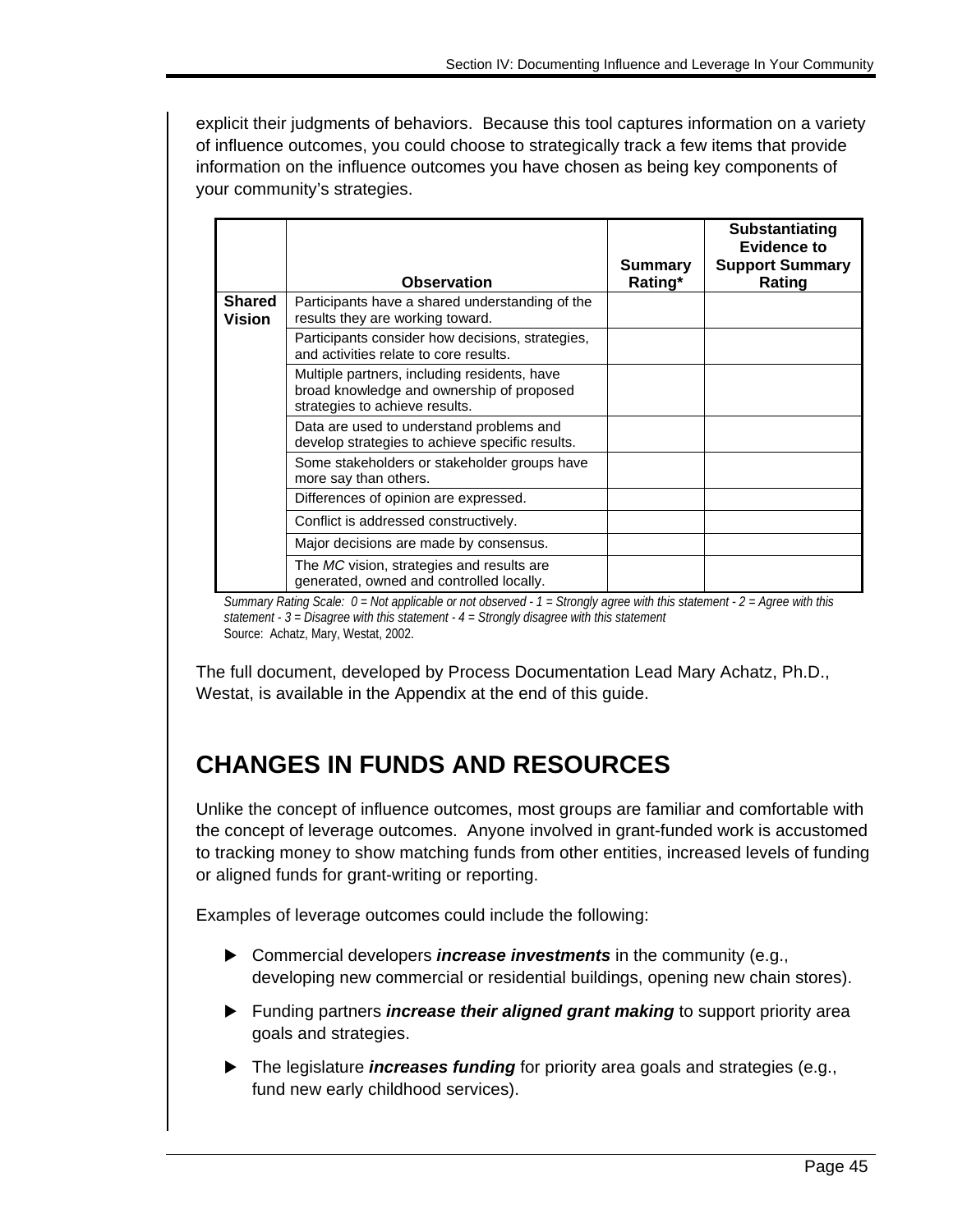- ▶ The legislature *maintains current funding levels* for priority areas (e.g., preserve health insurance programs for low-income children).
- **EX Partners** *increase in-kind donations* that support priority goals and strategies.

### OUTCOME: **COMMERCIAL DEVELOPERS INCREASE PROPERTY DEVELOPMENT IN TARGET NEIGHBORHOODS**



#### *METHOD OPTION #1: LOGS*

*Making Connections* Milwaukee has developed a database to track all the investments occurring in the Washington Park area. This inventory consists of all the known current development projects in the *Making Connections* Milwaukee area, from project ideas to finished developments. Projects are organized by those with a known address and those without. In this way, the group can track leverage outcomes associated with the neighborhood and determine the role of *Making Connections* Milwaukee in these projects.

Similar tracking could easily be done using some of the following fields:

| Project stage (e.g., Concept, In progress, Completed, etc.):                     |  |  |
|----------------------------------------------------------------------------------|--|--|
|                                                                                  |  |  |
|                                                                                  |  |  |
|                                                                                  |  |  |
| Estimated development cost/value of property: __________________________________ |  |  |
|                                                                                  |  |  |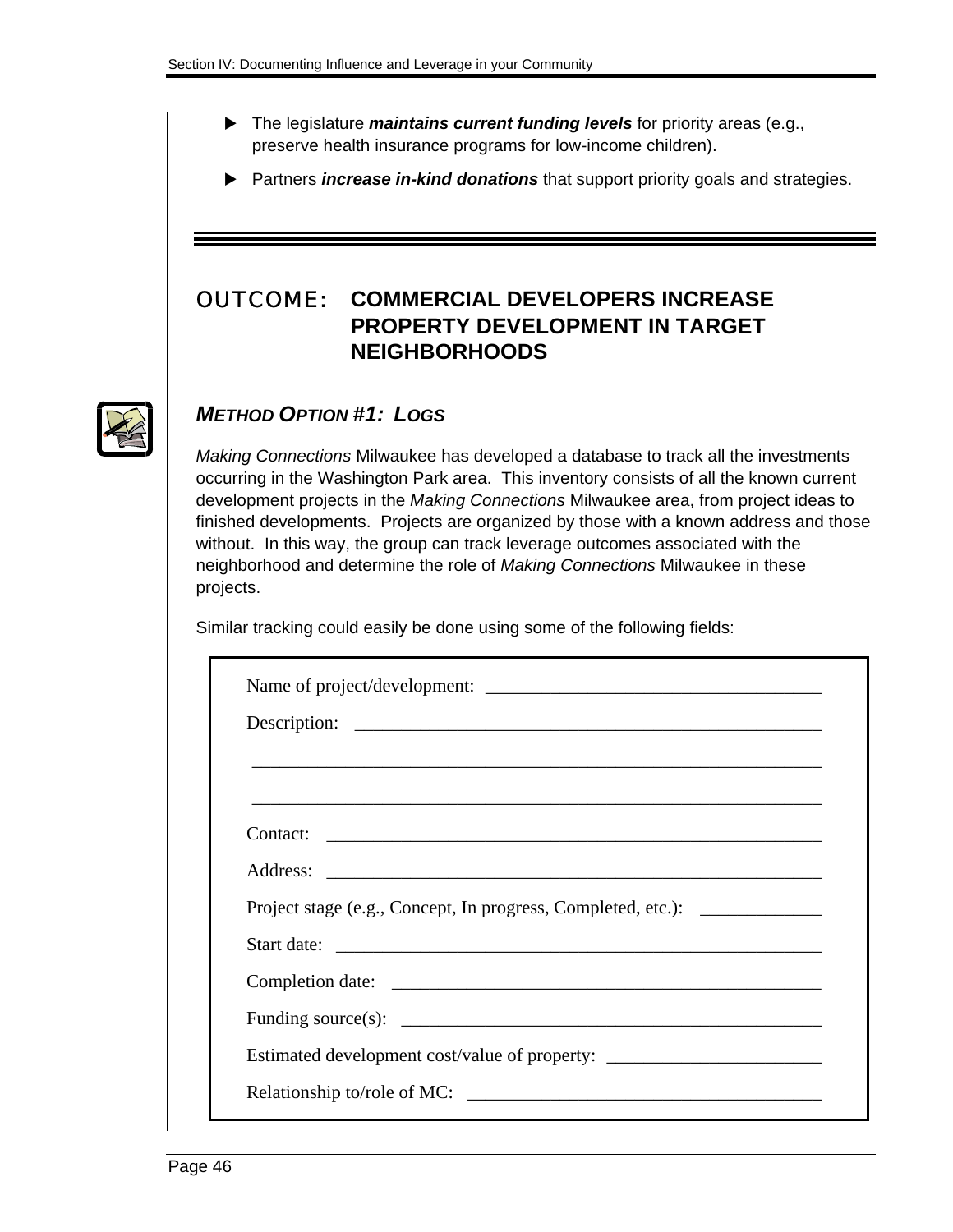### OUTCOME: **FUNDING PARTNERS INCREASE ALIGNED GRANT MAKING IN PRIORITY AREAS**

Aligned grant making occurs when a group of funding partners commit to funding priorities that meet specific, agreed-upon goals.

The Opportunity Fund is a partnership among the City of Seattle, King County and private grant makers who work together to focus on filling system resource gaps so that all children and youth—regardless of ethnic or cultural backgrounds, economic status or where they live—have equal opportunities to succeed in school and as adults.<sup>7</sup> The Opportunity Fund includes four avenues for increased collaboration among p[ub](#page-52-0)lic and private funders and community organizations, one of which is aligned grantmaking. Through the Aligned Grants program, private partners create a shared portfolio of effective individual grants that advance Opportunity Fund goals.

The Opportunity Fund's work on tracking aligned grant funding by partners may prove useful to *Making Connections* communities. Here are some guidelines for how aligned grants are determined:

#### **Guidance for Determining "Aligned Grants"**  (adapted from the OPPORTUNITY FUND INVESTMENT ANALYSIS WORKSHEET, WORKING MODEL: August 29, 2002) **Purpose of Aligned Grants:** For private and public funders to create a shared portfolio of effective grants that advance Opportunity Fund goals. **Priority Outcomes Affected:** (1) Early learning opportunities, including pre-school and child care; (2) after-school learning activities and care; and (3) youth development, recreation and leadership opportunities. **Aligned grants may include (these guidelines are suggestions only, not rigid rules; funders should make their own assessments of fit):**  Program and project grants General support, fundraising, and technical assistance grants to organizations focused primarily (more than 50%) on achieving outcomes in the shared issue areas Capital grants for buildings or goods that are primarily used to achieve outcomes in the shared issue areas Grants to support research in areas related to outcomes in the shared issue areas **Aligned grants do not include:** General support, fundraising, and technical assistance grants to organizations focused primarily in other issue areas (i.e., less than 50% of their work is directed toward shared issue areas) Capital grants for buildings or goods that are primarily used for purposes unrelated to Opportunity Fund issue areas Grants for parenting education in general Grants for educational improvements in schools

<span id="page-52-0"></span>7 To learn more about the Opportunity Fund, visit www.philanthropynw.org/opportunityfund.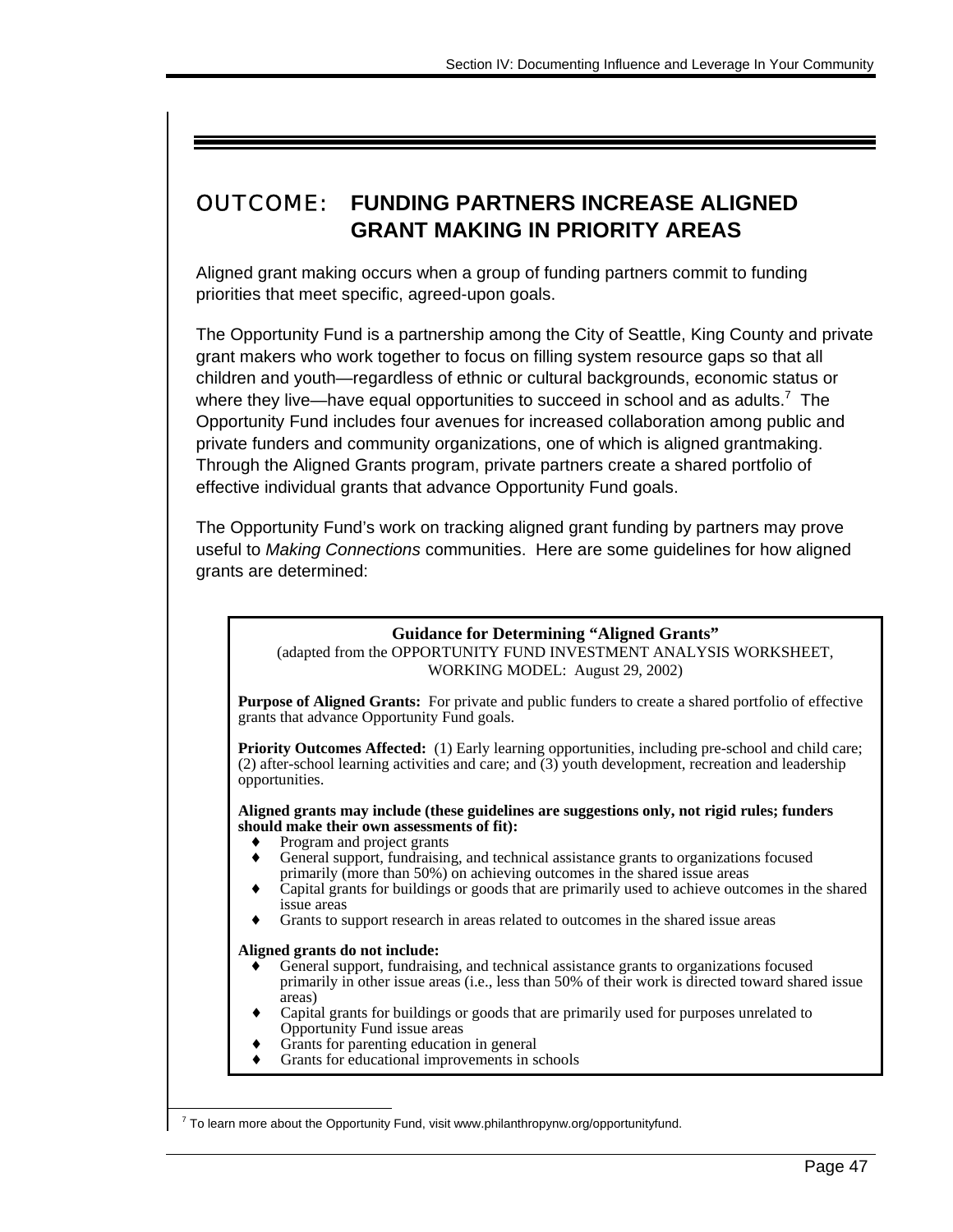

### *METHOD OPTION #1: LOGS*

Aligned grants can be tracked by having committed partners complete a form on a regular basis. Here is a sample form adapted from the Opportunity Fund that can help you collect this information.

|                                                        |                                                                                                                                                       | <b>Aligned Grant Report</b>   |                 |        |                     |        |
|--------------------------------------------------------|-------------------------------------------------------------------------------------------------------------------------------------------------------|-------------------------------|-----------------|--------|---------------------|--------|
| Your Foundation/<br><b>Organization Name:</b><br>Date: |                                                                                                                                                       |                               |                 |        |                     |        |
| Are you a:                                             | <b>Public Foundation:</b><br>$\Box$<br><b>Private Foundation:</b><br>$\Box$<br><b>Corporate Giving Program:</b><br>$\Box$<br>Other: (please specify): |                               |                 |        |                     |        |
|                                                        |                                                                                                                                                       |                               |                 |        |                     |        |
| Date of<br>Grant                                       | Grantee<br>Organization                                                                                                                               | Project<br><b>Description</b> | Grant<br>Amount |        | Goal Area(s) Served |        |
|                                                        |                                                                                                                                                       |                               |                 | (area) | (area)              | (area) |
|                                                        |                                                                                                                                                       |                               |                 |        |                     |        |
|                                                        |                                                                                                                                                       |                               |                 |        |                     |        |
|                                                        |                                                                                                                                                       |                               |                 |        |                     |        |
|                                                        |                                                                                                                                                       |                               |                 |        |                     |        |
|                                                        |                                                                                                                                                       |                               |                 |        |                     |        |
|                                                        |                                                                                                                                                       |                               |                 |        |                     |        |
|                                                        |                                                                                                                                                       | <b>TOTAL</b>                  | \$0             |        |                     |        |

### OUTCOME: **THE LEGISLATURE INCREASES OR MAINTAINS FUNDING FOR PROGRAMS THAT HELP CHILDREN AND FAMILIES**

In Arizona, KIDS COUNT data helped prevent a wide variety of proposed state budget cuts that would have hurt outcomes for children and families. $8$  Despite initial proposals from legislative leadership to completely eliminate funding fo[r m](#page-53-0)any critical services for children and families, the adopted state budget for fiscal year 2004 maintained appropriations for KidsCare Health insurance, the Healthy Families child abuse prevention program, the Family Literacy program, the Early Childhood Block Grant, health coverage for youth leaving foster care, a high-risk prenatal program and inflation adjusted funding for K-12 education. In a number of cases, lawmakers specifically cited KIDS COUNT indicators as the reason for maintaining investment in early childhood and prevention programs.<sup>9</sup>

<span id="page-53-0"></span>8 For guidance on IRS rules governing how nonprofits can engage in education and advocacy see IRS Publication 1828; IRS Publication 557; and IRS discussion "Political and Lobbying Activities" available at http://www.irs.gov.<br><sup>9</sup> Source: Dana Naimark, Deputy Director, Children's Action Alliance, Arizona.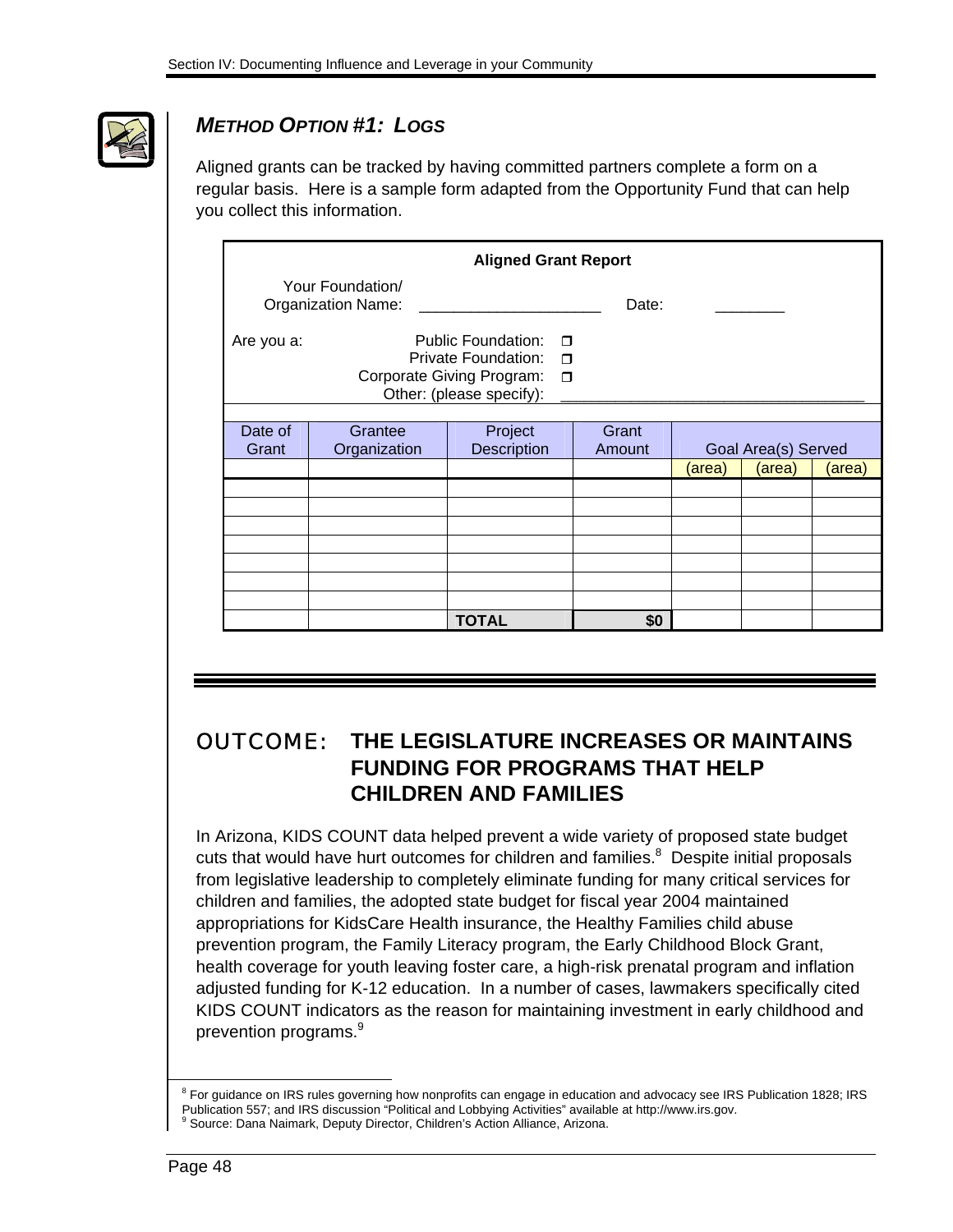

#### *METHOD OPTION #1: CONTENT ANALYSIS*

Content analysis of state budgets over time could cull evidence of leveraged funds for KIDS COUNT priority areas. As noted earlier, content analysis is the systematic approach to analyzing themes in audio, visual or print communication. Selected material is reviewed and assessed along the lines of predetermined criteria, such as reflection of key messages, accuracy and prominence of messages, and reference to sponsoring organizations. Guidance for this process could include the following:

- **Time Period:** State biennial budgets for the past three budget periods (six years)
- ▶ Selected Material: State budgets and legislative records
- ▶ Analysis: Compare the budget allocations for key programs addressing program priorities (e.g., KidsCare Health insurance, the Healthy Families child abuse prevention program) and determine funding level changes over time, accounting for increases to adjust for inflation.



### *METHOD OPTION #2: LOGS*

If you choose to track advocacy efforts, such as calls, letters, visits or informational mailings to legislators, you can track how these efforts correspond to how legislators vote on specific issues. While you cannot claim full credit that your advocacy efforts created changes in how legislators voted, you can see how your efforts around priority areas contribute to favorable funding decisions. This could include collecting information relating the types of outreach efforts for specific priority areas directed toward individual legislators and the voting record of these legislators concerning these priority areas.

### OUTCOME: **PARTNERS INCREASE IN-KIND DONATIONS THAT SUPPORT PRIORITY AREA GOALS AND STRATEGIES**

Leverage outcomes can include resources or other types of non-cash in-kind donations as well as dollars budgeted, aligned or appropriated. For example, a company could donate computers for a center that is training community members for higher-paying jobs.

*Making Connections* Louisville's Asset Building Coalition (LABC) works with a number of partners to build family assets through VITA (Volunteer Income Tax Assistance) sites. One of these partners, the Transit Authority of River City (TARC), donated a bus to LABC. The LABC Core Planning Team decided to use this bus to provide access to community members from a *Making Connections* neighborhood without a VITA site. The bus transported residents between 9 a.m. and 5 p.m. on five Saturdays during January and February from the local Community Center to an Urban League for tax preparation.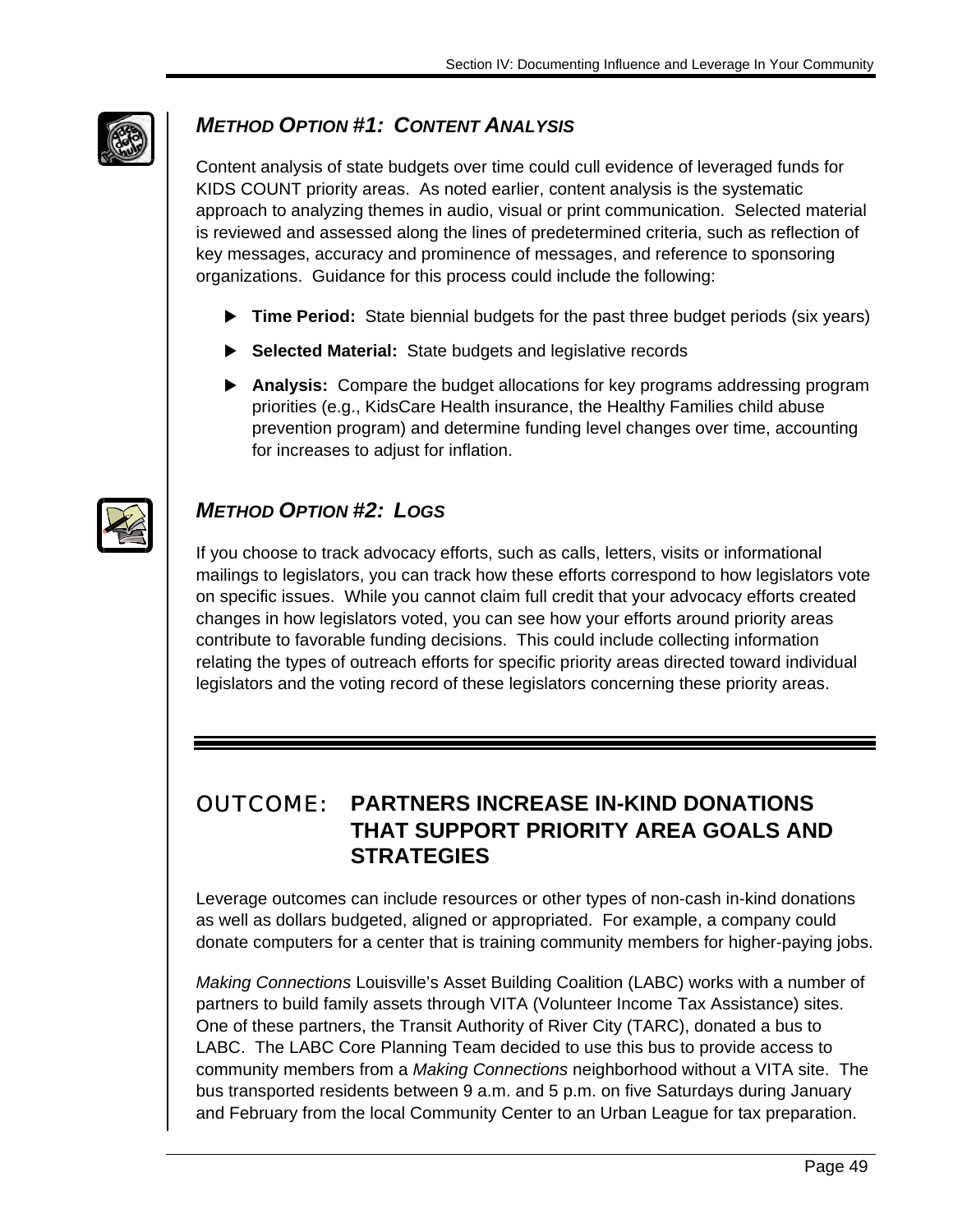While the impact the shuttle bus had on the number of returns filed or amount of federal refunds claimed has not been determined, the in-kind donation supported the broader goal of increasing assets for families by increasing the number of community members with access to free tax preparation.



### *METHOD OPTION #1: LOGS*

Here is a simple log which you can use to track leverage dollars and in-kind donations.

| Name of<br>Funding<br><b>Source</b>                                              | <b>Source</b><br><b>Type</b>                                                           | <b>Description</b><br>(optional)                                  | <b>Leveraged</b><br>Value (\$)                                                              | <b>In-Kind</b><br>donation?<br>ONLY if in-<br>kind                        | In-Kind<br><b>Description</b><br><b>ONLY</b> if in-<br>kind                         |
|----------------------------------------------------------------------------------|----------------------------------------------------------------------------------------|-------------------------------------------------------------------|---------------------------------------------------------------------------------------------|---------------------------------------------------------------------------|-------------------------------------------------------------------------------------|
| Enter the<br>$name(s)$ of<br>the<br>organization<br>that<br>provided<br>funding. | Select from<br>Foundation.<br>Public.<br>Corporate,<br>Private,<br>United<br>Way, etc. | If needed.<br>describe the<br>funding<br>source in<br>more detail | Cash value of<br>leveraged funds<br>received or the<br>estimated value<br>for in-kind gifts | Indicate if this<br>gift was an in-<br>kind donation<br>$(non-cash).$     | Briefly describe<br>the in-kind<br>donation (e.g.,<br>books, office<br>space, etc.) |
|                                                                                  |                                                                                        |                                                                   | Use whole<br>numbers only $-$<br>no text                                                    | Examples of in-<br>kind donations<br>include books.<br>office space, etc. |                                                                                     |

*Adapted from Year End Reporting Requirements for United Way Success by 6®, United Way of America, Fairfax, VA.* 

# **CHANGES IN POLICY AND REGULATION**

Like leverage outcomes, policy and regulation changes are among the more easily defined types of influence outcomes. When policies change, there is a record of past and present policies that support *Making Connections* goals.

Examples of policy outcomes could include the following:

- $\blacktriangleright$  Policymakers *adopt new regulations* that reflect community priorities.
- **EX Policymakers write legislation** that reflects community priorities.
- **EX Policymakers** *maintain legislation* that supports community priorities.
- **EX Policymakers** *implement legislation* that reflects community priorities.
- **EX Policymakers fund legislation** that reflects community priorities.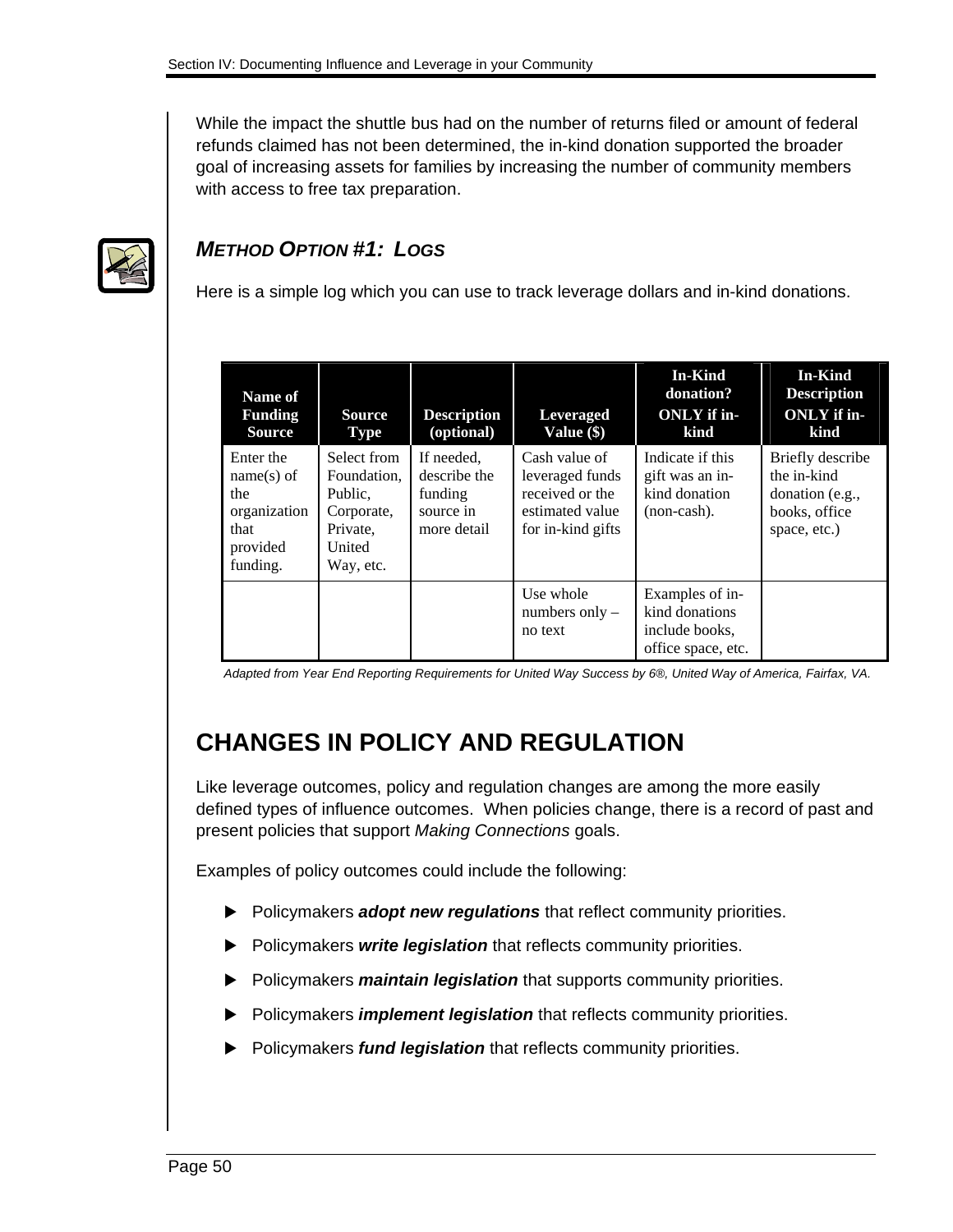### OUTCOME: **COMMERCIAL TAX PREPARERS DISCLOSE INFORMATION ON REFUND ANTICIPATION LOANS (RALS) TO CONSUMERS**

As discussed earlier, Minnesota KIDS COUNT (Children's Defense Fund Minnesota) partnered with Mid-Minnesota Legal Assistance to pass legislation requiring all commercial tax preparers that provide Refund Anticipation Loans (RALs) to provide a variety of disclosures to individuals seeking a RAL, including (1) an explanation that a RAL is a loan, (2) the interest rate of the RAL, and (3) a notice that clients could file electronically with the IRS and receive their refund within two to three weeks. The wording and font size of the disclosure is mandated by the legislation to ensure proper compliance and consistency of the notices.



### *METHOD OPTION #1: LOGS*

A simple log to track all related legislative work and changes could be used.

| <b>Date</b>                 |  |
|-----------------------------|--|
| <b>Priority area</b>        |  |
| Law/legislation             |  |
| <b>Summary</b>              |  |
| <b>Key partners</b>         |  |
| <b>Legislative sponsors</b> |  |
| <b>Votes for</b>            |  |
| <b>Votes against</b>        |  |
| Funded?                     |  |
| <b>Comments</b>             |  |
| <b>Next steps</b>           |  |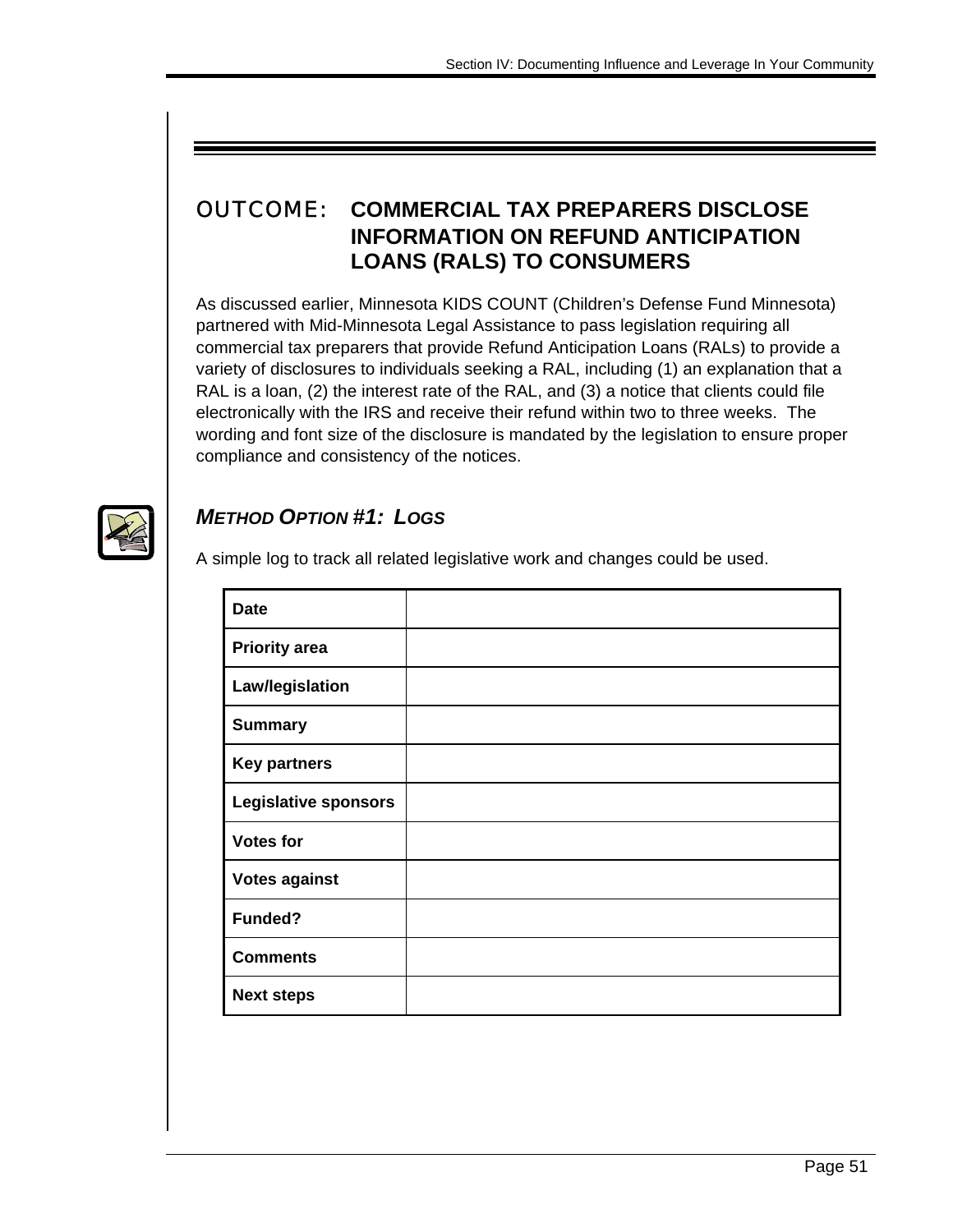

#### *METHOD OPTION #2: OBSERVATIONS*

Another assessment method could be to create a less formal log of legislative-related notes that is updated by a designated partner on a regular basis (e.g., weekly, bimonthly, monthly). Such entries could include information on efforts to advocate for legislation, contacts with legislators, status of policy efforts, partnerships and next steps.

One thing to consider when collecting or reporting policy change outcomes is the intermediate stages that led to a policy change or creation of a new policy. Other influence outcomes were likely achieved along the way to effect this type of change. Were there changes in the visibility of the issue, public will or decreased tolerance for an issue or situation? Reflecting on these interim influence outcomes may help you learn what strategies or processes were most and least effective along the way, information that can help you be more purposeful in achieving other influence outcomes in the future.

# **CHANGES IN SERVICE PRACTICE**

A variety of outcomes fall under the larger umbrella of the "Changes in Practice" influence outcome category. Examples of changes in practice outcomes could include the following:

- $\triangleright$  Local service providers provide culturally responsive services.
- $\blacktriangleright$  Local providers increase access to services.
- $\triangleright$  Local service providers increase their linguistic competence.
- $\blacktriangleright$  Local organizations implement hiring and recruitment strategies that reflect the community.

### OUTCOME: **CITY GOVERNMENT ADOPTS NEW SERVICE MODEL TO SUPPORT MUNICIPAL POLICY CHANGE**

*Making Connections* Milwaukee experienced its first policy victory with the City of Milwaukee and Milwaukee Municipal Court to implement a one-time partial amnesty to individuals whose driver's licenses had been suspended due to nonpayment of municipal fines. The amnesty represents an experimental short-term change by the city to see whether such a program—and the policies that were required to implement it—can reverse the dual problems of suspended drivers and uncollected municipal revenue. Not only did the city endorse the measure, with the mayor and city council approving a resolution encouraging the Municipal Court to embark on the program, they also allocated \$50,000 from the city budget to help the Municipal Court offer extended evening hours for license seekers to enroll in the program. In addition, the Wisconsin Department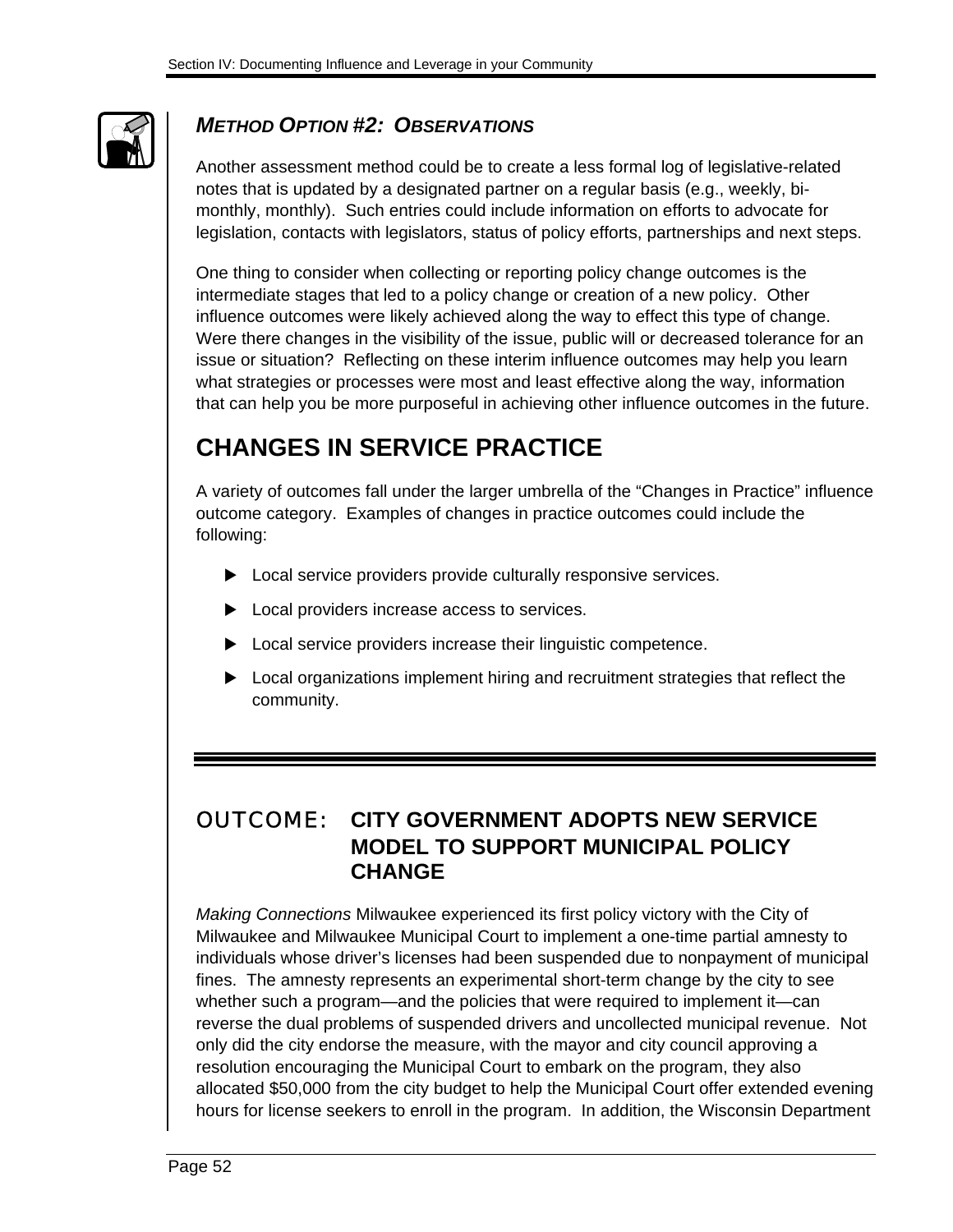of Transportation (DOT) stepped forward to endorse and support the program and also provided staff to offer advice to license seekers. The Court and the DOT provided extensive support (e.g., training, free access to driving record abstracts) to community organizations that assisted clients and other residents with the process.

In this example, the intended influence outcomes were a short-term policy change and an allocation of public resources to support the change. An unanticipated outcome was a new and growing collaboration among the court, the DOT and community organizations and new service models, such as extending court hours and providing support to community organizations, to help people get their licenses back. Unintentional outcomes like these can often be captured through regular updates from key partners or stakeholders. One example of a quarterly update form follows.



### *METHOD OPTION #1: LOGS*

| <b>PROCESS QUESTIONS FOR STAKEHOLDERS</b>                                                                                                           |                             |  |  |  |
|-----------------------------------------------------------------------------------------------------------------------------------------------------|-----------------------------|--|--|--|
| Time period covered:                                                                                                                                | Initiative/Project: _______ |  |  |  |
|                                                                                                                                                     |                             |  |  |  |
| 1. List the initiative's greatest successes or achievements during this period. What worked<br>particularly well? What facilitated these successes? |                             |  |  |  |
| Success:                                                                                                                                            | What facilitated it?        |  |  |  |
| Success:                                                                                                                                            | What facilitated it?        |  |  |  |
| Success:                                                                                                                                            | What facilitated it?        |  |  |  |
| 2. List the initiative's greatest challenges, barriers, frustrations, disappointments. What did not<br>work so well? What caused each challenge?    |                             |  |  |  |
| Challenge:                                                                                                                                          | What caused it?             |  |  |  |
| Challenge:                                                                                                                                          | What caused it?             |  |  |  |
| Challenge:                                                                                                                                          | What caused it?             |  |  |  |
| 3. What else, if anything, happened as a result of this achievement—expected or emerging?                                                           |                             |  |  |  |
| 4. What insights have you gained about the initiative's development? What have you learned?                                                         |                             |  |  |  |
| 5. What adjustments, if any, are planned for the initiative based on what you have learned?                                                         |                             |  |  |  |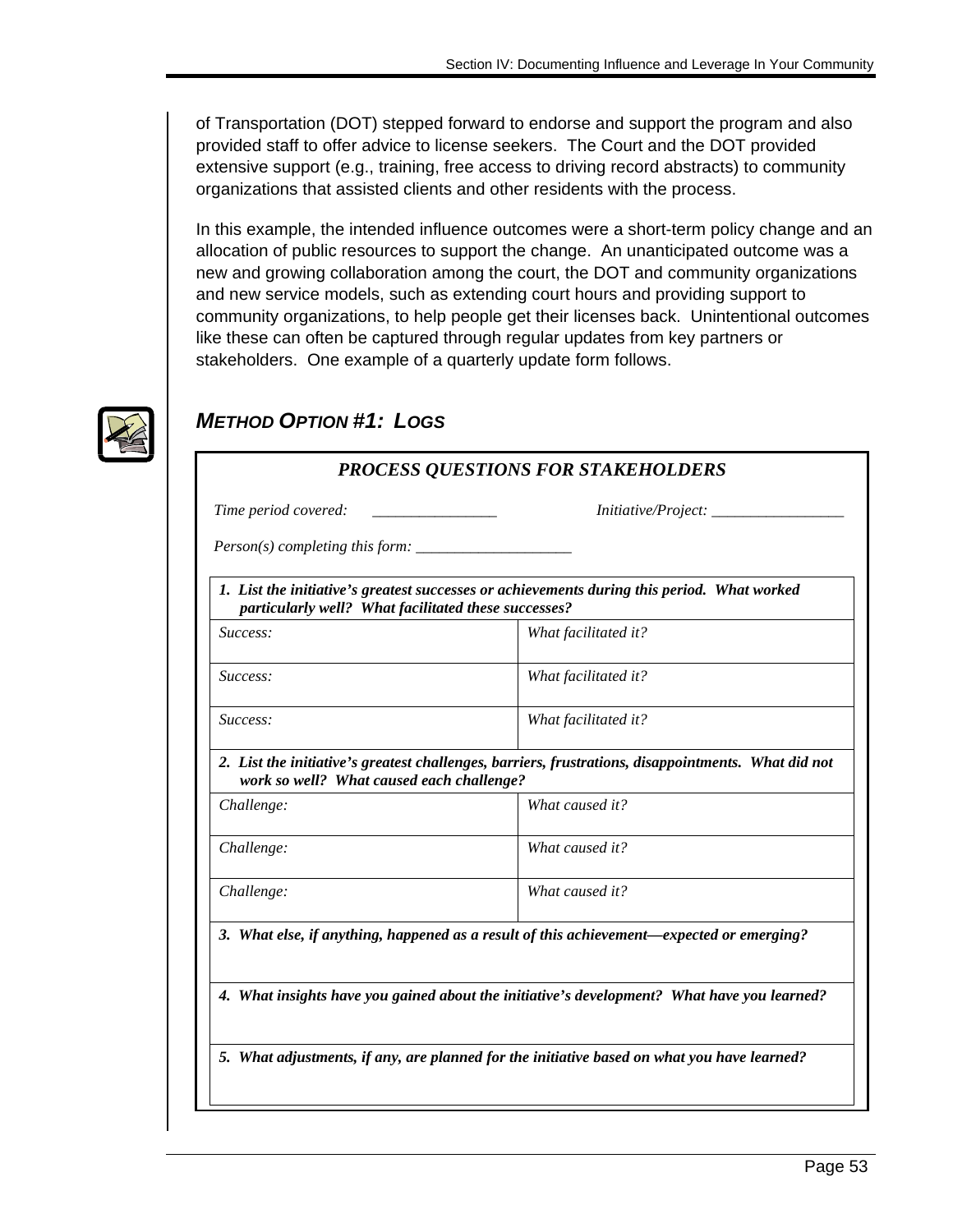### OUTCOME: **MEDICAL SERVICE PROVIDERS INCREASE THEIR CULTURAL COMPETENCE**

Many *Making Connections* communities have an intentional focus on improving cultural competence of local providers. Cultural competence has a variety of critical domains which can be culled from the literature in this area. According to a report by the US Department of Health and Human Services Office of Minority Health, literature reviews suggest that for cultural competence to exist, professionals must: value diversity, understand their cultural biases, be conscious of the dynamics that occur when cultures interact, internalize cultural knowledge and develop adaptations to diversity. Each of these conditions set by Cross, et al. must function at every level of the system in order for that system to provide culturally competent care. While most of the research findings referenced here relate to health care services, they are broad enough to be used for a variety of organizations. ([www.hrsa.gov/OMH/cultural/sectionii.htm\)](http://www.hrsa.gov/OMH/cultural/sectionii.htm)

Critical domains for measuring cultural competence include the following:

- 1. Values and attitudes: acknowledges and respects diversity, mission, vision
- 2. Cultural sensitivity: nonverbal communication, visual representation, culturally sensitive encounters
- 3. Communication: interpreter, translated materials, communication styles, cultural brokering
- 4. Policies and procedures: grievance and conflict resolution, adequate financing, staff hiring and recruitment
- 5. Training and staff development: new staff orientations; training and professional development topics; bilingual training; assessment of the knowledge, skills and attitudes of providers
- 6. Facility characteristics, capacity, and infrastructure: available and accessible services, physical environment, materials and resources
- 7. Intervention and treatment model features: best practices, use of traditional practices
- 8. Family and community participation: coalition building, community outreach, community and consumer participation
- 9. Monitoring, evaluation and research: consumer or community member satisfaction and feedback, community needs assessment, evaluation of services, evaluation of providers.

Efforts to evaluate changes in cultural competence can incorporate these aspects.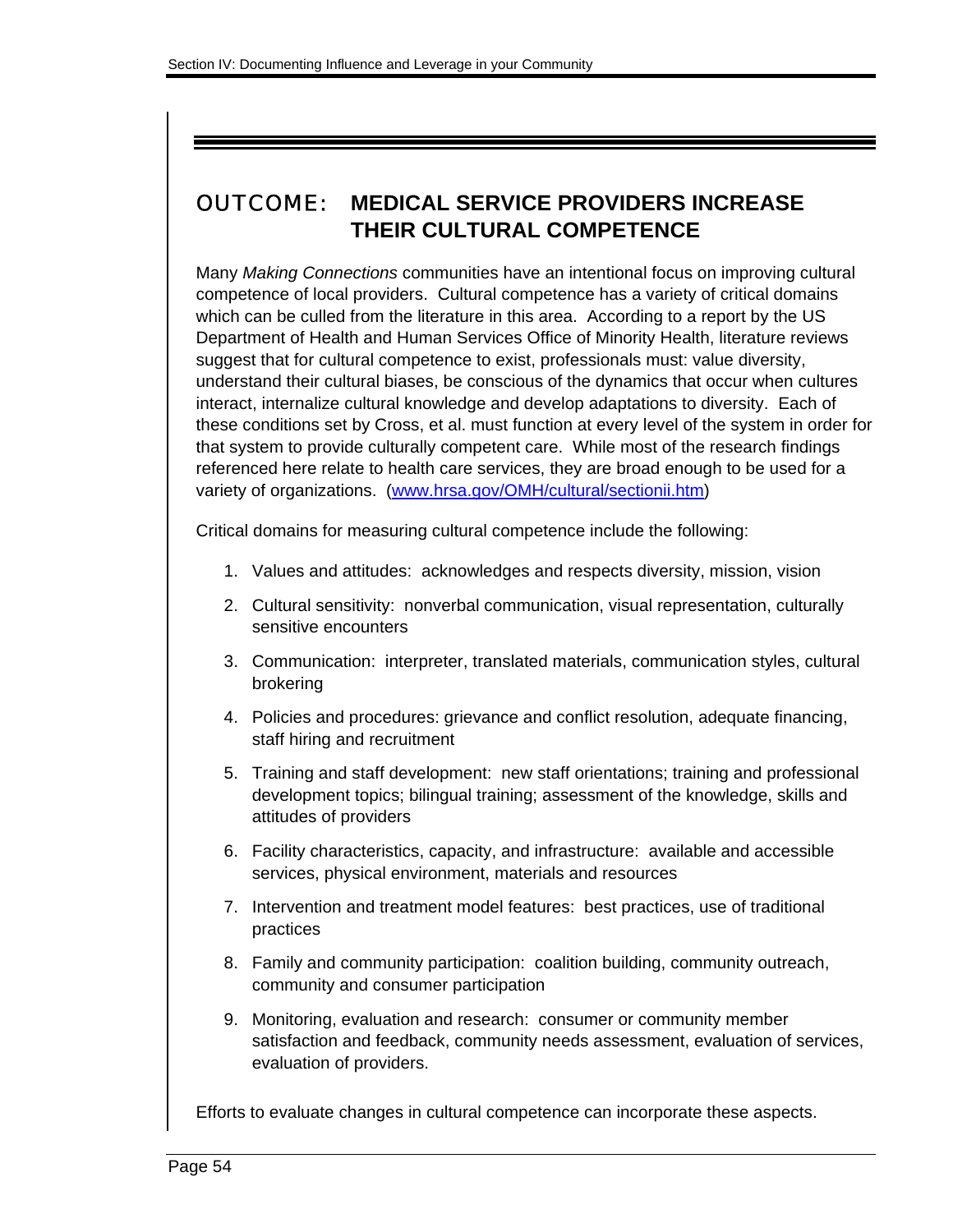

#### *METHOD OPTION #1: LOGS*

- $\blacktriangleright$  Keep a log of changes, such as translated materials, changes in mission or vision, or changes to the physical environment.
- $\blacktriangleright$  Track recruitment and hiring practices: Are employers advertising positions in media that reaches a diverse audience? Are employers recruiting in new or different ways to attract a more diverse pool of applicants?

### *METHOD OPTION #2: OBSERVATIONS AND INTERVIEWS*



Increasing cultural competence in a system is a complex and unpredictable process, requiring change to occur in various ways and at various levels. Because of the nature of this change, it may be valuable to periodically check in with people who represent different parts of that system: administrators, staff people, professional providers and community members who access these services. Possible questions could include the following:

- $\blacktriangleright$  What does "cultural competence" mean to you?
- $\triangleright$  Do you see changes in the cultural competence of this organization?
- $\blacktriangleright$  What are the challenges of creating cultural competence in this system?
- $\blacktriangleright$  What strategies have been successes so far?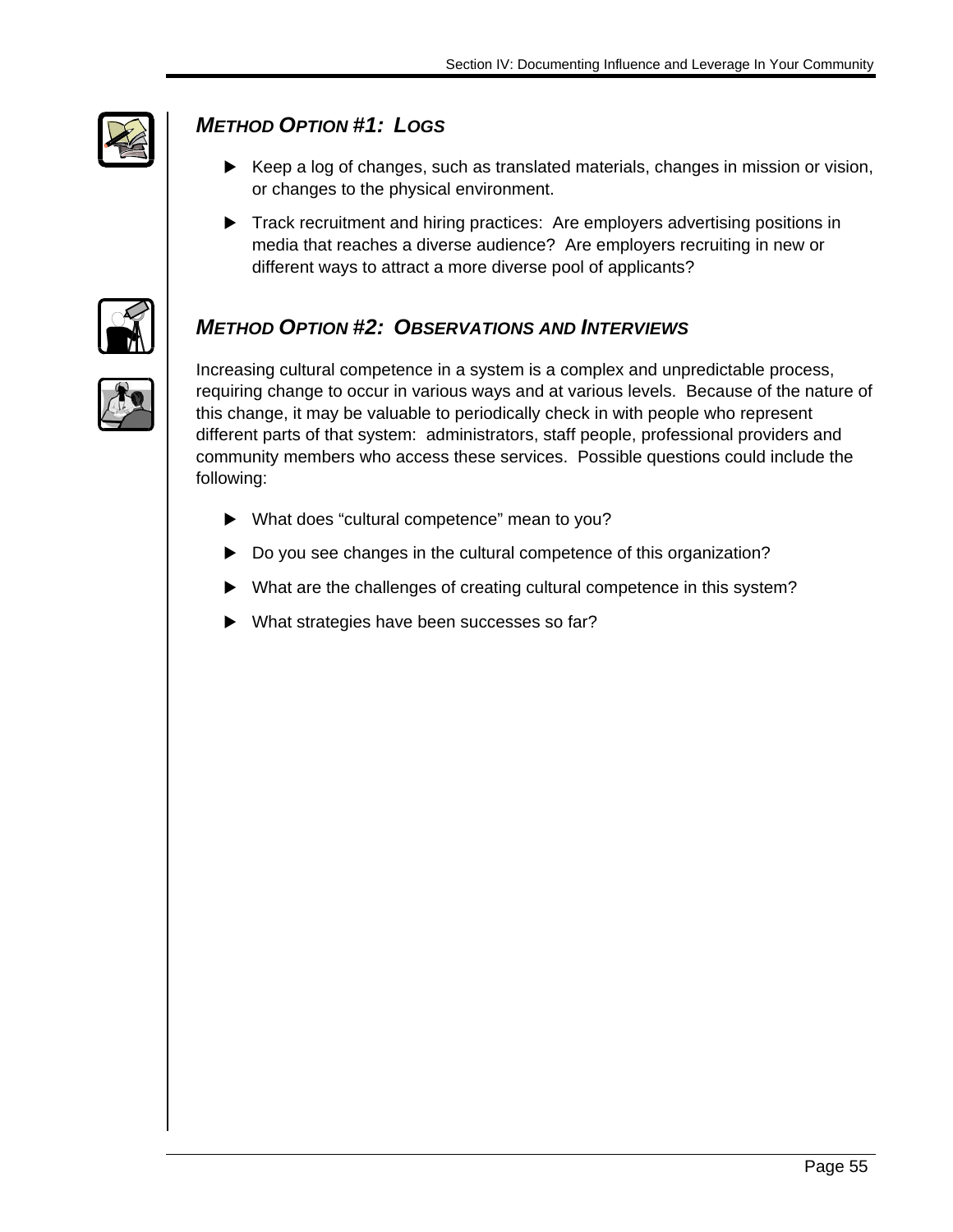### **DOCUMENTING INFLUENCE AND LEVERAGE: IN PERSPECTIVE**

Since data collection is a balancing act, you will need to find the right balance between collecting data that is robust enough to tell the *Making Connections* story and selecting data collection processes and scopes that are reasonable to implement. Hopefully, the examples of outcomes and tools provided in this guide make it clear that documenting influence and leverage outcomes is quite possible and can be relatively simple once you know what you are looking for.

While many *Making Connections* efforts are intended to produce at least some of the influence and leverage outcome examples provided in this guide, it is worthwhile to point out that sometimes influence and leverage happen in unforeseen ways and have unanticipated characteristics. Influence and leverage describe the ways in which community systems change to support children and families. And, because community systems are complex and dynamic, it is not always possible to determine all courses of action or predict how systems will respond. For example, a catalytic event—such as September 11—might occur which suddenly changes the ways in which community members relate to one another, the degree to which community members are willing to commit to a cause or the degree to which community members are willing to offer resources to a cause.

In the *Making Connections* Milwaukee example previously described, the community had decided a key factor in improving employment rates was addressing the problem of revoked driver's licenses due to non-payment of fines. While the group had been moving forward by developing appropriate partnerships, increasing visibility of the issue, and beginning to address how to change appropriate policies, a surprise leap in progress occurred when a mayoral candidate in a hot and closely watched political race chose to latch onto the issue and move the policy forward more quickly than anticipated. While it is unlikely that such a change would have happened without the efforts of the Neighborhood Workforce Group, it could not have anticipated or planned for the pace of this policy change.

Therefore, in addition to being purposeful and intentional about defining, selecting and measuring influence and leverage outcomes, it is also extremely valuable to undertake rich qualitative inquiry to explore and document the systems involved in *Making Connections*, the course of events, and the things that happen along the way. Once again LLPs, diarists, process documenters, university, government and/or nonprofit partners might be able to offer resources regarding qualitative inquiry. We recommend considering this kind of less structured inquiry as part of your documentation process to help sites gain information and insights that richly describe the dynamic system elements that synergistically pave the way for positive results for children and families.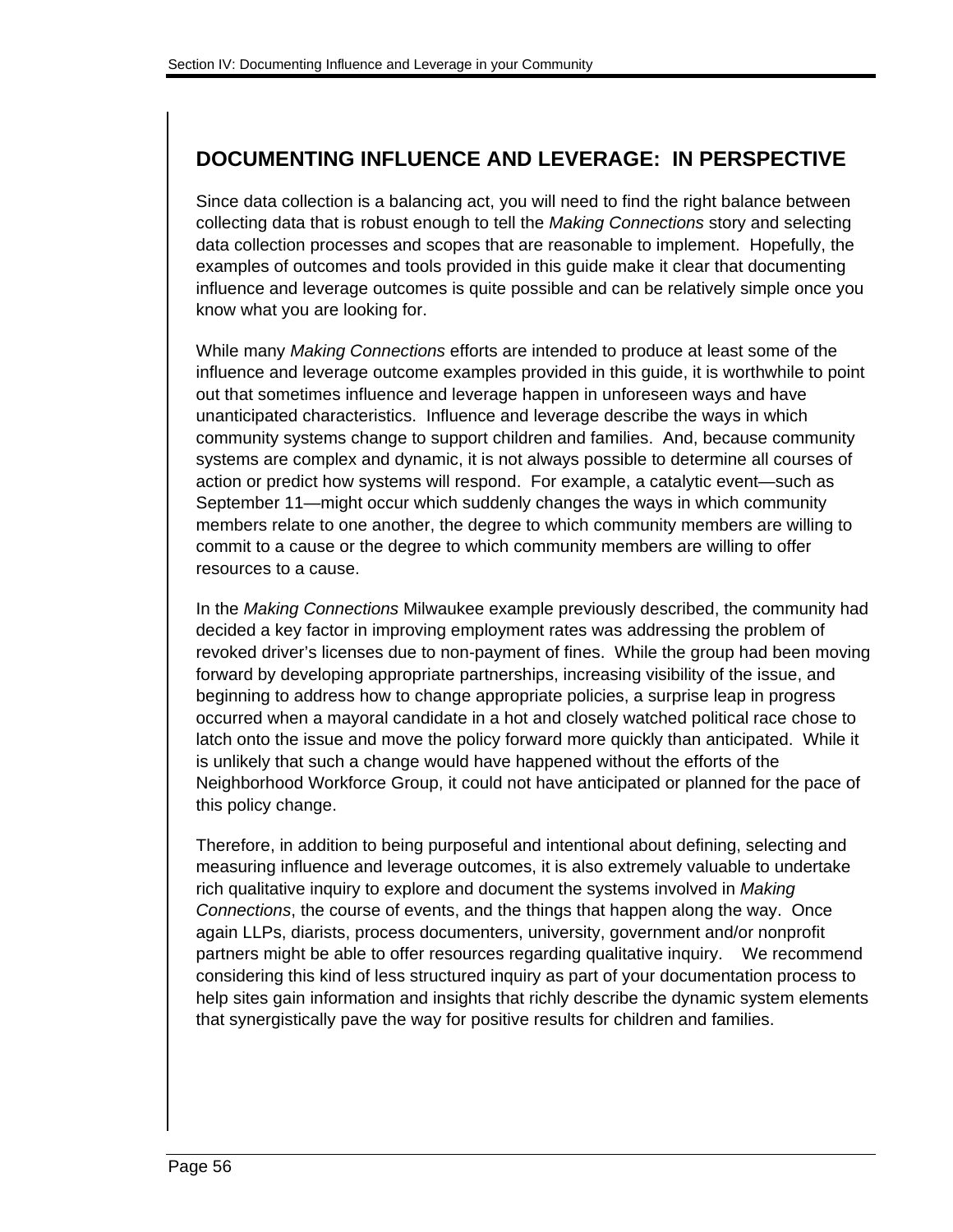# **SECTION V**

### **CONNECTING LEARNING AND ACCOUNTABILITY WITH ACTION**

**Purpose of Section:** This section identifies specific actions that connect to documenting influence and leverage outcomes.

#### **What You Will Learn:**

- Action steps for community members.
- Action steps for site team leaders or coordinators.
- Action steps for agency and institution partners.

The concluding section of this guide shows the relevance of documenting influence and leverage to the everyday life on the ground in *Making Connections* communities. It is incumbent on communities to take the next steps, to reflect on learnings about influence and leverage, and to translate these learnings into action. This is a critical part of the complete picture of learning, action and accountability to communities.

Some specific actions include the following:

- $\triangleright$  Use common language to describe change strategies.
- $\blacktriangleright$  Step up the intensity of an effort.
- $\blacktriangleright$  Celebrate and publicize a successful result.
- $\blacktriangleright$  Recruit new partners who have the potential to contribute to a powerful strategy.
- $\blacktriangleright$  Keep the heat on partners to act differently or change their practices.
- $\blacktriangleright$  Make decisions to change directions.
- $\blacktriangleright$  Make decisions to expand partnerships.
- $\blacktriangleright$  Call the question about a neighborhood group that has "stalled out."
- $\blacktriangleright$  Support efforts of community groups to gain effective problem solving and conflict resolution strategies.
- $\blacktriangleright$  Recognize public officials that take stands or actions that support the community.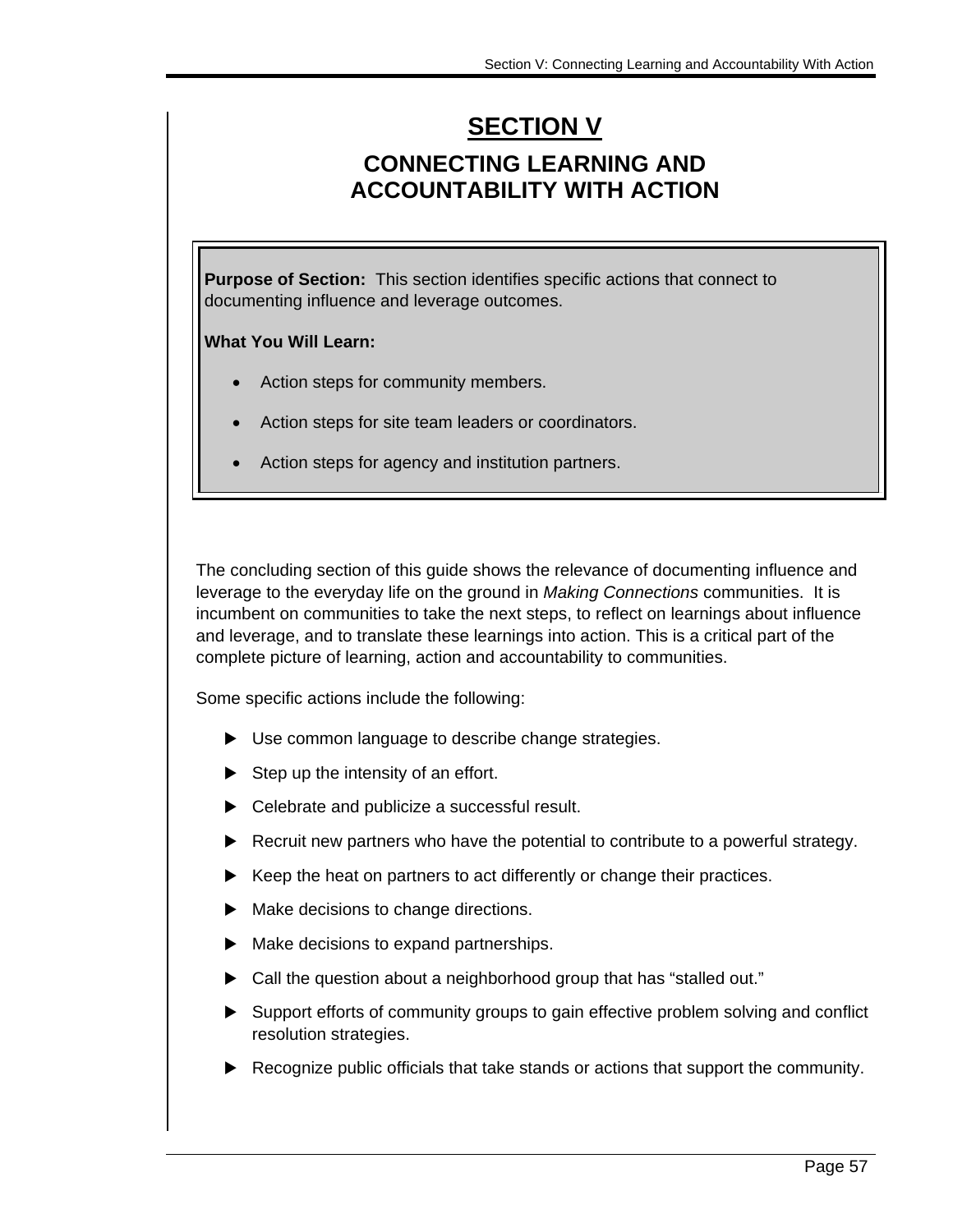$\blacktriangleright$  Practice accountability to the people and systems that have invested themselves, their time, their money and their hopes.

Here are some suggestions on how to translate learnings about influence and leverage into action:

If you are a community member, here is a menu of potential learnings and related actions.

 $\blacktriangleright$  A tool or report card gauging progress on systems change that can be used to hold systems accountable.

*For example, a tool or report card can document the responsiveness of school programs and structures to the needs of multicultural students. This can be used to communicate with school officials about the linkage between trusted and effective services and children's school success.* 

 $\blacktriangleright$  A picture of success that can be communicated to mobilize further support and reinforce that the efforts of mobilized community members are paying off for the community.

*For example, this picture could showcase the unity of community members in using data, a consistent message, and organizing residents to put pressure on local elected officials to reverse a decision to close a park in a neighborhood. Communicating this success can energize and inspire a community to continue moving forward together and attract additional people to the effort.* 

 $\blacktriangleright$  A picture of those group norms or system practices that maintain the status quo that can be used to name and more fully describe the problem to enable a clearer identification of solutions.

*For example, this picture can describe the level of investment in family support resources that are available to a community and how conveniently these resources can be accessed. A well developed picture can be used to put heat on systems to change their practices and help create the desired picture of how to best meet family's needs in a community.* 

 $\blacktriangleright$  An inventory of the political support for an issue that can be used for targeting communication, education, mobilization and advocacy efforts.

*For example, this inventory can describe the perspectives and votes by local or state officials about child care subsidies. This can be used to launch an educational campaign targeted at both the public and policy makers about the relevance of early care and learning to future success and parents' ability to maintain stable employment.*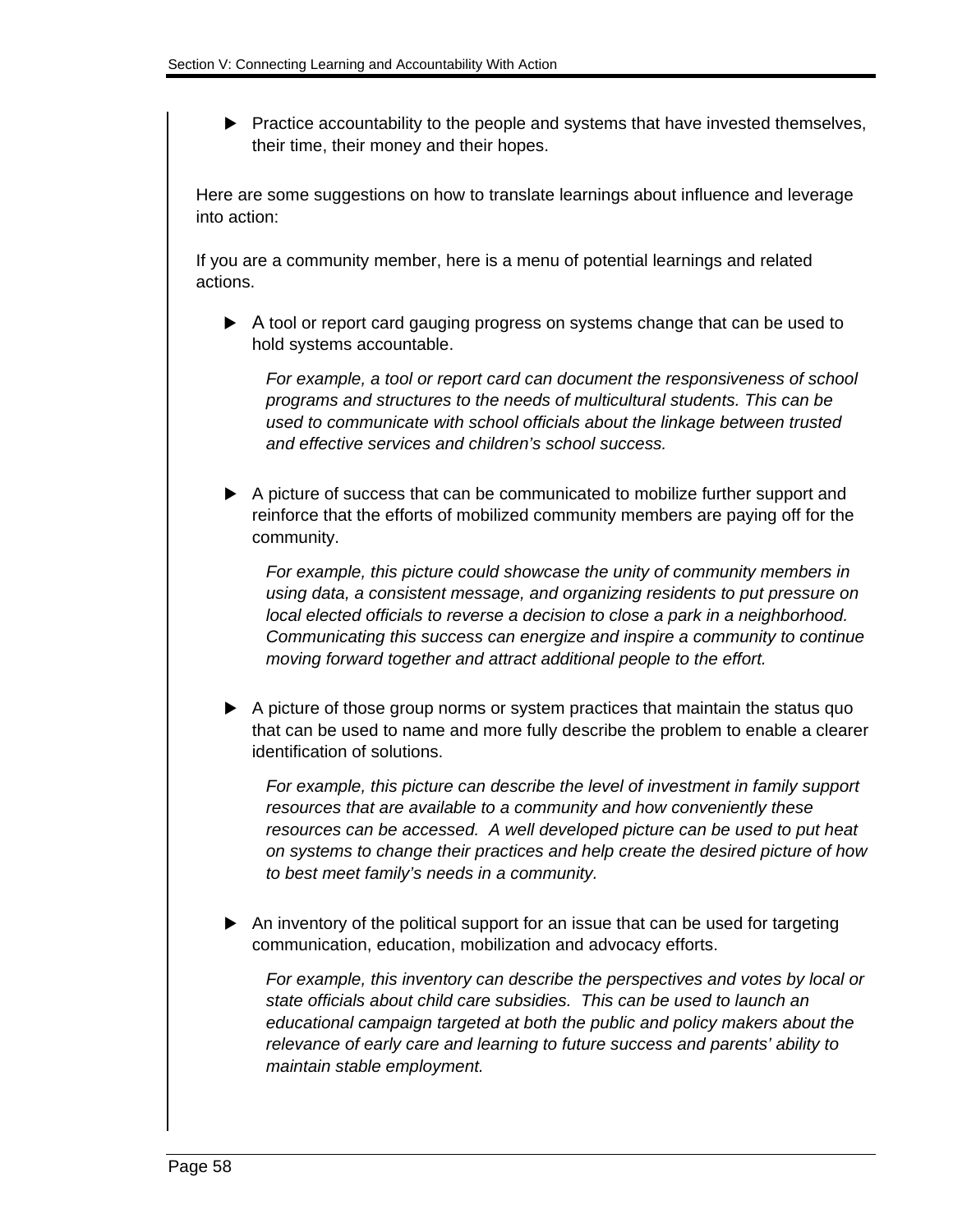If you are a site team lead or coordinator, here are some potential learnings and related actions:

 $\blacktriangleright$  A progress checklist of the effectiveness of a partnership in accomplishing goals together.

*For example, this checklist can be reviewed periodically during convenings of partners to assess how well partners are able to move beyond individual interests to effectively collaborate in new and different ways. This could be instrumental in engaging partners in buying into the relevance of influence and leverage for achieving sizable and lasting changes.* 

 $\blacktriangleright$  A progress assessment of the how powerful influence and leverage strategies in your theory of change are moving toward desired impacts.

For example, site team partners can regularly reflect on the coherence, power *and alignment of the role of influence, leverage and impact in their theory of change as community conditions change over time. They can use this reflection to make mid-course adjustments in strategy or investment or the identification and recruitment of new partners. They can also use this assessment to attract attention to influence and leverage strategies and insure they remain a salient part of the change process. Further, this assessment can be used to communicate successes and help identify the roles of partners in contributing to these successes.* 

 $\blacktriangleright$  A report card about the strengths and weaknesses in the implementation of influence and leverage strategies.

*For example, this report card can be used by a site team to hold itself accountable to the effectiveness of using a "best practice" communication plan, data warehouse or other influence strategies promoted by the Foundation and to strengthen the implementation as needed. The report card is a tool for the site team to hold the "big picture" in front of them and be sure that everyone is on the same page or sees themselves within that picture.* 

Agency and institution partners can also make the documentation of influence and leverage actionable.

- $\blacktriangleright$  Agency and institution partners can use progress assessments about influence and leverage strategies to share with their stakeholders to make a case that will continue or build additional support for partnering for change.
- ▶ Agency and institution partners can use report cards about influence and leverage strategies to examine their own role in maintaining the status quo and help create a positive picture for desired changes through changes in practices and policies of allocation of resources.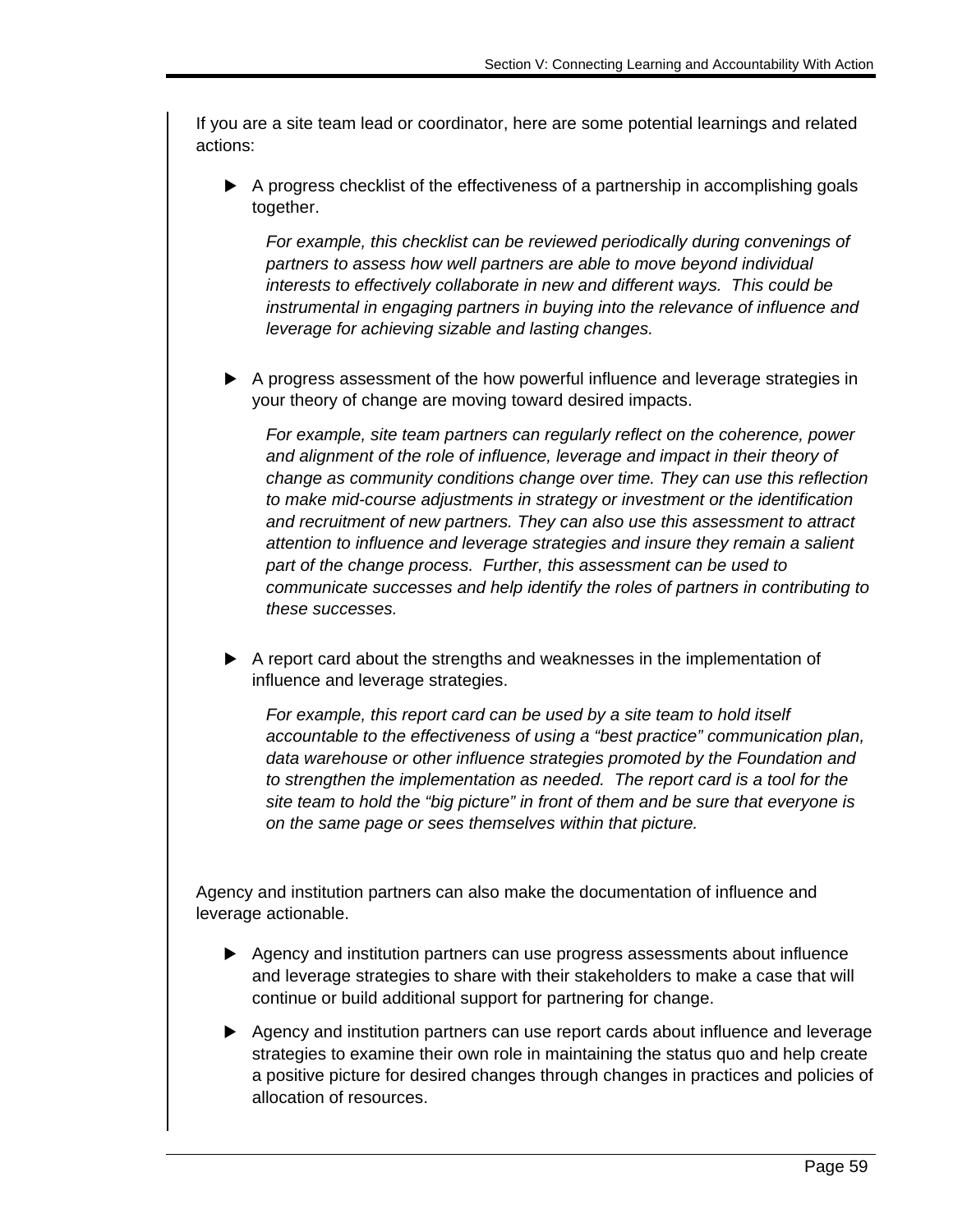In sum, systematic information about meaningful influence and leverage outcomes can be used in many powerful ways. This vital information is part of the story of change, and many actors can play important roles to insure that influence and leverage strategies are carried out to support lasting positive changes in the lives of children, families and community. This manual has attempted to unpack some of the rich content of influence and leverage so they can be more easily and strategically identified, documented and viewed in real time and with real intentionality.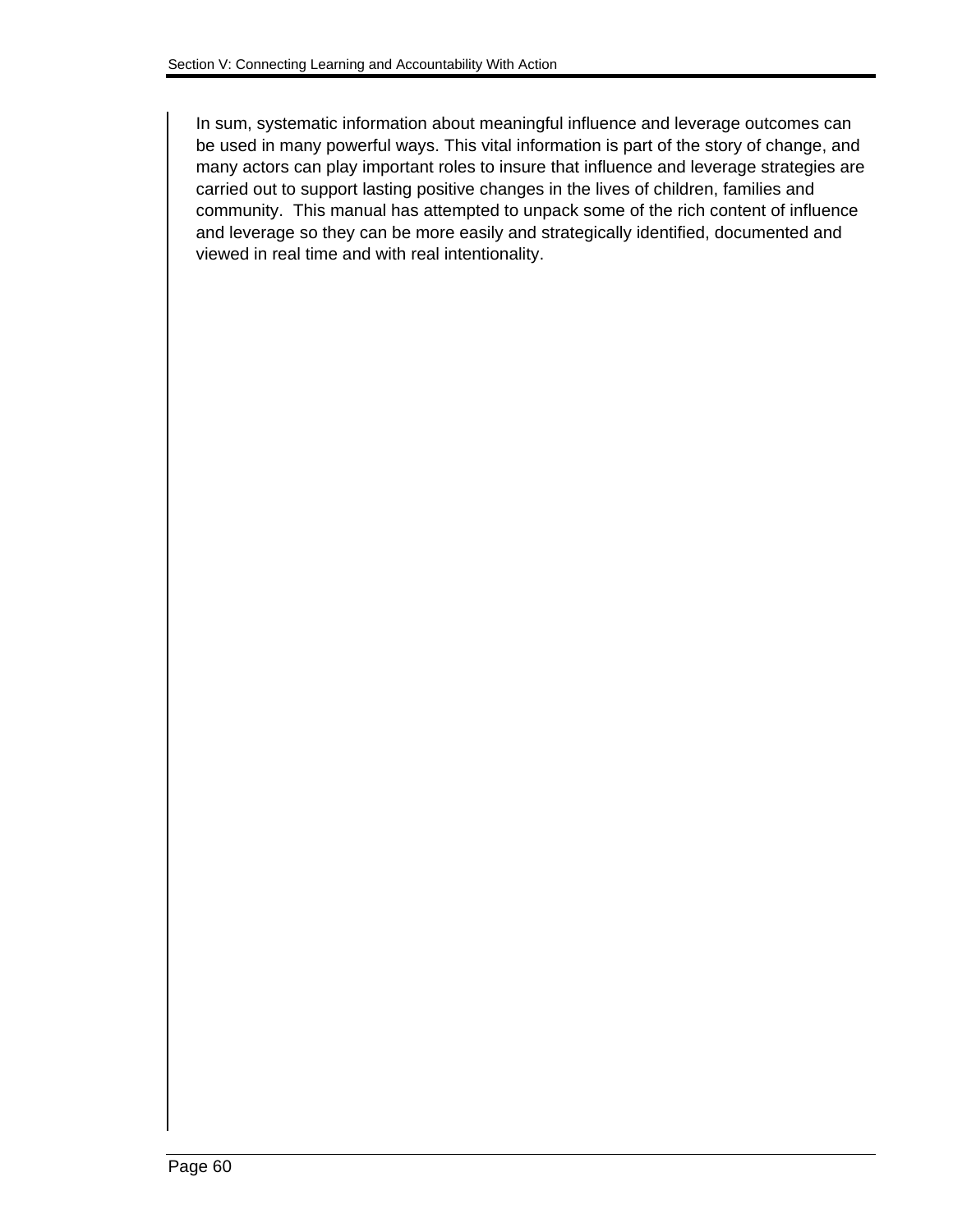# **APPENDIX**

# **SYSTEMATIC OBSERVATION OF KEY MEETINGS**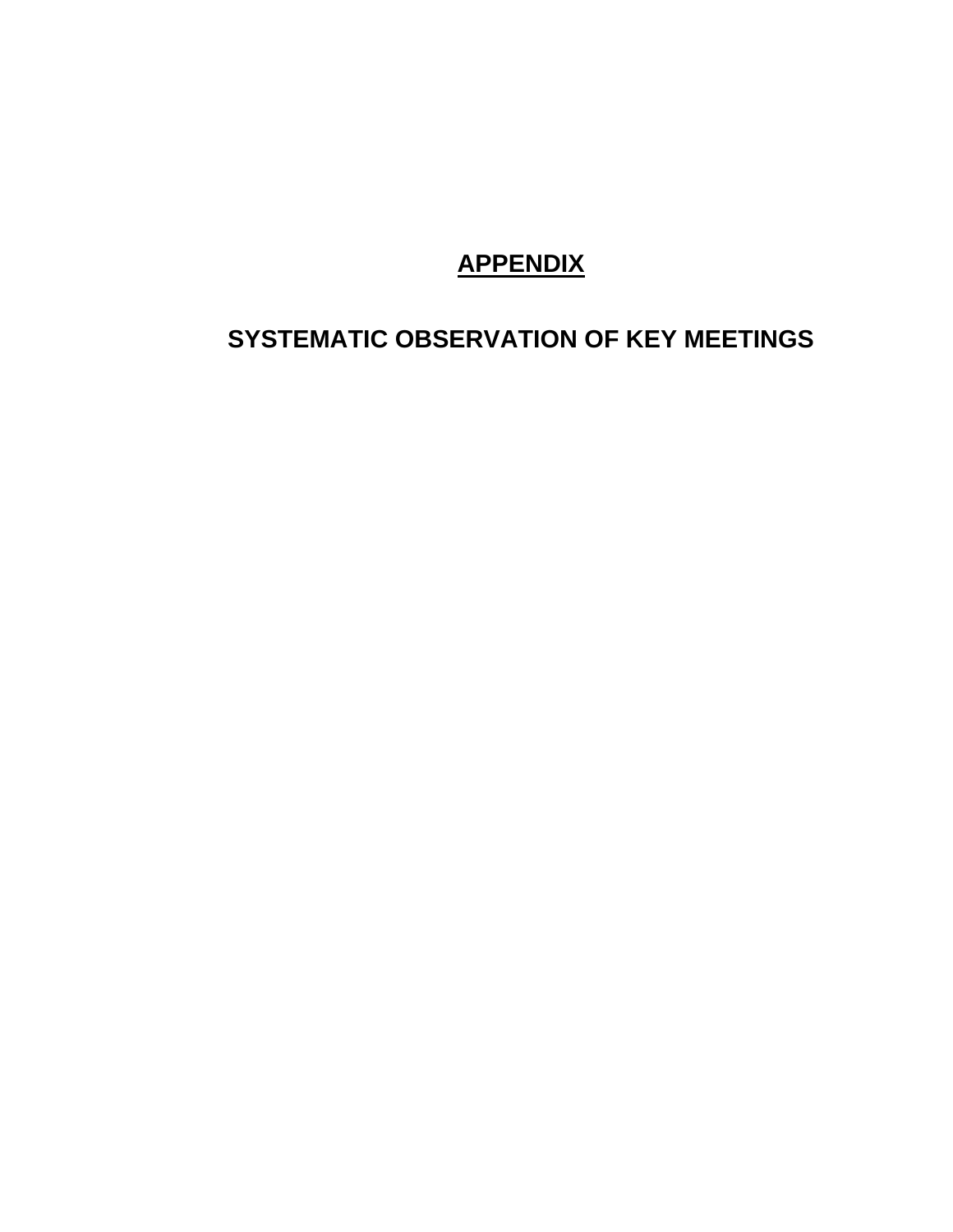### **Systematic Observation of Key Meetings[1](#page-67-0)**

Systematic and purposive observations of key meetings and other activities will yield important information and insights about the processes and work of *Making Connections* that cannot be collected in other ways. Important uses of observation data include:

- Complementing data collected from other sources (triangulation);
- Generating questions that can be followed up in subsequent interviews;
- Corroborating what people say they do or say is going on; and
- Systematically assessing group dynamics and the relationship of these and decisions taken to achievement of sustainable change in the well-being of significant numbers of families and children in the core result areas.

Attached are drafts of two tools for conducting observations of key meetings: 1) Anatomy of a Systematic Observation Guide, and 2) Observation Checklist. Taken together they can provide the sort of information that will be useful to your local self-evaluation and the Foundation's need to understand the diverse ways that sites organize themselves to do the work and achieve results in the core areas. Following feedback from you, it can be quickly turned into a user-friendly tool that you can expand to include items of local interest. It will be reviewed and revised periodically to grow with the work and address emerging questions.

#### **Anatomy of a Systematic Observation Guide**

The "Anatomy of a Systematic Observation Guide" is organized around 5 key elements of any meeting: 1) identifying information and purpose of the meeting; 2) description of the setting and participants; 3) group dynamics and competencies; 4) outcomes (decisions taken and actions assigned); and 5) wrap-up—i.e., a place for notes for future data collection. For each element, the table includes sample process documentation questions and observational items that will help you answer them. This format is intended to stimulate discussion of the items and how they can be used to improve local efforts to build consensus and do the work necessary to achieve sustainable outcomes for large numbers of families and children.

#### **Observation Checklist**

Group dynamics are inherently complex and, absent a focus, can be labor intensive and difficult to document and apply to the work. The goal of the observation checklist is to provide the structure and focus that will make observations useful and contribute to local and cross-site learning.

The proposed checklist is organized around three areas for observation that are relevant at this stage of the initiative: 1) shared vision, 2) resident and family engagement, and 3) organizational competencies. In each area, statements describing observable group behavior are listed. The list can be expanded locally to include other valued behaviors. For each behavior, the observer is asked to provide a summary rating. A five-point scale, ranging from "1" (strongly agree that this behavior is present) to "4" (strongly disagree that this behavior is present) is suggested. A "0" is also an option for those behaviors that were not observed in a particular meeting. Summary ratings for many of the behaviors are expected to fall in the 3-4 range, initially. With experience

<span id="page-67-0"></span> $\overline{a}$ <sup>1</sup> *Source: Achatz, Mary. Westat, 2002.*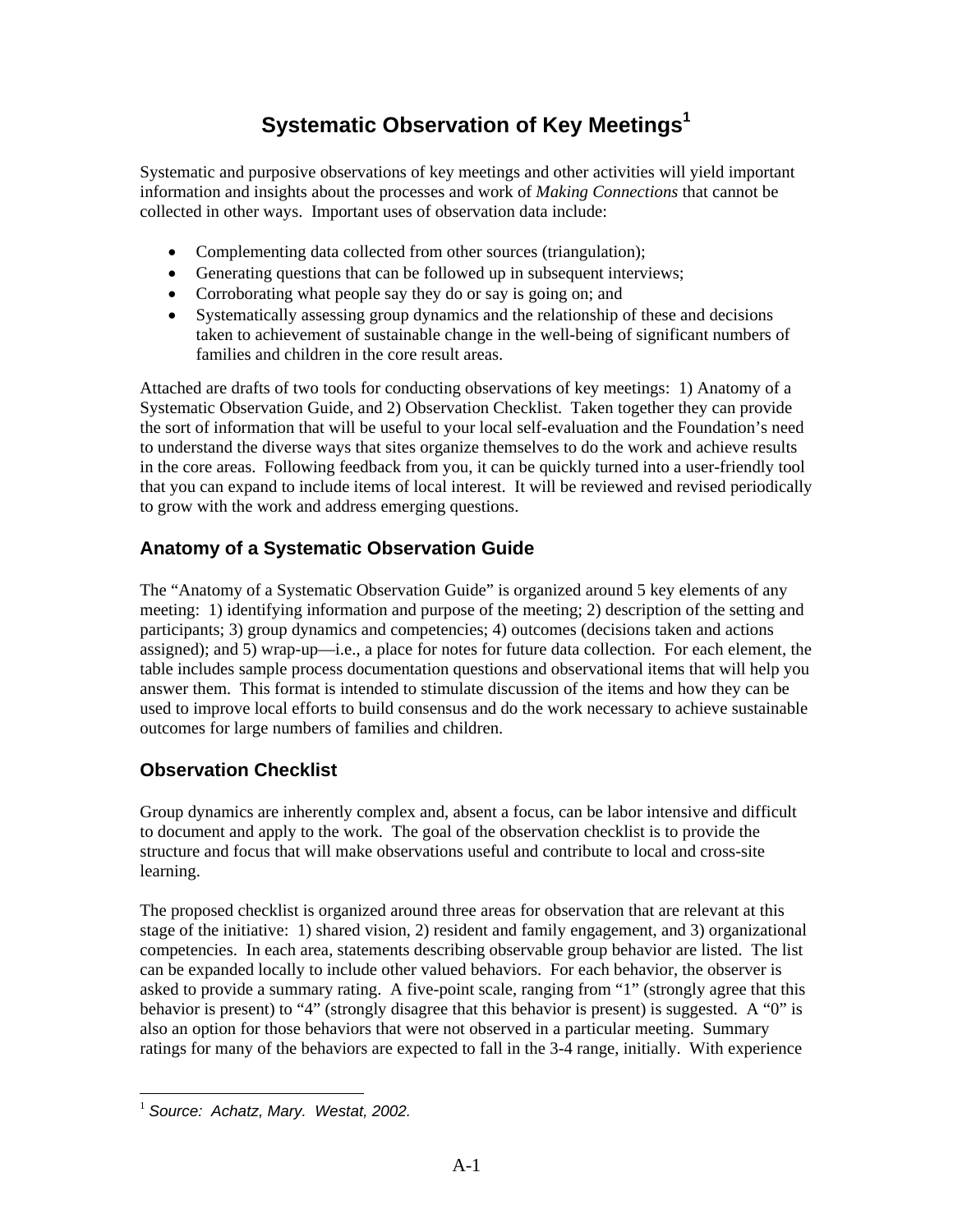and learning, it's reasonable to expect movement up the scale. Each site should begin wherever they're at.

The summary ratings should not be computed into a score and will not be used to quantify organizational maturity or any other concept across sites. Rather, they are intended to get observers to think about what they witnessed and make explicit their summary judgments of behaviors that should be reinforced and behaviors where improvement or consistency may be needed. Whether you have multiple observers, or the data are shared with participants, it will provide opportunities to discuss different perspectives and move the group to improvement and celebration.

Finally, for each behavior observers provide specific examples to substantiate or explain their summary judgments. Over time, these will provide "stories" about your growth—for example, productive changes in relationships that cross social boundaries, how resident participation increased once transportation or language barriers were addressed, or how different approaches to conflict affect productivity. They also will provide information about what it takes to achieve results.

#### **Things to Think About & Discuss**

- At this stage in the initiative and your development, is this a doable starting point for documenting key meetings?
- Does the proposed tool address the right questions and behaviors? Are there additional questions, items, or behaviors that you'd like to see included?
- Thinking about your site, what key meetings should be observed? Site team meetings? Result area workgroups? Resident groups? Other forums where decisions are made or policy set?
- How might you be able to use observational data for self-evaluation? For reinforcing desired behaviors?
- Who will conduct the observations? What should their role in, or relationship to, the observed group be? When describing behavior, is it better for recorders to refer to roles or generic affiliations (e.g., agency head, community- or faith-based organization representative, neighborhood resident, or Casey team member) rather than name specific individuals?
- Who will supervise the work of observers? Assess the quality and meaning of their work?
- Where will the data be archived? Who will have access to it?
- What can the Foundation do to help you develop your process documentation capacity? Your capacity to use the data for purposes of self-evaluation and improvement?
- Is this general format for co-designing cross-site and local tools helpful—i.e., you are presented with drafts of tools for the cross-site piece for input and local adaptation? Between meetings, how can we continue the co-design process in this and other areas of process documentation?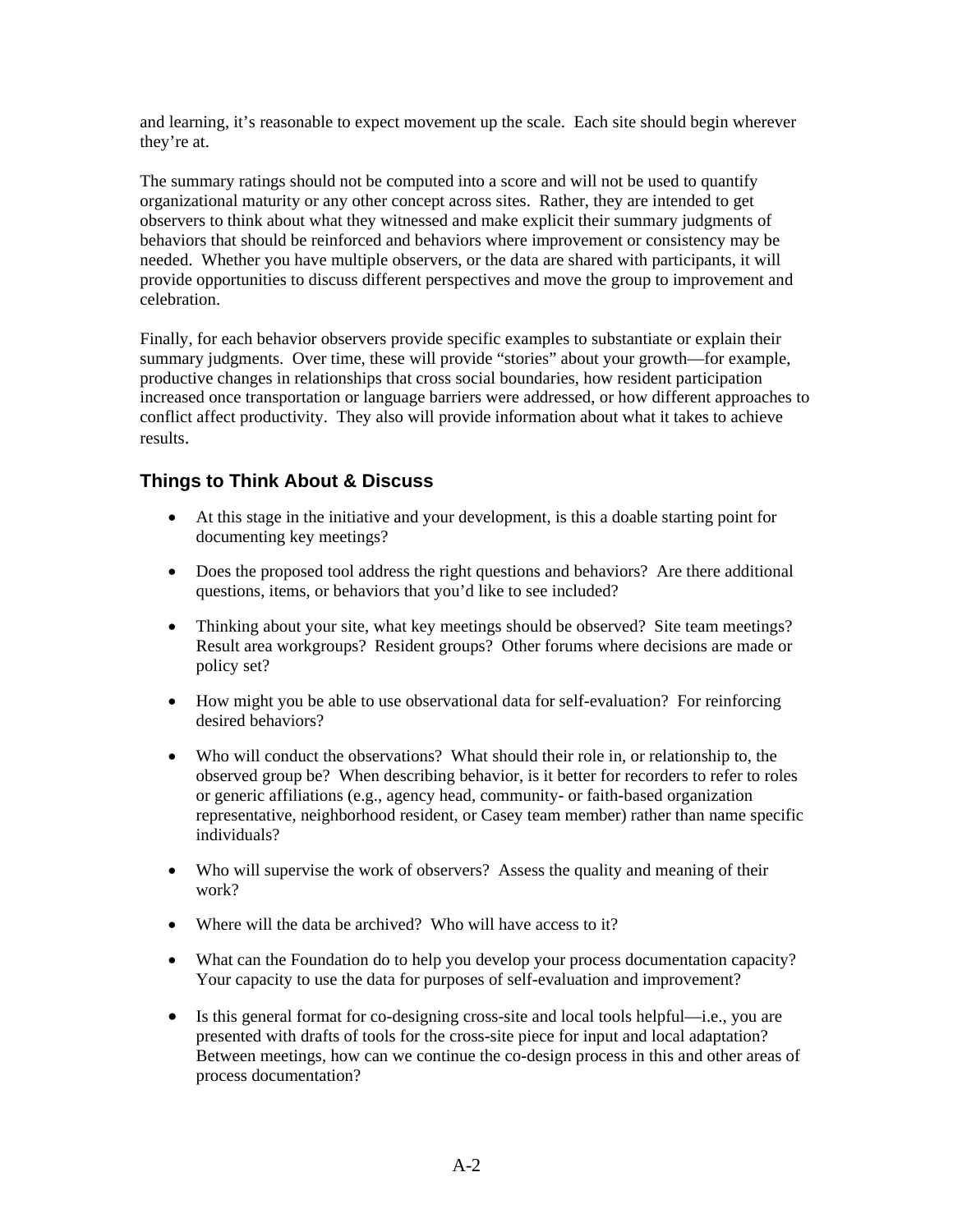#### **DRAFT: ANATOMY OF A SYSTEMATIC OBSERVATION GUIDE**

|                                            | <b>Process Questions</b>                                                                                                             | Item                                                                                                                         |
|--------------------------------------------|--------------------------------------------------------------------------------------------------------------------------------------|------------------------------------------------------------------------------------------------------------------------------|
| Identifying Information                    | Administrative data                                                                                                                  | Date of observation<br>Start time                                                                                            |
|                                            |                                                                                                                                      | End time                                                                                                                     |
|                                            |                                                                                                                                      | Written agenda? (attach)                                                                                                     |
|                                            |                                                                                                                                      | Other documents? (attach)                                                                                                    |
|                                            |                                                                                                                                      | Observer's name or initials                                                                                                  |
|                                            |                                                                                                                                      | Date, time & location of next gathering                                                                                      |
|                                            | How is the site organized to share information, develop or adopt<br>strategies, make decisions and achieve core results?             | Type of meeting observed                                                                                                     |
|                                            |                                                                                                                                      | Date, time & location of next meeting                                                                                        |
|                                            | What is the nature of this group? E.g., is this an ad hoc group that                                                                 |                                                                                                                              |
|                                            | meets infrequently, a standing committee that meets regularly, or<br>what?                                                           |                                                                                                                              |
| <b>Description of Setting/Participants</b> | Are meetings held in the Making Connections neighborhoods? In<br>single- and multiple- neighborhood sites how does location of       | Location of meeting                                                                                                          |
|                                            | meetings, activities or events impact development of core capacities<br>and achievement of results?                                  | Assessment of facilities, furniture, layout, equipment                                                                       |
|                                            |                                                                                                                                      | Number of agencies/organizations present                                                                                     |
|                                            | Are the facilities, furniture, layout, equipment and other characteristics<br>of the setting conducive to productive work?           | Number of residents present                                                                                                  |
|                                            | Who are the participants? What demographic, linguistic, cultural                                                                     | Characteristics of participants (affiliation: external agency or<br>organization, neighborhood-based agency or organization, |
|                                            | groups are not represented? What relevant agencies or organizations<br>are not represented?                                          | neighborhood resident)                                                                                                       |
|                                            |                                                                                                                                      | Salient observable characteristics of residents present: (e.g.,                                                              |
|                                            | How does composition of the group change over time?                                                                                  | culture/language group; gender; age group: teen, young adult, adult,<br>senior)                                              |
|                                            | What forum and roles are more or less effective in attracting and                                                                    |                                                                                                                              |
|                                            | sustaining resident engagement in the work of sustainable change to<br>achieve core results?                                         | Names of participants, if interested in stability of membership (attach<br>sign in sheet)                                    |
|                                            |                                                                                                                                      |                                                                                                                              |
| <b>Outcomes of Meeting</b>                 | How does the observed meeting contribute to decisions and strategies                                                                 | Topics discussed; relationship to MC result areas, theory of change,                                                         |
|                                            | to move the work forward to achieve specific results? Building core                                                                  | core capacities, strategies or activities; decisions taken & next steps                                                      |
|                                            | capacity to achieve results?                                                                                                         |                                                                                                                              |
|                                            |                                                                                                                                      | Description of support/concerns raised; tone                                                                                 |
| Organizational Characteristics &           | How is the work organized to build core capacities and local                                                                         | See Observation Checklist.                                                                                                   |
| Competencies                               | ownership, and to achieve core results?                                                                                              |                                                                                                                              |
| Wrap-up                                    | What other methods or sources will shed light on how aspects of the<br>observed event are expected to lead to specific core results? | Follow up interviews, document review, additional observations                                                               |